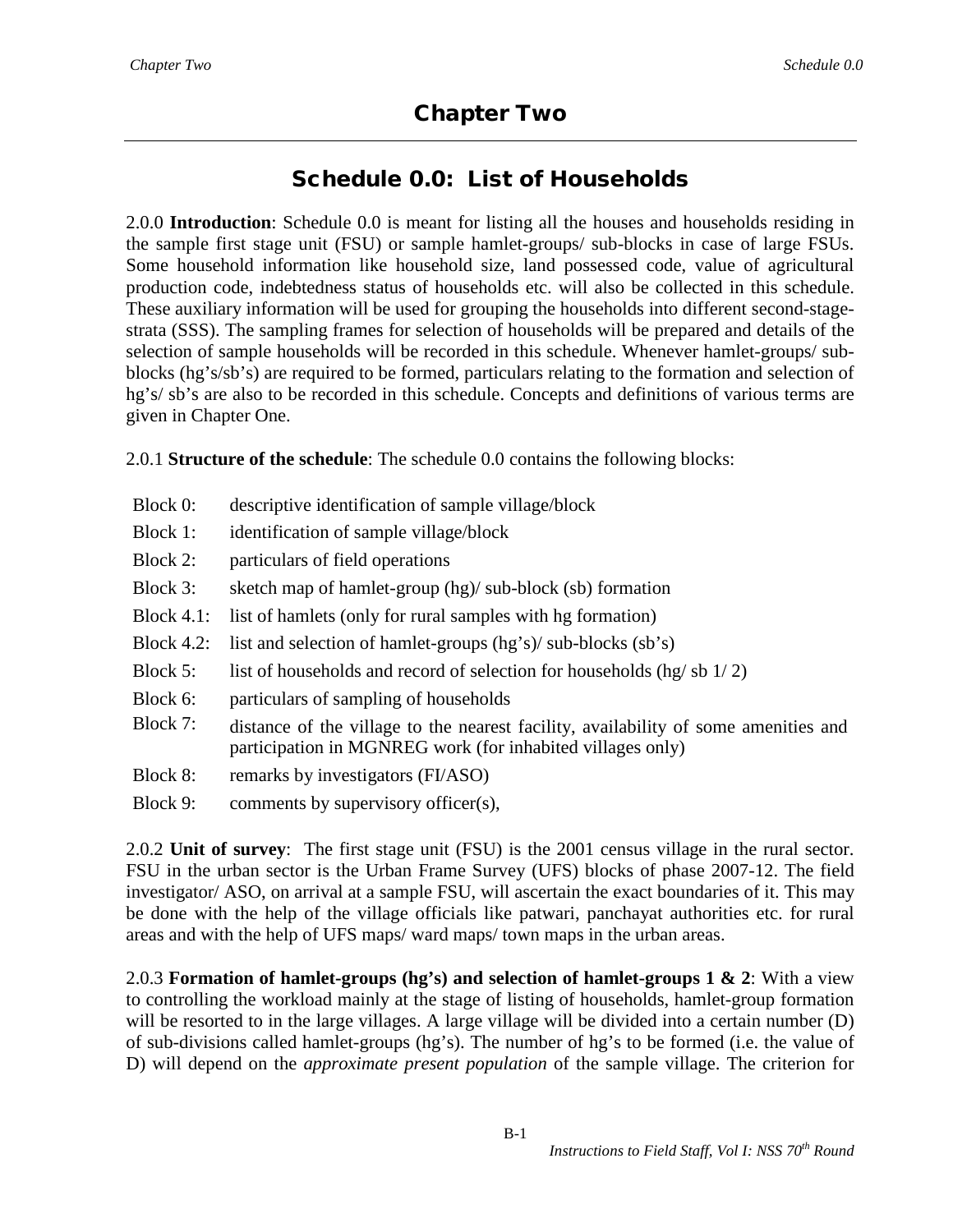deciding the number of hg's to be formed in a large village has been discussed in detail in Chapter one.

For large sample village, two hg's will be selected. Out of all hg's formed in the village, the one with the highest percentage share of population will be selected with probability 1. In case there is more than one hg with same highest percentage share of population, the one among them which is listed first in block 4.2 will be selected with probability 1. This hg selected with certainty will be designated as hg 1. Another hg will be selected randomly (Simple Random Sampling) from the rest of hg's of the village and designated as hg 2. *Listing and selection of households will be done separately and independently for each selected hamlet-group*. For the sample village without hg formation, entire village will be treated as *hamlet-group* 1*.*

The procedure for listing hamlets and forming hamlet-groups is outlined below.

2.0.3.1 **Procedure:** In a large village, there exist usually a few localities or pockets where the houses of the village tend to cluster together. These are called 'hamlets'. In case there are no such recognised hamlets in the village, the census sub-divisions of the village (e.g. enumeration blocks or groups of census house numbers or geographically distinct blocks of houses) may be treated as 'hamlets'. Large hamlets may be divided artificially to achieve more or less equal population content for the purpose of hamlet-group formation. The procedure for formation of hamlet-groups is best described, perhaps, by listing sequentially the steps involved:

- (i) Identify the hamlets as described above.
- (ii) Ascertain approximate present population of each hamlet.
- (iii) Draw a notional map in block 3 showing the approximate location of the hamlets and number them in a serpentine order starting from the northwest corner and proceeding southwards. While drawing this map, uninhabited area (non-abadi area) of the village will be included as part of nearby hamlet, so that no area of the village is left out. The boundaries of the hamlets may be defined with the help of some landmarks like canals, footpaths, railway lines, roads, cadastral survey plot numbers etc., so that it would be possible to identify and locate the geographical boundaries of the hamletgroups to be formed in the village.
- (iv) List the hamlets in block 4.1 in the order of their numbering. Indicate the present population content in terms of percentages.
- (v) Group the hamlets into D hamlet-groups. *The criteria* to be adopted for hamlet-group formation are *equality of population content and geographical contiguity* (numbering of hamlets is not to be adopted as a guideline for grouping). *In case there is a conflict* between the two aspects, *geographical contiguity is to be given priority*. However, there should not be substantial difference between the population of the smallest and the largest hamlet-group formed. Indicate the grouping in the map.
- (vi) Number the hamlet-groups serially in column (1) of block 4.2. The hamlet-group containing hamlet number 1 will be numbered as 1, the hamlet-group with next higher hamlet number not included in hg 1 will be numbered as 2 and so on. Indicate the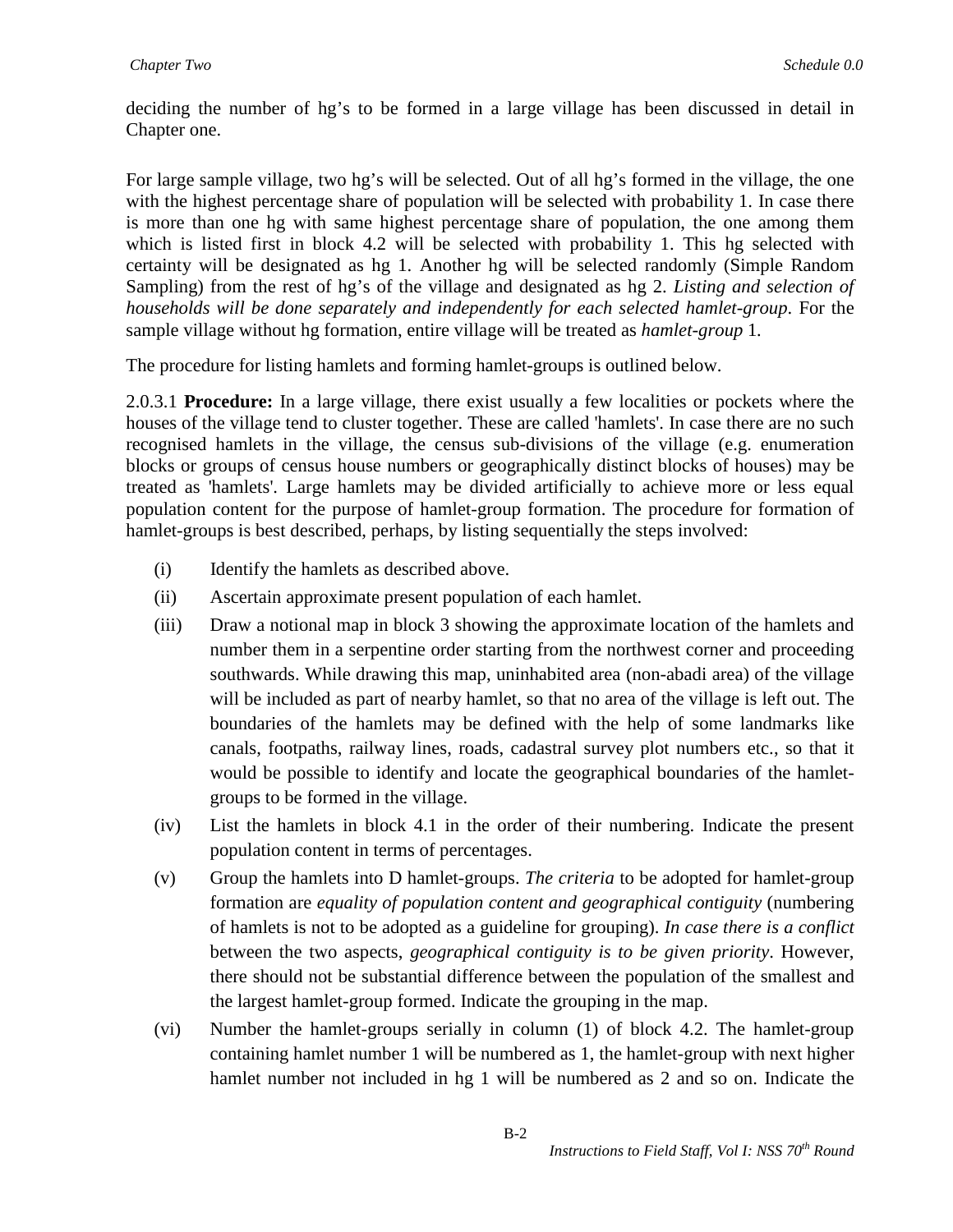numbers also in the notional map. It is quite possible that a hamlet-group may not be constituted of hamlets with consecutive serial numbers.

2.0.4 **Formation of sub-blocks (sb's)**: In case urban sample FSUs are found to be large in terms of population, they are subjected to sub-block formation. Procedure for formation of sub-blocks is the same as that for the formation of hamlet-groups in the case of large villages. Here the subblocks are to be formed artificially by dividing the FSU into a certain number (say, D) of subdivisions *by more or less equalizing the population giving priority to geographical compactness* within each sub-block as per the criterion specified in Chapter one. The number of sb's to be formed (i.e. the value of D) will be determined according to the same criteria as adopted in the case of rural FSUs. Sub-blocks will be numbered serially in column (1) of block 4.2.

As in the case of villages, for large sample FSUs, two sub-blocks will be selected. The procedure of selection will be same as that given for villages with hg formation – one with probability 1 and the other with SRS. *Listing and selection of households will be done separately and independently for each selected sub-block*. For the urban sample FSUs without sub-block formation entire FSU will be treated as *sub-block 1.*

2.0.5 **Starting point for listing**: Having determined the area unit to be surveyed, the investigator will proceed to list the houses and households in this area unit. The listing may be done in the same order as that of the 2011 Census order of house listing. If the census order of house listing is not available, the listing may be started from the northwest corner of the FSU and proceeding southwards in serpentine order. While listing the households, some essential minimum particulars about the households will be collected for the purpose of second stage stratification.

2.0.6 **Use of additional sheets of blocks 4.1, 4.2, 5**: Whenever one schedule booklet is not adequate to list all the hamlets and hamlet-groups/ sub-blocks (blocks 4.1, 4.2) or all the households (block 5) of the sample FSU or hg/sb, additional sheets containing the relevant block(s) shall be used and tagged firmly to the main schedule.

2.0.7 The procedures to be followed for filling up the various blocks of the schedule 0.0 are described in the following paragraphs. Before filling in blocks, it is necessary to put tick-marks in the appropriate boxes at left hand and right hand top corners of the first page of the schedule.

#### **Block 0: Descriptive identification of sample village/block**

2.0.8 **General**: This block is meant for recording descriptive identification particulars of the sample village/block. State/ UT, district, tehsil/ town name (to be tick-marked appropriately), village name, investigator unit no., block no. are to be copied properly from the sample list in the appropriate places*.* 

#### **Block 1: Identification of sample village/block**

2.1.0 **General**: This block is meant for recording the identification particulars of the sample village/block in terms of codes or numbers. The particulars relating to all the items will be recorded in box spaces provided in the block against each item (except for items 2 & 3, the codes of which are already printed). For multiple cells, the rightmost cell shall be used for recording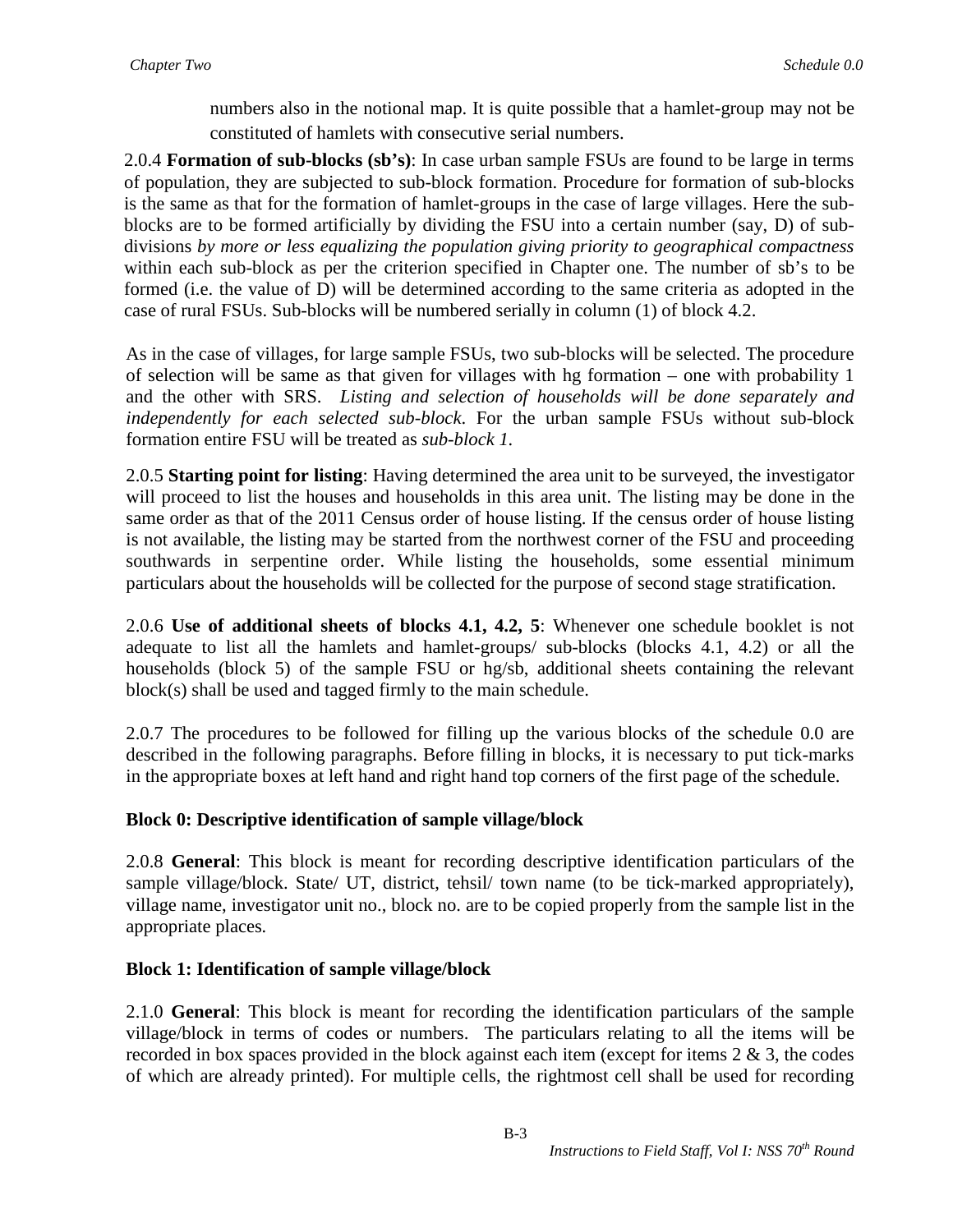the digit of the unit place, the next left cell for the tenth place digit and so on. *Items 1, 4 to 11, 13 and 14 shall be copied from the sample list*.

2.1.1 **Item 12: FOD sub-region**: The four-digit code corresponding to the FOD sub-region to which the sample FSU belongs will be recorded against item 12. *A* '–' *will be put against this item for the state samples and also for the central samples in respect of the states of Arunachal Pradesh, Manipur, Mizoram and Tripura for which field work is carried out by the respective States*.

2.1.2 **Item 13: frame code**: The different types of frames used for selection of FSUs are indicated by 'frame code' in the sample list. *Entry against item 13 shall be copied from the sample list*. The frame codes to be used are:

Rural: 2001 census – 13. Urban: 2007-12 UFS – 15.

2.1.3 **Item 14: frame population***/households*: The population or the households of the sample FSU as given in the sample list will be copied here. For villages, it will be the census 2001 population and for UFS blocks, it will be *the number of households in UFS block* as per UFS frame 2007-12.

2.1.4 **Item 15: approximate present population**: The investigator will first ascertain the approximate present population of the entire sample FSU taking into consideration the normal growth of population along with any abnormal influx of population into or exodus of population from the sample FSU. This may be ascertained mainly from the knowledgeable persons by putting certain probing questions. The starting point can be 2001 census population. In the case of large difference with census population, it may be asked whether there has been any abnormal influx into or exodus from the FSU after the census or the village has been split or partly merged with other village/ urban area. If so, the approximate increase or decrease of population due to such events or any new settlements that have come up in the FSU after the census is to be ascertained. **In case of the large difference between frame population and approximate present population, adequate remarks for such differences should be given in block 8/ 9.**

2.1.5 **Item 16: total number of hg's/ sb's formed (D)**: The total number of hg's/ sb's formed in the sample FSU will be the value of **'**D**'** as recorded in block 4.2. If the sample FSU does not require any hg/ sb formation, the entry against this item will be '1'.

2.1.6 **Item 17: Survey code**: The different survey codes are:

selected FSU has been surveyed:

|                                                                          | $\mathcal{D}$ |
|--------------------------------------------------------------------------|---------------|
| zero case $\dots\dots\dots\dots\dots\dots\dots\dots\dots\dots\dots\dots$ | $\mathcal{R}$ |
| selected FSU is casualty but a substitute FSU has been surveyed:         |               |
|                                                                          |               |
| uninhabited                                                              | 5             |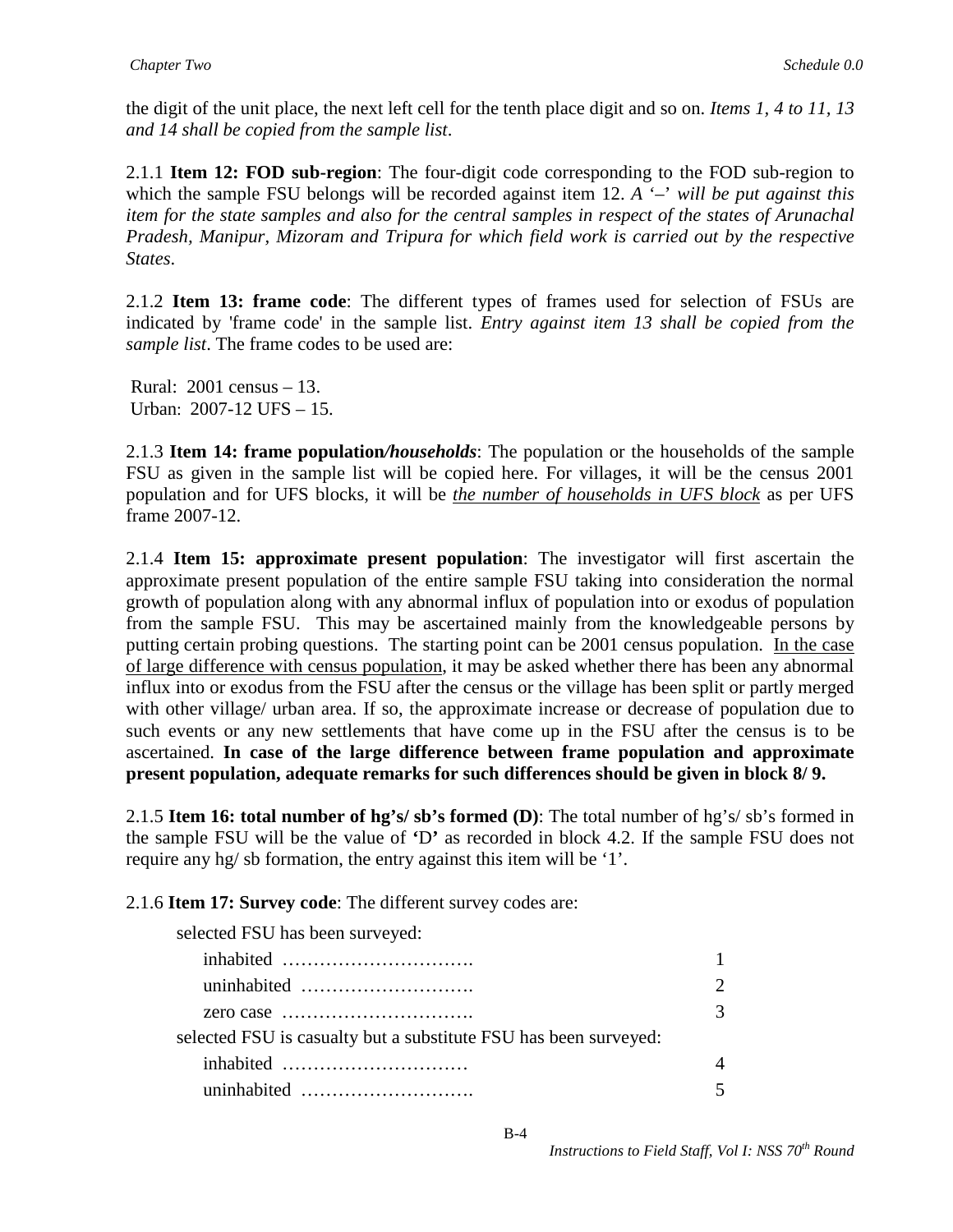| selected FSU is casualty and no substitute has been surveyed |  |
|--------------------------------------------------------------|--|

Some examples of zero cases are: FSUs comprising wholly the barracks of military and paramilitary forces (like CRPF, BSF etc.), rural areas declared as urban areas and now forming part of UFS frame used for urban sampling, FSUs wholly submerged under water in a dam or FSUs with the whole population evicted because of acquisition of land to construct a new factory or other project work etc. with no chance of habitation in future. As against this, the FSU whose entire population has shifted elsewhere due to some natural calamities like fire, cyclone etc., but is likely to return in the future, will be considered as uninhabited FSU and will be given code 2 or 5 as the case might be. If the substitute FSU cannot be surveyed, survey code will be 7.

2.1.7 **Item 18: Reason code for substitution of original sample (for codes 4 – 7 in item 17)**: In all the cases where the *originally* selected sample FSU is a casualty irrespective of whether it has been substituted and subsequently surveyed or not surveyed (i.e. for codes 4 to 7 against item 17), the reason for its becoming a casualty will be recorded in terms of code against item 18. The codes are:

Original sample FSU:

| $\mathbf{1}$  |
|---------------|
| $\mathcal{D}$ |
| $\mathcal{E}$ |
| <b>Q</b>      |

A '–' may be put against this item if the entry against item 17 is 1 or 2 or 3. *Cases of FSUs comprising wholly the barracks of military and paramilitary forces will not be considered as restricted area for providing code 3 against item 18. As stated earlier, such cases will be considered as surveyed and will be treated as zero cases.*

2.2 **Block 2**: **Particulars of field operations**: The details of field operations will be recorded in this block. In the serial number  $1(a)$  and  $1(b)$ , names of the field investigator  $(FI)/\text{asst.}$ superintending officer (ASO)/ field officer (FO)/ superintending officer (SO), codes (permanent employee code in case of regular employees and temporary codes for other staff) and signatures will be recorded. In the serial number (4), total time taken to canvass the schedule by the team of investigators (FI/ASO) will be recorded. Time taken by the **team jointly** may be reported in hours after rounding off to whole numbers**.** While recording the total time taken to canvass (i.e. column 3, srl. no. 4 of this block), it may be noted that the time taken to reach the sample FSU and return back should not be considered for filling in this item. In other words, total time spent in identification of the boundaries of the sample FSU, hamlet-group/ sub-block formation, listing of households, formation of second-stage strata, selection of households and filling in all other blocks of this schedule may be recorded in hours. In serial number 5, number of investigators (FI/ASO) in the team will be recorded in column (3)**.** All other items are self-explanatory.

B-5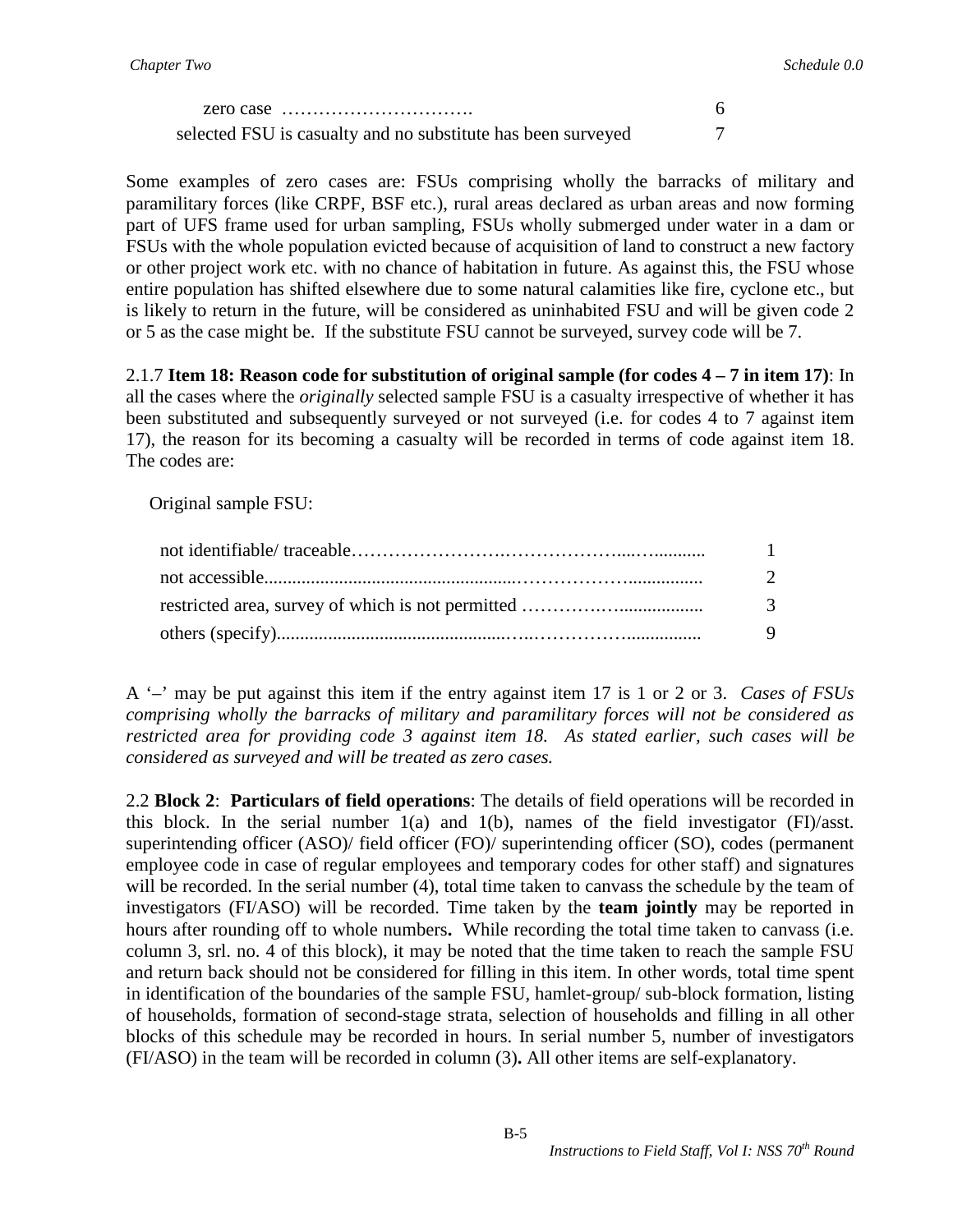# 2.3 **Block 3: Sketch map of hamlet-group (hg)/ sub-block (sb) formation**

2.3.0 For large FSUs requiring hg/ sb formation, the space provided for in the block shall be used to draw a free hand sketch-map of the FSU showing the boundaries of the hamlets and hg's/ sb's formed so that they may be identifiable in the field afterwards with the help of this map. It need not be drawn to scale. The serial numbers of the hamlets as given in column (1) of block 4.1 will be written down on the map against each hamlet. The hamlet-group number given in column (1) of block 4.2 to which the hamlet belongs will also be shown against each hamlet within brackets on the right side of the hamlet number. Similarly, sub-blocks will also be numbered in the map. The areas for the selected hg's/ sb's shall be shaded in the map.

## 2.4 **Block 4.1: List of hamlets (only for rural samples with hg formation)**

2.4.0 This block is to be filled in only for the rural samples requiring formation of hamlet-groups (i.e. for D>1). All the hamlets located in the village will be listed in the specified order.

2.4.1 **Columns (1) to (3):** A running serial number for the hamlets will be given in column (1). Name of the hamlets will be written in column (2). Present population of each hamlet expressed as percentage of the total village population will be given in column (3) in whole numbers. Entries in column (3) should add up to 100.

# 2.5 **Block 4.2: List and selection of hamlet-groups (hg's)/ sub-blocks (sb's)**

2.5.0 **General**: This block is meant for recording the details of the hg/ sb formation and their selection for FSUs requiring hg/ sb formation (i.e. with  $D>1$ ). Reference may be made to paragraphs 2.0.3, 2.0.3.1 and 2.0.4 for the procedures of formation and numbering of hg's/ sb's.

2.5.1 **Column (1): serial no. of hg/ sb**: The hg's/ sb's formed will be given a running serial number (starting from 1) in column (1) as per the guidelines given in paragraphs 2.0.3, 2.0.3.1 and 2.0.4. The last serial number in this column will be the value of 'D' which is to be recorded against '**D'** below the block heading.

2.5.2 **Column (2): serial no. of hamlets in the hg (rural only)**: This column is to be filled up only for rural FSUs. The serial numbers of the hamlets recorded in column (1) of block 4.1 constituting each hamlet-group are to be recorded in column (2) separated by commas.

2.5.3 **Column (3): percentage (%) of population in the hg/ sb**: Approximate present population of the hg/ sb in terms of percentage to total FSU population will be recorded in column (3) in whole number. Entries in this column should always add up to 100.

2.5.4 **Column (4): sampling serial number of hg/ sb**: First locate the hg/ sb with maximum percentage of population in column (3) and enter '0' against this hg/ sb in column (4). If this percentage population in column (3) is same for more than one hg/ sb, the one among them listed first in this block may be assigned '0' in this column. Then, other listed hg's/ sb's may be serially numbered from 1 to  $(D - 1)$  in this column starting from the top. These will be the sampling serial numbers for selecting another hg/ sb.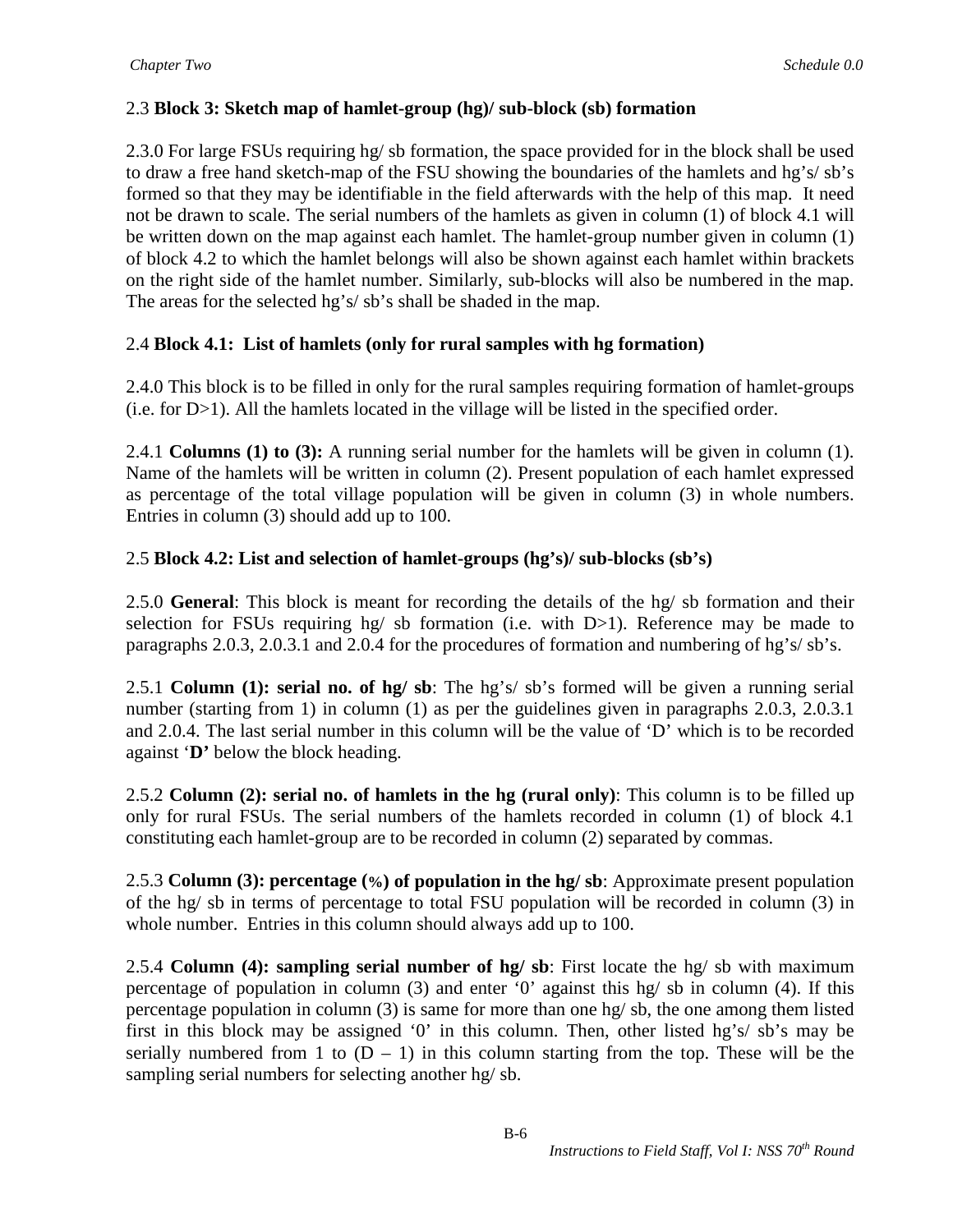2.5.5 **Column (5): sample hg/ sb number**: Two hg's/ sb's will be selected from the large FSU for the purpose of survey. Enter '1' in this column against the sampling serial number '0' in column (4). This will be sample hg/ sb 1. The procedure for selecting sample hg/ sb 2 is as follows:

Draw a random number, say R, between 1 and  $(D - 1)$  using random number table. Enter 2 in column (5) against the sampling serial number in column (4) which equals R.

The selected serial numbers may be encircled in column (4). For all other hg's/ sb's (except the two selected), column (5) may be left blank.

### 2.6 **Block 5**: **List of households and record of selection of households (hg/ sb 1/ 2)**

2.6.0.1 In this block, various information are to be recorded separately for each selected hg/ sb. When there is no hg/sb formation in the FSU, the hg/sb number will be '1'.

2.6.0.2 This is the main block of the schedule. Listing of all houses and households along with collection of a few particulars for identification, preparation of sampling frame, formation of second stage strata and selection of sample households are to be carried out in this block.

2.6.0.3 It is essential to ensure that there is no omission or duplication of any house or household. A house to house enquiry will be made to list all the houses and households. *Households, which are found to be locked (including such households which are absent in the present place for a period of less than six months during last one year) at the time of listing, are also to be listed and included in the frame of households before sample selection*. After obtaining from the neighbours as much details as possible about the absentee households, attempt should be made to contact the households at the appropriate hours (even outside the normal working hours of the investigators) and if need be by revisiting the households during the survey period in the sample FSU. While listing a house the investigator shall find out how many households (including locked households) reside there and list all of them. After this, the investigator will proceed to list the next house. In order to ensure complete listing of houses/ households, it is better to follow some definite order for listing. The order followed in 2011 Population Census may be adopted, wherever possible, taking care that any house that has come up later is not omitted; otherwise, listing may be done in serpentine manner starting from the north-west corner and moving southwards. The names of any natural grouping of the houses like hamlet, street, mohalla, etc. and date of listing may be written at the top before the listing of houses starts. This will help in checking completeness.

2.6.0.4 If there is hg/ sb formation in the FSU, listing of houses and households will be done for sample hg/ sb no. 1 first. The serial number of sample hg/ sb and the names of hamlets will be written before the listing of households starts. After completing the listing of houses/ households of each hamlet of the sample hg, one line will be left blank. On completion of the job for sample hg/ sb 1, listing for sample hg/ sb 2, if formed in the FSU, will be taken up in a separate page of block 5.

*First tick-mark the appropriate hg/ sb number (1 or 2) in the heading of the block 5 correctly and strike out the one not applicable.*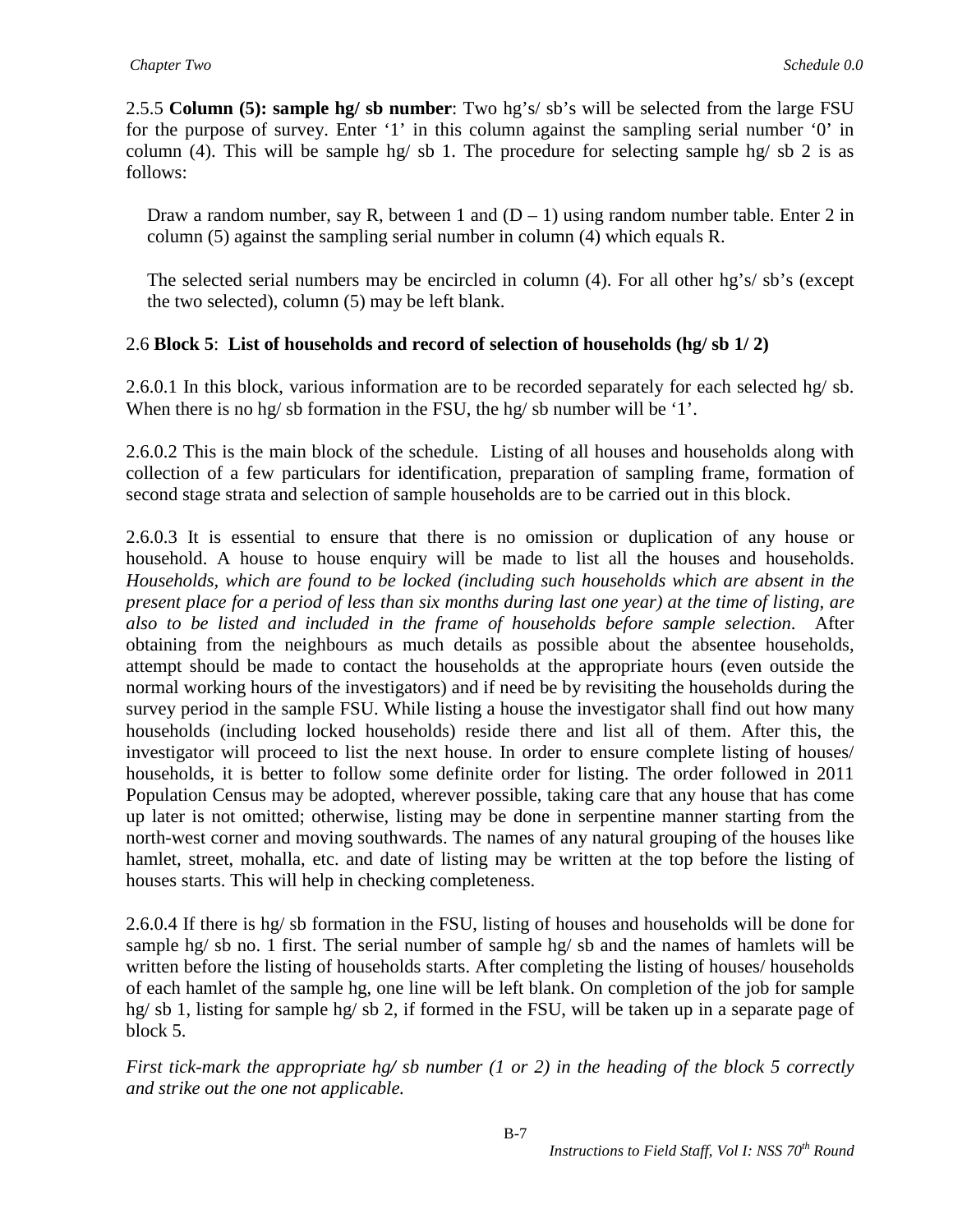Various columns of block 5 are described below:

2.6.1 **Column (1): house number**: All houses including vacant ones shall be listed by giving a house number. The 2011 Population Census house number or the number given by the local panchayat, municipality or other local bodies, may be used if available. The houses without such numbers will be given a separate running serial number starting from 1 within brackets. Wherever house numbers are available, even if not for all the houses, the actual house numbers shall be recorded without any brackets. After listing all the households associated with a house, the next house shall be listed. If the house is used solely for non-residential purposes or is vacant, the purpose to which it is put will be written across the line, e.g. temple, vacant structure, etc. For family living under a tree or bridge etc. (i.e. without any house), a '–' may be put in this column.

2.6.2 **Column (2): household serial number**: The household(s) normally residing in the house or in a fixed location (e.g. under a tree/ bridge/ open space etc.) listed in column (1) will be numbered in column (2). All households (including those found temporarily absent) will be given a running serial number in this column starting from 1. In case of persons staying, say, in hostels and forming single member households, each of them will be listed in separate lines giving a household serial number. Continuous serial number starting from 1 will be given in column (2) for each of the sample hg's/sb's 1  $\&$  2 separately. This column will be left blank for the lines meant for vacant houses, non-residential buildings, etc.

2.6.3 **Column (3): name of head of household**: For a household having serial number in column (2), the name of the head of the household shall be recorded here.

2.6.4 **Column (4): household size**: The size of each household will be recorded in this column. Two small box spaces are provided against this column at the end of each page to record the current page total for this column and the cumulative total for the pages.

2.6.5 **Columns (5) – (22):** These columns are relevant for rural samples only and will be kept blank for urban samples.

2.6.5.1 **Column (5): rural only: land possessed code (1 – 4):** The land possessed code for each household in the rural area may be entered in code in this column. The codes are:

| land possession as on the date of survey                         |               |
|------------------------------------------------------------------|---------------|
| less than 0.005 hectare                                          |               |
| equal to or more than 0.005 hectare but less than 1.000 hectare  | $\mathcal{D}$ |
| equal to or more than 1.000 hectare but less than 2.000 hectares | $\mathcal{R}$ |
| equal to or more than 2.000 hectares                             |               |

For locked households, efforts must be made to get the information from the neighbours. If no information is available even from the neighbours, code 1 will be entered in this column.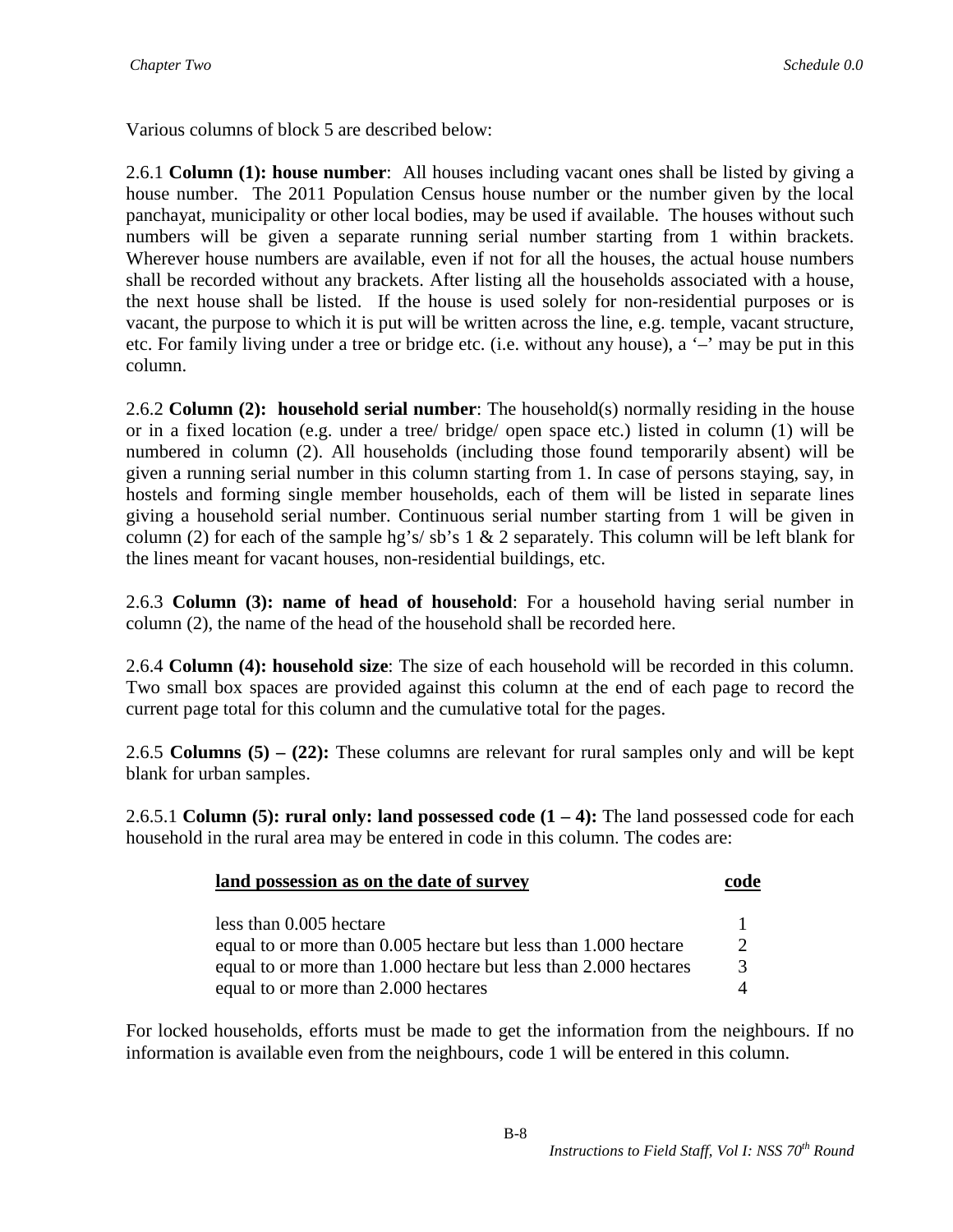2.6.5.2 **Column (6)/ (8)/ (10)/ (12): LHS: schedule 18.1: rural only: SSS1/ SSS2/ SSS3/ SSS4 :sampling serial number:** It may be recalled that for schedules 18.1 there will be four SSS. Column (6), (8), (10) and (12) will provide the sampling frames for SSS 1, 2, 3 & 4 respectively. Each household will be tick-marked ( $\sqrt{ }$ ) in one and only one of these columns.

The households with code 1 in column (5) will be, tick-marked in column (6), households with code 2 in column (5) tick-mark will be in column (8), for code 3 in column (5) tick-mark will be given in column (10) and for code 4 in column (5) tick-mark will be given in column (12).

Then all the tick-marks will be given a running serial numbers from the top starting from 1 in each column independently. These will be the sampling serial numbers for SSS1, SSS2, SSS3 and SSS4 respectively.

The highest serial numbers in each of these columns will be the value of 'H' for the respective SSS for the schedule. This value will be recorded against 'H' in the space provided in the column headings.

In case of hamlet group formation the tick marking and serial numbering will be done separately and independently in each of the hg's.

# 2.6.5.3 **Column (7)/ (9)/ (11)/ (13): LHS: schedule 18.1: rural only: SSS1/ SSS2/ SSS3/ SSS4 :sample household number:**

The number of households to be selected from each hg is given under sample design in Chapter One. However, it may be necessary to modify this number if there is a shortfall in any of the SSS. The final number of sample households will be the value of 'h' for respective SSS. This value will be recorded against 'h' in the space provided in the column headings.

Sample households are to be selected by SRSWOR from each hg. For selecting the sample households of any particular (hg *×* SSS) by SRSWOR, the following procedure will be followed. Suppose 'H' denotes the total number of households in the frame [i.e. the highest entry in column (6)/ (8)/ (10)/ (12)] and 'h' the number of households to be selected. If  $H = h$ , all the households will be selected and no random number need to be drawn. Otherwise, first draw a random number, say R1, between 1 and H. Next, draw another random number, say, R2, also between 1 and H. If  $R2 = R1$ , then reject R2 and draw a fresh R2. Continue this way till requisite number of distinct R's [i.e. R1, R2, ..., R(h)] have been drawn. Then the households with sampling serial numbers R1, R2, ...., R(h) [in column (6)  $/(8)/(10)/(12)$ ] will be the selected households and be given sample household numbers as 1, 2,........., h respectively in columns (7)/ (9)/ (11)/ (13). Encircle the corresponding sampling serial numbers in columns (6) / (8)/  $(10)/(12)$ . Record the values R1, R2, ... in the space provided below the respective columns for each SSS.

2.6.5.4 **Column (14): code for value of agricultural production (1 - 2)**: The code for value of agricultural production (1 - 2) for each household in the rural area will be determined on the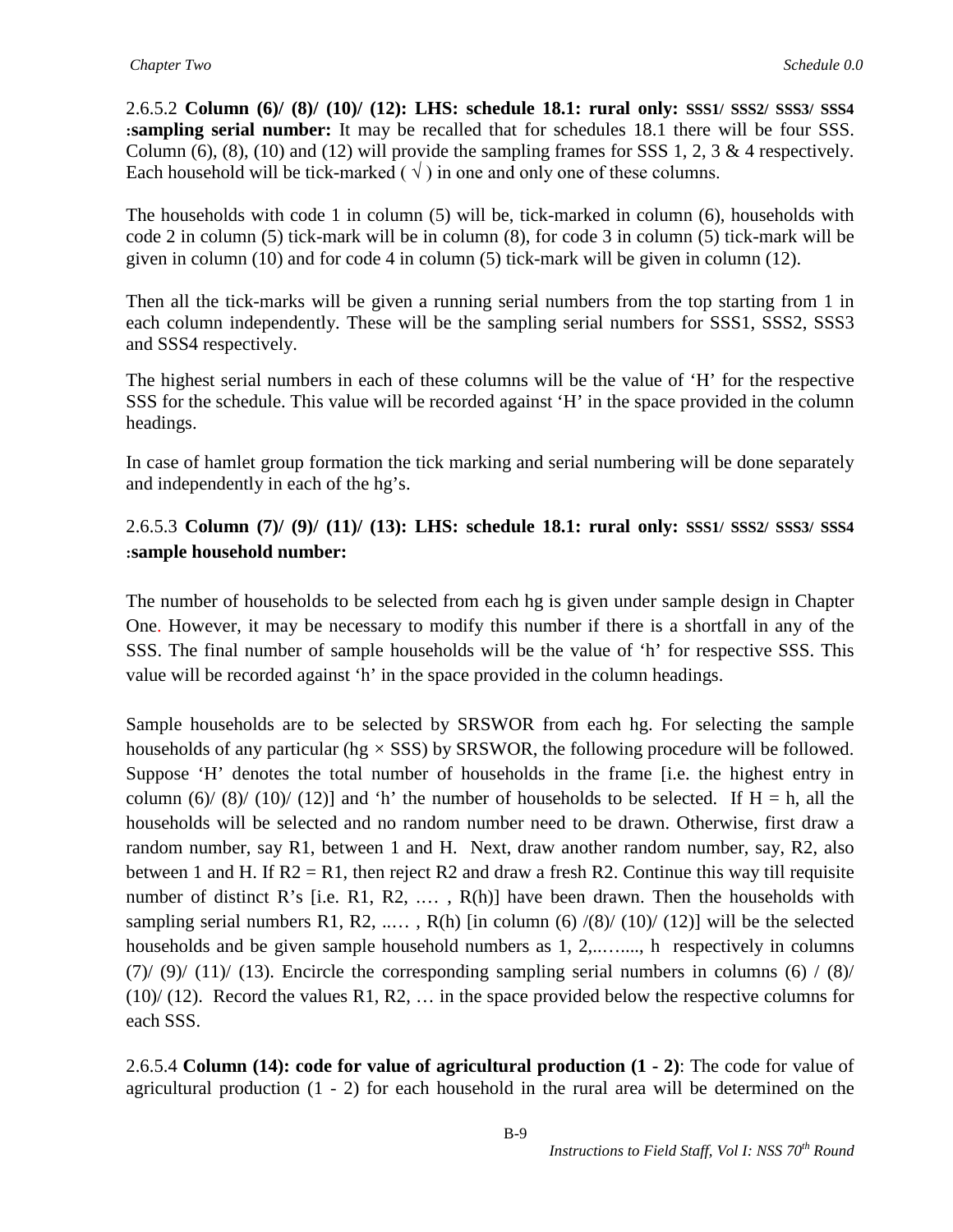basis of value of agricultural production during the last 365 days from self employment activities. The codes will be as follows:

| value of agricultural production                                                        |  |  |  |  |  |  |
|-----------------------------------------------------------------------------------------|--|--|--|--|--|--|
| value of household agricultural production from self employment activities              |  |  |  |  |  |  |
| during last 365 days:                                                                   |  |  |  |  |  |  |
| less than or equal to $\degree$ 3000/-                                                  |  |  |  |  |  |  |
| more than `3000/-                                                                       |  |  |  |  |  |  |
| The activity status will be determined considering both principal and subsidiary status |  |  |  |  |  |  |
| during last 365 days                                                                    |  |  |  |  |  |  |

Some examples:

- 1. A household having income only from agricultural/ non-agricultural labour will be given code 1.
- 2. A household having income only from self-employment in non-agricultural will be given code 1.
- 3. A household having income from non-economic activities like pension/remittance, etc will be given code 1.

4. A household having income from agricultural labour as well as income from any non-agricultural activities but no income from self-employment in agriculture will be given code 1.

5. A household having incomes from agricultural labour as well as from self-employment in agriculture will be given code 2 if the value of agricultural production from self employment is more than `3000/- during last 365 days.

6. A household having incomes from self employment in agriculture as well as from selfemployment in non-agriculture will be given code 2 if value from agricultural production from self employment is more than `3000/- during last 365 days.

7. A household engaged in agricultural production for self consumption only will be given code 2 if value of agricultural production from self employment is more than `3000/- during last 365 days.

The value of agricultural production will be the value reported by the respondent. In case any imputation is required, prices at the local market may be made use of.

For locked households, code 1 will be entered in this column. The households with code 3 will be termed as 'agricultural households'. It may be remembered that an 'agricultural household' may have income from both agriculture as well as non-agriculture. It may also be possible that such a household has some income from agriculture, but the major income is from nonagricultural activities.

#### 2.6.5.5 **Column (15) / (17)/ (19)/ (21): SAS: schedule 33: rural only: SSS1/ SSS2/ SSS3/ SSS4 :sampling serial number:**

These columns will be filled up only for 'agricultural households' i.e. when the entry in column  $(14) = 2$ . The procedure for filling up the entries in column  $(15)/(17)/(19)/(21)$  will be same as described in para 2.6.5.2.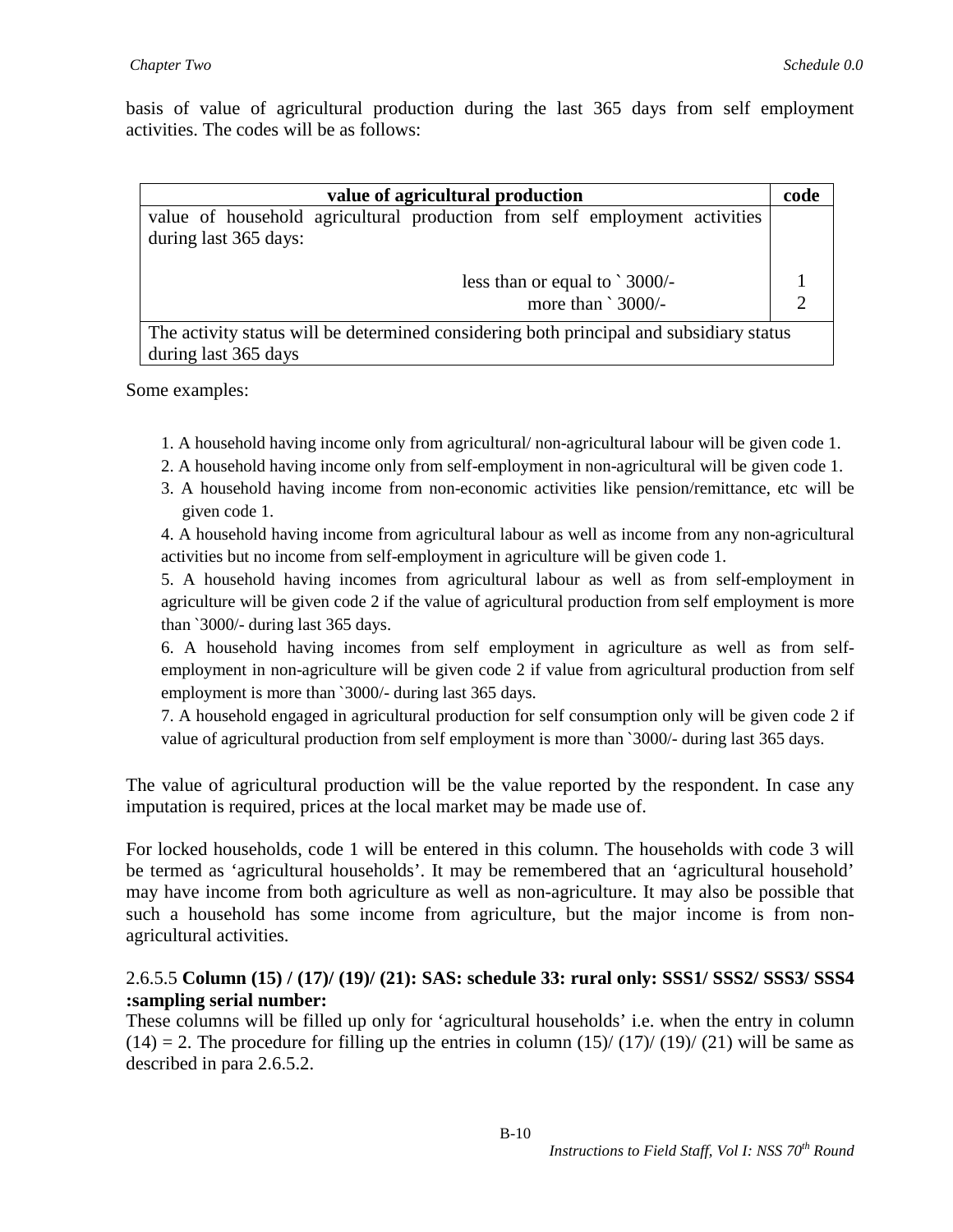### 2.6.5.6 **Column (16)/ (18)/ (20)/ (22): SAS: schedule 33: rural only: SSS1/ SSS2/ SSS3/ SSS4 :sample household number:**

The number of sample households to be selected may be determined considering the allocation as per the sample design and the compensation for shortfall in different SSS. This will be the value of 'h' and may be recorded in appropriate places in the column headings. The sample households may be selected thereafter from each of the SSS by SRSWOR following the procedure described in para 2.6.5.3 with the modification that if the sample household is found to have been already selected for schedule 18.1, it will be *replaced* by the next non-selected household in the frame. The household selected after replacement will be treated as an originally selected household. The sampling serial number of this household will be encircled twice. However, if the number of households in any SSS is small, one or more sample households may be common for both the schedules in that SSS. In such cases both schedules will be canvassed in the same household.

2.6.6 **Columns (23) – (24): indebted to:** Whether a household is indebted or not on the date of survey and if indebted, whether it is indebted to an institutional agency or to a non-institutional agency will be ascertained and recorded in terms of codes in these two columns.

In deciding the indebtedness status of a household, only cash loans will be considered. The loan may or may not bear interest. A household will be considered to be an indebted household if some amount of cash loan remains outstanding (unpaid) on the date of survey. However, while deciding the indebtedness status code of a household for entry in col.(23) and col.(24), block 5 of listing schedule, *all* small loans for which the *individual* outstanding amount is *less than* ` *500/* on the date of survey will not be considered as loans. The institutional agencies are govt., cooperative society, co-operative bank, commercial bank including regional rural bank, insurance company, provident fund authority and other institutional agencies including private institutional agencies. All other lending agencies including relatives & friends will be considered as noninstitutional agencies.

2.6.6.1 **Column (23): indebted to institutional agencies**: If indebted to institutional agencies, code 1 may be entered. Otherwise code 2 may be entered.

2.6.6.2 **Column (24): indebted to non-institutional agencies**: If indebted to non-institutional agencies, code 1 may be entered. Otherwise code 2 may be entered.

In case of locked household, code 2 will be put in columns (23) and (24).

2.6.7 **Column 25/ 27/ 29: AIDIS**: **schedule 18.2: SSS1/ SSS2/ SSS3: sampling serial number:** It may be noted that for schedules 18.2 there will be three SSS. These columns will provide the sampling frames for SSS1, SSS2 and SSS3 of schedule 18.2. Each household in the sample village/hg or sample block/sb will be tick-marked ( $\sqrt{ }$ ) in one and only one of these three columns. Column (25) will be tick-marked ( $\sqrt{ }$ ) only when entry in column (23) = 1 (i.e., when the household is indebted to institutional agencies). Column (27) will be tick-marked ( $\sqrt{ }$ ) if entry in column (23) = 2 and entry in column (24) = 1 (i.e., indebted to non-institutional agencies but not to institutional agencies). Column (29) will be tick-marked ( $\sqrt{ }$ ) only when entry in column (23) = 2 and entry in column (24) = 2 (i.e., when the household is not indebted).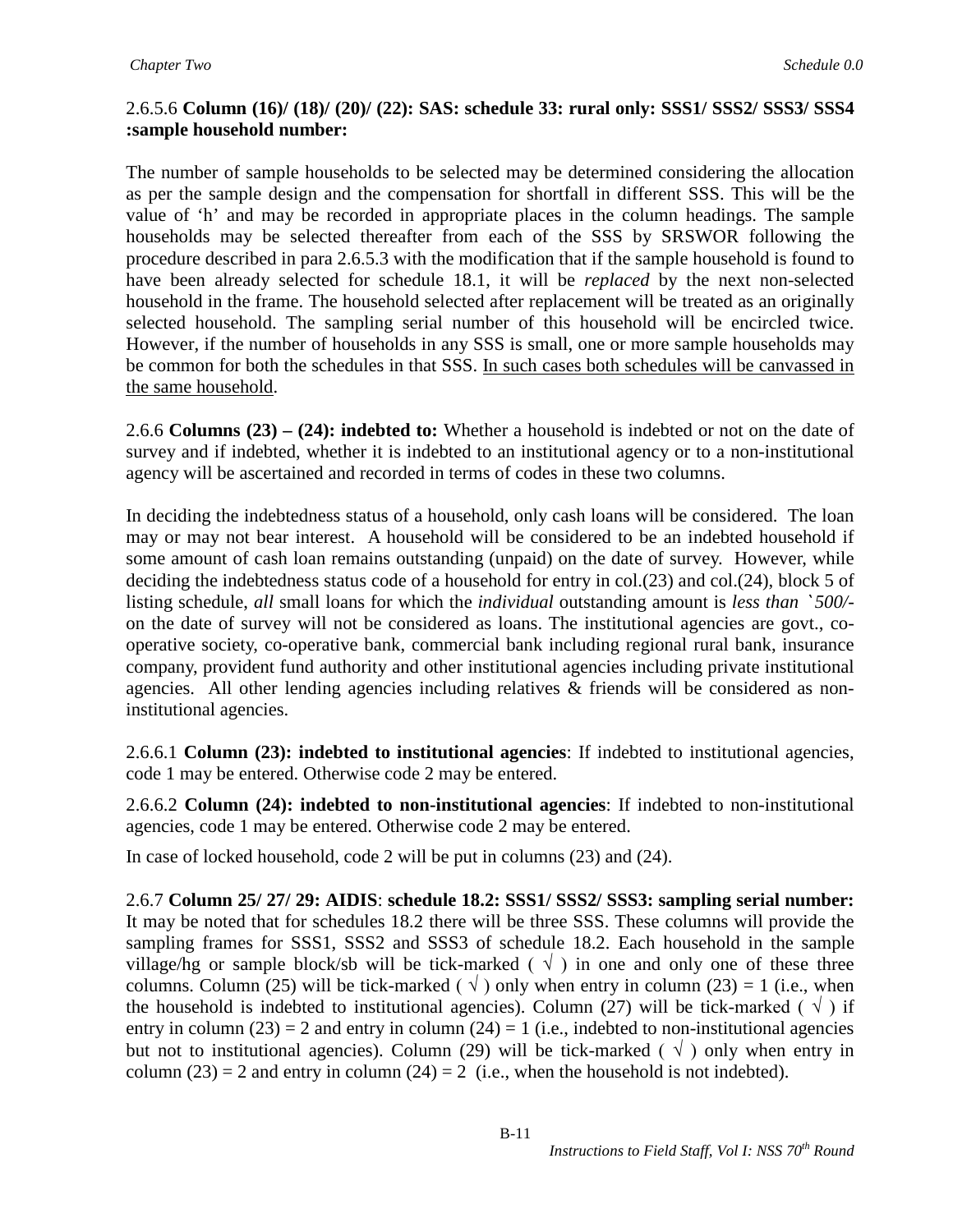Then all the tick-marks in each of these columns will be given a running serial numbers from the top starting from 1 independently and separately in each column. These will be the sampling serial numbers for SSS1 / SSS2/ SSS3.

The highest serial numbers in each of these columns will be the value of 'H' for the corresponding SSS of schedule 18.2. This value will be recorded against 'H' in the space provided in the column heading. In case of hamlet group/sub block formation the tick marking and serial numbering will be done separately and independently in each of the hg's/sb's.

2.6.8 **Column 26/ 28/ 30: AIDIS: schedule 18.2: SSS1/ SSS2/ SSS3: sample household number**: The number of households to be selected (h) for each combination of  $hg/sb \times SSS$  will be determined considering the sample design and the compensation procedure. The value of 'h' may be recorded in the space provided in the column headings. The sample households will be selected with SRSWOR in each hg/sb  $\times$  SSS.

The procedure for selecting the sample households is similar to that described for schedule 33 in para 2.6.5.6. If the sample household is found to have been already selected for schedule 18.1 or 33, it will be *replaced* by the next non-selected household in the frame. The household selected after replacement will be treated as an originally selected household. The sampling serial number of this household will be encircled and also a '#' may be given to indicate that it has been replaced for schedule 18.2. However, if the number of households in frame is small, one or more sample households may be common for different schedule types. *In such cases more than one schedule will be canvassed in the same household.*

2.6.9 **Shortfall and compensation:** Allocation of sample households for each SSS have been specified in Chapter one. However, there may be situation where number of households in the frame of an SSS is less than the required allocation leading to a shortfall.

For schedule 18.1, 18.2 and 33 procedure of compensation may be implemented by following the steps described below.

**step 1**: Allocate the required number of households to each SSS wherever possible and identify the SSS having shortfall.

**step 2**: In case of hg/ sb formation, compensate from the same SSS of the other hg/sb, if available, for the SSS having shortfall. *Complete the step sequentially for all SSS of hg/sb 1 and thereafter for all the SSS of hg/sb 2.* If the shortfall still remains identify the SSS having shortfall and go to Step 3.

**step 3**: Find the SSS where additional households are available following the priority order given below and compensate.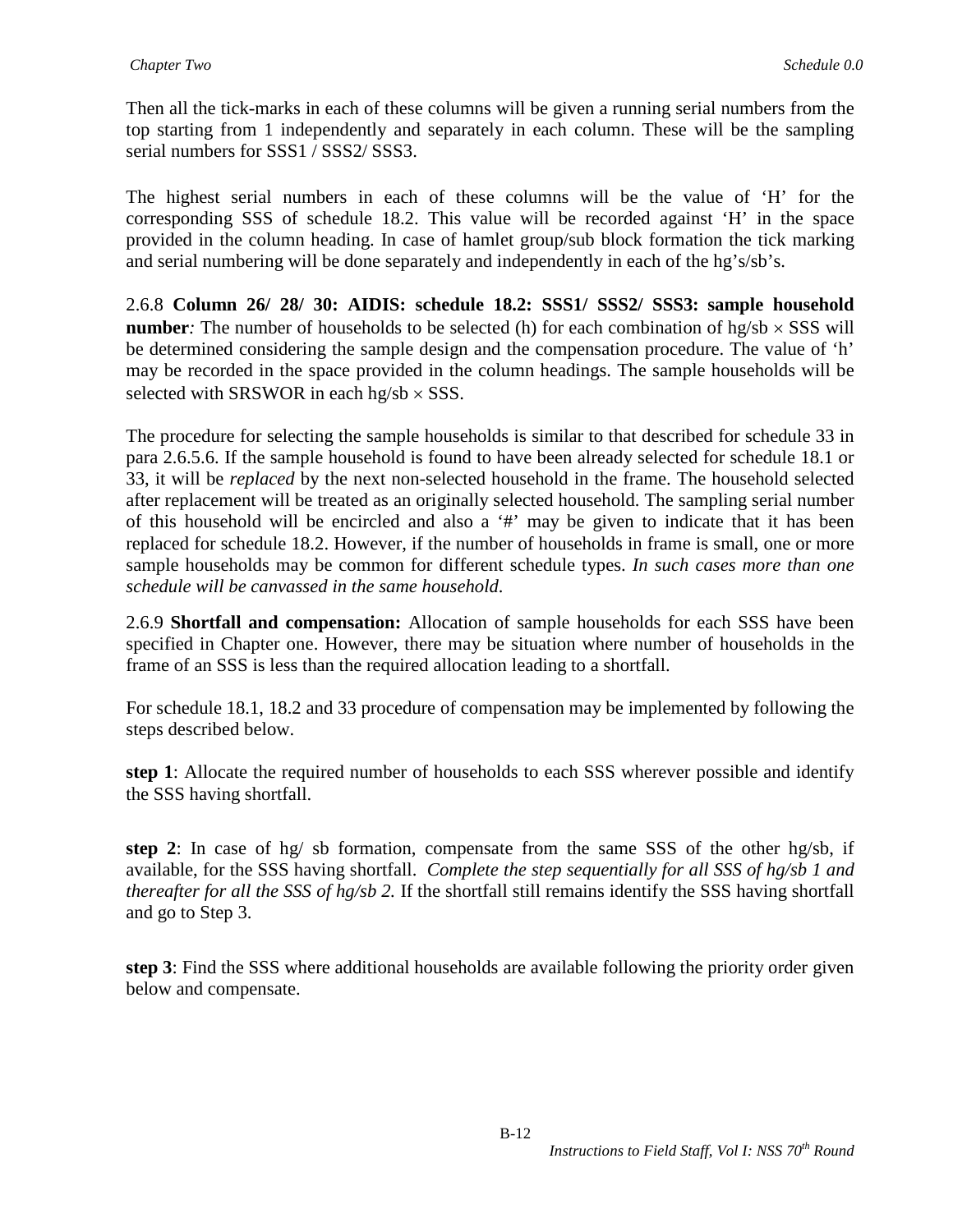| SSS having shortfall    | priority order of SSS for compensation |
|-------------------------|----------------------------------------|
| a) Schedule 18.1 and 33 |                                        |
| 1                       | 4, 3, 2                                |
| 2                       | 4, 3, 1                                |
| 3                       | 4, 2, 1                                |
| 4                       | 3, 2, 1                                |
| b) Schedule 18.2        |                                        |
| 1                       | 2, 3                                   |
| 2                       | 1, 3                                   |
| 3                       | 1, 2                                   |

Find the SSS where additional households are available as per the above priority order of SSS and compensate. The step may be repeated for **all** SSS having shortfall after step 2. First, SSSs of hg/sb 1 will be compensated and thereafter SSSs of hg/sb 2 will be completed sequentially.

The resulting number of households (h) for each SSS will be entered at the top of relevant column(s) of block 5 and also in col.(6) against the relevant hg/  $sb \times SSS$  number of block 6 of schedule 0.0.

|                | <b>Example 1-rural FSU without hg formation</b> |         |         |         |              |  |  |  |  |
|----------------|-------------------------------------------------|---------|---------|---------|--------------|--|--|--|--|
| SSS            | no. of households to be<br>surveyed             | $\bf H$ | Step 1  | Step 3  | h            |  |  |  |  |
|                | 2                                               | 89      | 2       |         | $\mathbf{2}$ |  |  |  |  |
| 2              | $\mathcal{D}_{\mathcal{L}}$                     | 75      | 2       | $1+1$   | 4            |  |  |  |  |
| 3              | っ                                               |         | $1*(1)$ | C(SSS2) |              |  |  |  |  |
| $\overline{4}$ | $\overline{2}$                                  |         | $1*(1)$ | C(SSS2) |              |  |  |  |  |
| total          | 8                                               | 166     | 6       |         | 8            |  |  |  |  |
|                | shortfall                                       |         | ∍       | O       | ×            |  |  |  |  |

|  | Examples for compensation of shortfall for schedule 18.1 / schedule 33 |  |  |  |  |
|--|------------------------------------------------------------------------|--|--|--|--|
|--|------------------------------------------------------------------------|--|--|--|--|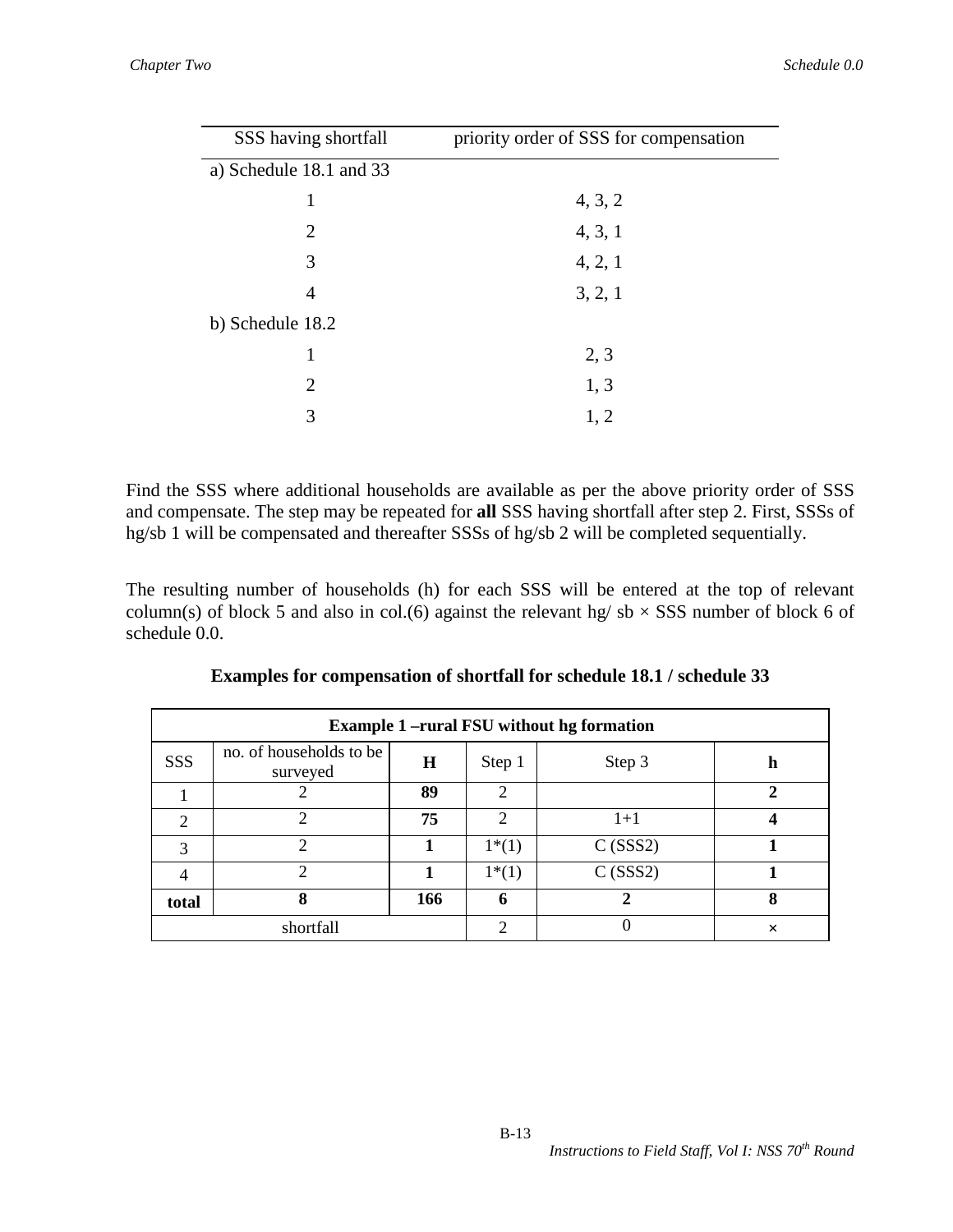|                | <b>Example 2 - rural FSU with hg formation</b> |                                     |                |                |              |                     |                  |                |  |
|----------------|------------------------------------------------|-------------------------------------|----------------|----------------|--------------|---------------------|------------------|----------------|--|
| hg             | SSS                                            | no. of households to<br>be surveyed | H              | Step 1         | Step 2       | $Step 1 +$<br>Step2 | Step 3           | $\mathbf h$    |  |
|                | $\mathbf{1}$                                   | $\mathbf{1}$                        | 92             | $\mathbf{1}$   |              | $\mathbf{1}$        |                  | $\mathbf{1}$   |  |
|                | $\overline{2}$                                 | $\mathbf{1}$                        | 43             | $\mathbf{1}$   |              | $\mathbf{1}$        |                  | $\mathbf{1}$   |  |
| $\,1\,$        | $\overline{3}$                                 | $\mathbf{1}$                        | $\mathbf{1}$   | $\mathbf{1}$   |              | $\mathbf{1}$        |                  | $\mathbf{1}$   |  |
|                | $\overline{4}$                                 | $\,1$                               | $\overline{2}$ | $\mathbf{1}$   | $\mathbf{1}$ | $\overline{2}$      |                  | $\overline{2}$ |  |
|                | total                                          | $\overline{4}$                      | 138            | $\overline{4}$ | $\mathbf 1$  | 5                   |                  | 5              |  |
|                | $\mathbf{1}$                                   | $\mathbf{1}$                        | 105            | $\mathbf{1}$   |              | $\mathbf{1}$        |                  | $\mathbf{1}$   |  |
|                | $\overline{2}$                                 | $\mathbf{1}$                        | 23             | $\mathbf{1}$   |              | $\mathbf{1}$        | $\mathbf{1}$     | $\overline{2}$ |  |
| $\overline{2}$ | 3                                              | $\mathbf{1}$                        | $\bf{0}$       | $0*(1)$        |              | $0*(1)$             | C(SSS2, hg2)     | $\bf{0}$       |  |
|                | $\overline{4}$                                 | $\mathbf{1}$                        | $\bf{0}$       | $0*(1)$        | C(SSS4, hg1) | $\boldsymbol{0}$    |                  | $\bf{0}$       |  |
|                | total                                          | $\overline{4}$                      | 128            | $\overline{c}$ |              | $\overline{c}$      | $\boldsymbol{l}$ | $\mathfrak{z}$ |  |
| $1 + 2$        | total                                          | 8                                   | 266            | 6              | $\mathbf{1}$ | $\overline{7}$      | $\mathbf{1}$     | 8              |  |
|                |                                                | shortfall                           |                | $\sqrt{2}$     | $\mathbf 1$  | $\mathbf{1}$        | $\boldsymbol{0}$ | $\times$       |  |

\* indicates the SSS having shortfall (the number of shortfall);

C – indicates compensation made (SSS from which compensation is made)

#### **Examples for compensation of shortfall for schedule 18.2**

|       | <b>Example 1-rural FSU without hg formation</b> |    |         |                   |    |  |  |  |  |
|-------|-------------------------------------------------|----|---------|-------------------|----|--|--|--|--|
| SSS   | no. of households to be<br>surveyed             | H  | Step 1  | Step 3            |    |  |  |  |  |
|       |                                                 | ៗ  |         |                   |    |  |  |  |  |
|       |                                                 |    | $2*(2)$ | $C$ (SSS1, SSS 3) |    |  |  |  |  |
|       |                                                 | 58 |         |                   |    |  |  |  |  |
| total |                                                 | 67 | 12      |                   | 14 |  |  |  |  |
|       | shortfall                                       |    |         |                   | ×  |  |  |  |  |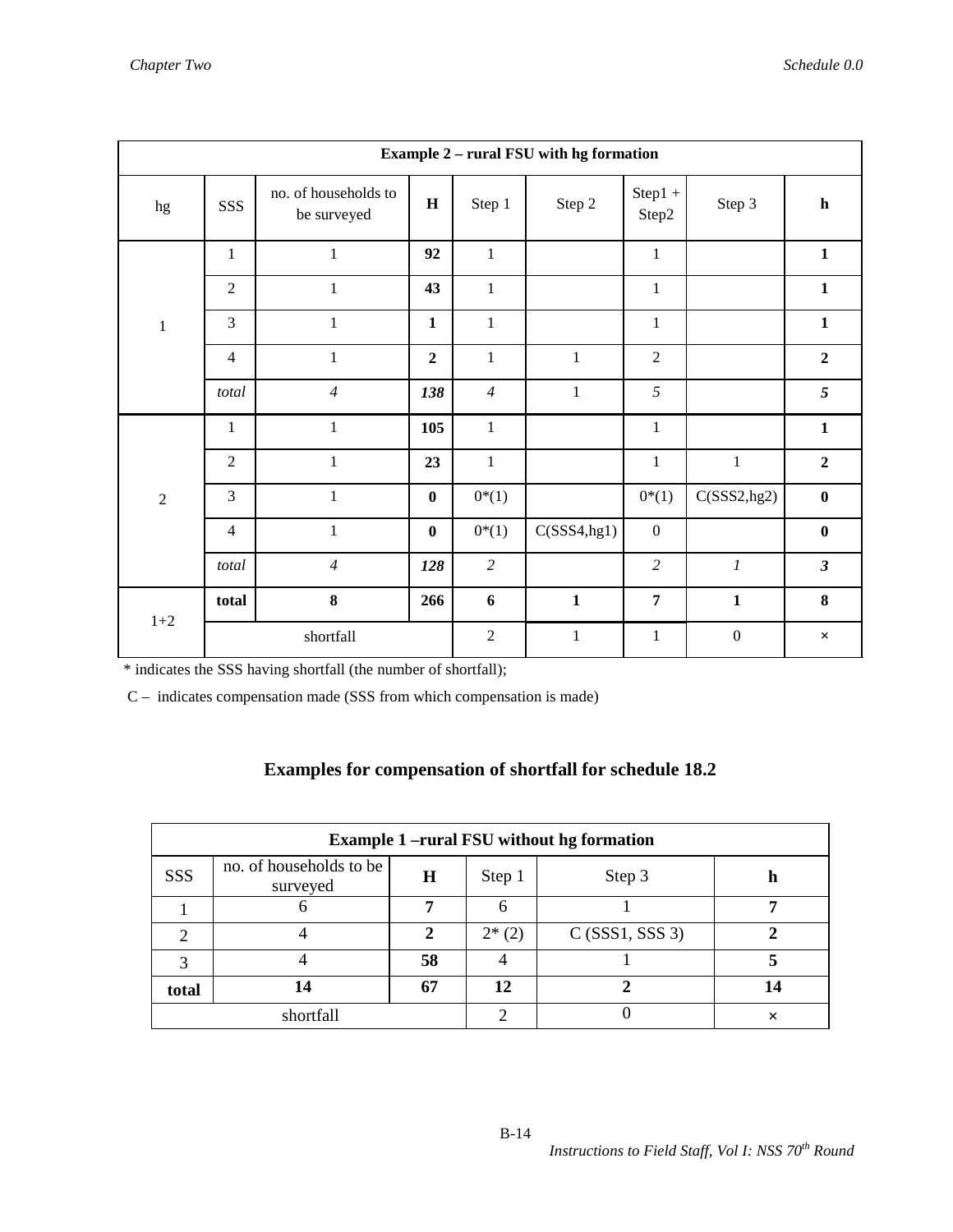|                | <b>Example 2 – rural FSU with hg formation</b> |                                     |                |                  |                  |                     |                         |                         |  |
|----------------|------------------------------------------------|-------------------------------------|----------------|------------------|------------------|---------------------|-------------------------|-------------------------|--|
| hg             | SSS                                            | no. of households to<br>be surveyed | $\mathbf H$    | Step 1           | Step 2           | $Step 1 +$<br>Step2 | Step 3                  | $\mathbf h$             |  |
|                | $\mathbf{1}$                                   | 3                                   | $\overline{2}$ | $2*(1)$          |                  | $2*(1)$             | C(SSS2, hg2)            | $\overline{2}$          |  |
| $\,1$          | $\overline{2}$                                 | $\overline{2}$                      | $\mathbf{1}$   | $1*(1)$          | C(SSS2, hg2)     | $\mathbf{1}$        |                         | $\mathbf{1}$            |  |
|                | 3                                              | $\overline{2}$                      | 98             | $\overline{2}$   |                  | $\overline{2}$      |                         | $\overline{2}$          |  |
|                | total                                          | 7                                   | 101            | 5                |                  | 5                   |                         | 5                       |  |
|                | $\mathbf{1}$                                   | 3                                   | $\bf{0}$       | $0*(3)$          |                  | $0*(3)$             | C(SSS2hg2,<br>SSS3hg2)  | $\bf{0}$                |  |
| $\overline{2}$ | $\overline{2}$                                 | $\overline{2}$                      | 5              | $\overline{2}$   | 1                | 3                   | $1 + 1$                 | 5                       |  |
|                | 3                                              | $\overline{2}$                      | 125            | $\overline{2}$   |                  | $\overline{2}$      | $\overline{2}$          | $\overline{\mathbf{4}}$ |  |
|                | total                                          | $\overline{7}$                      | 130            | $\overline{4}$   | $\boldsymbol{l}$ | 5                   | $\overline{4}$          | $\boldsymbol{g}$        |  |
| $1 + 2$        | total                                          | 14                                  | 231            | $\boldsymbol{9}$ | $\mathbf{1}$     | 10                  | $\overline{\mathbf{4}}$ | 14                      |  |
|                |                                                | shortfall                           |                | 5                | $\overline{4}$   | $\overline{4}$      | $\boldsymbol{0}$        | $\times$                |  |

\* indicates the SSS having shortfall (the number of shortfall);

C – indicates compensation made (SSS from which compensation is made)

|                | <b>Example 3 – rural FSU with hg formation</b> |                                     |                  |                |        |                  |                  |                         |
|----------------|------------------------------------------------|-------------------------------------|------------------|----------------|--------|------------------|------------------|-------------------------|
| hg             | SSS                                            | no. of households to<br>be surveyed | H                | Step 1         | Step 2 | Step1 +<br>Step2 | Step 3           | $\mathbf h$             |
|                | $\mathbf{1}$                                   | 3                                   | 3                | 3              |        | 3                |                  | $\overline{\mathbf{3}}$ |
| $\mathbf{1}$   | $\mathfrak{2}$                                 | $\mathfrak{2}$                      | $\mathbf{1}$     | $1*(1)$        |        | $1*(1)$          | C(SSS3, hg1)     | $\mathbf{1}$            |
|                | 3                                              | $\overline{2}$                      | 96               | $\sqrt{2}$     |        | $\overline{2}$   | 1                | $\mathbf{3}$            |
|                | total                                          | $\overline{7}$                      | 100              | 6              |        | 6                | $\mathbf{1}$     | $\overline{7}$          |
|                | 1                                              | 3                                   | $\boldsymbol{2}$ | $2*(1)$        |        | $2*(1)$          | C(SSS3,hg2)      | $\boldsymbol{2}$        |
| $\overline{2}$ | $\overline{2}$                                 | $\overline{2}$                      | $\bf{0}$         | $0*(2)$        |        | $0*(2)$          | C(SSS3, hg2)     | $\bf{0}$                |
|                | 3                                              | $\overline{2}$                      | 100              | $\overline{2}$ |        | $\overline{2}$   | $1+2$            | 5                       |
|                | total                                          | 7                                   | 102              | $\overline{4}$ |        | $\overline{4}$   | 3                | 7                       |
| $1+2$          | total                                          | 14                                  | 202              | 10             |        | 10               | $\overline{4}$   | 14                      |
|                |                                                | shortfall                           |                  | $\overline{4}$ | 4      | 4                | $\boldsymbol{0}$ | $\times$                |

\* indicates the SSS having shortfall (the number of shortfall);

C – indicates compensation made (SSS from which compensation is made)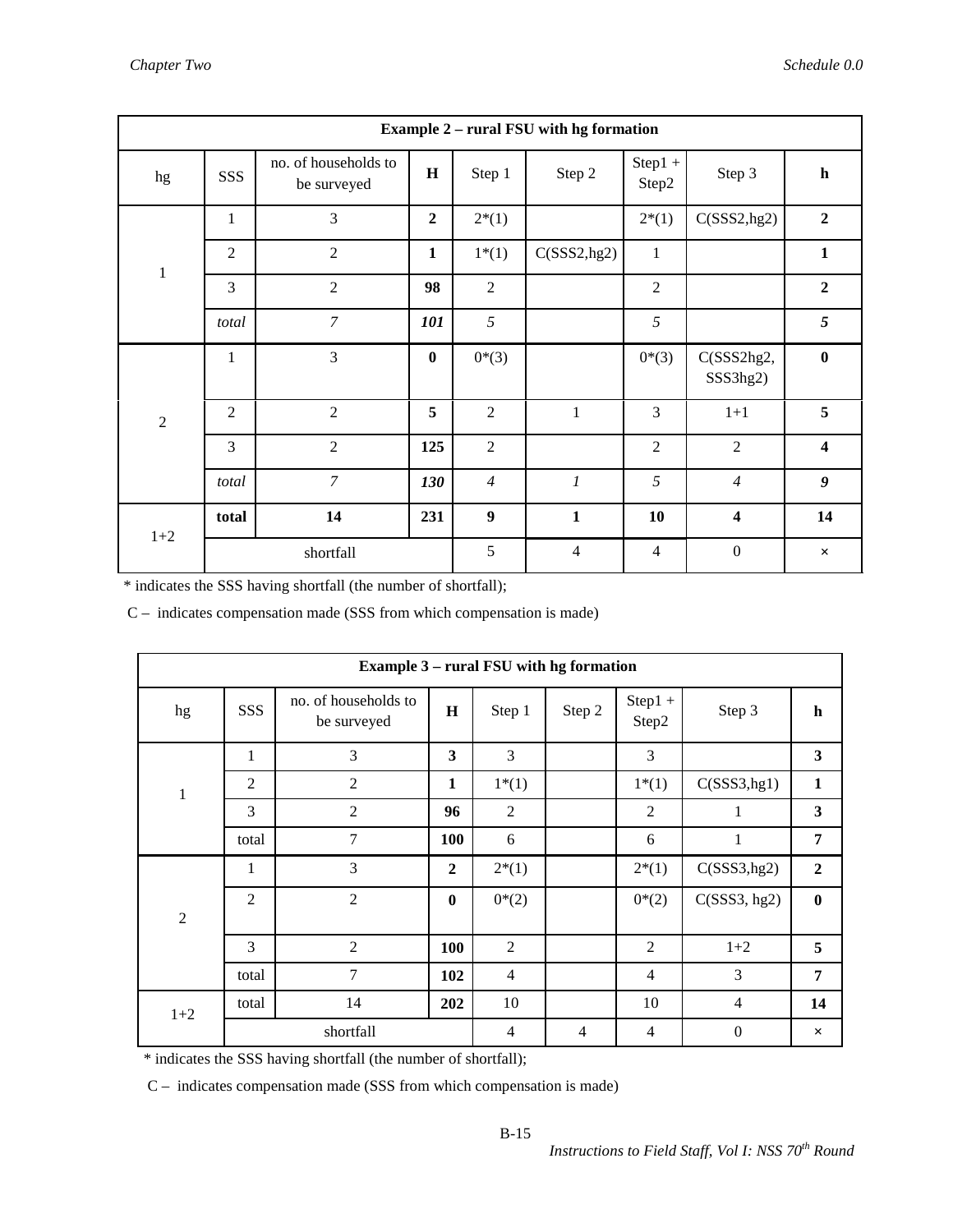# 2.7 **Block 6**: **particulars of sampling of households**:

2.7.0 Particulars of sampling of households will be recorded in this block for each of the hg/sb 1  $& 2.$  If there is no hg/sb formation, entry will be made against hg/sb 1.

2.7.1 **Column (3): population**: Population as obtained by summing up the page totals of household sizes in column (4) of block 5 over all the listed households may be recorded in this column separately for hg/sb  $1 \& 2$  in appropriate places.

2.7.2 **Columns (5) to (10): number of households**: Total number of households in the frame of each SSS of each schedule type will be recorded in the corresponding cells of column (5) for each hg/sb. Number of selected households will be copied in column (6) for schedule 18.1, schedule 33 and schedule 18.2. These are to be copied from the relevant columns of block 5.

Columns (7), (8) and (10) of block 6 may be filled up on the basis of survey codes given in item 19, block 1 of the schedule 18.1, 18.2 and 33. The entries in columns (7), (8) & (10) will be the number of filled-in schedules with the survey codes 1, 2  $\&$  3 for respective schedule type, hg/sb and SSS. Total number households surveyed will be entered in column (9). It may be seen that (i) column  $(9)$  = column  $(7)$  + column  $(8)$  and (ii) column  $(10)$  = column  $(6)$  - column  $(9)$ .

Entry against 'all (9)' will be sum of SSS  $1 - 4$  for each hg/sb for schedule 18.1 and 33 and SSS 1 – 3 for each hg/ sb for schedule 18.2.

2.7.3 **Column (11): number of households replaced**: Total number of households for schedule 33 replaced (being already selected for schedule 18.1) will be reported for all SSS separately for hg 1 & 2 against the rows for schedule 33. Entries will be the number of double circles in columns (15), (17), (19)  $&$  (21) of block 5 for each hg. Entry against 'all (9)' will be sum of all SSS for hg 1 & 2. Similarly, total number of households replaced for schedule 18.2 (being already selected either for schedule 18.1 or schedule 33) may be recorded against the different rows for schedule 18.2. Entries will be the number of circles along with '#' in columns (25), (27) & (29) of block 5 for each hg/sb. Entry against 'all (9)' will be sum of SSS  $1 - 3$  for hg/sb  $1 \& 2$ for schedule 18.2.

### 2.8 **Block 7**: **distance of the village to the nearest facility, availability of some amenities and participation in MGNREG work**:

2.8.0.1 In this block, it is aimed to collect information on the availability of some specific facilities like communication, educational institutions, health institutions, banks, credit societies, drainage, participation in MGNREG works etc. in rural FSUs. *In case of hamlet-group formation, information are to be collected in respect of the entire sample FSU*.

2.8.0.2 If a facility is available in general to the residents of an FSU, it will be considered as a facility. The required information has to be obtained by contacting the village officials and/ or other knowledgeable person(s). In case they are not aware of the existence of a particular facility, the nearest Block Development Office or other related agencies may be contacted for collection of the relevant information.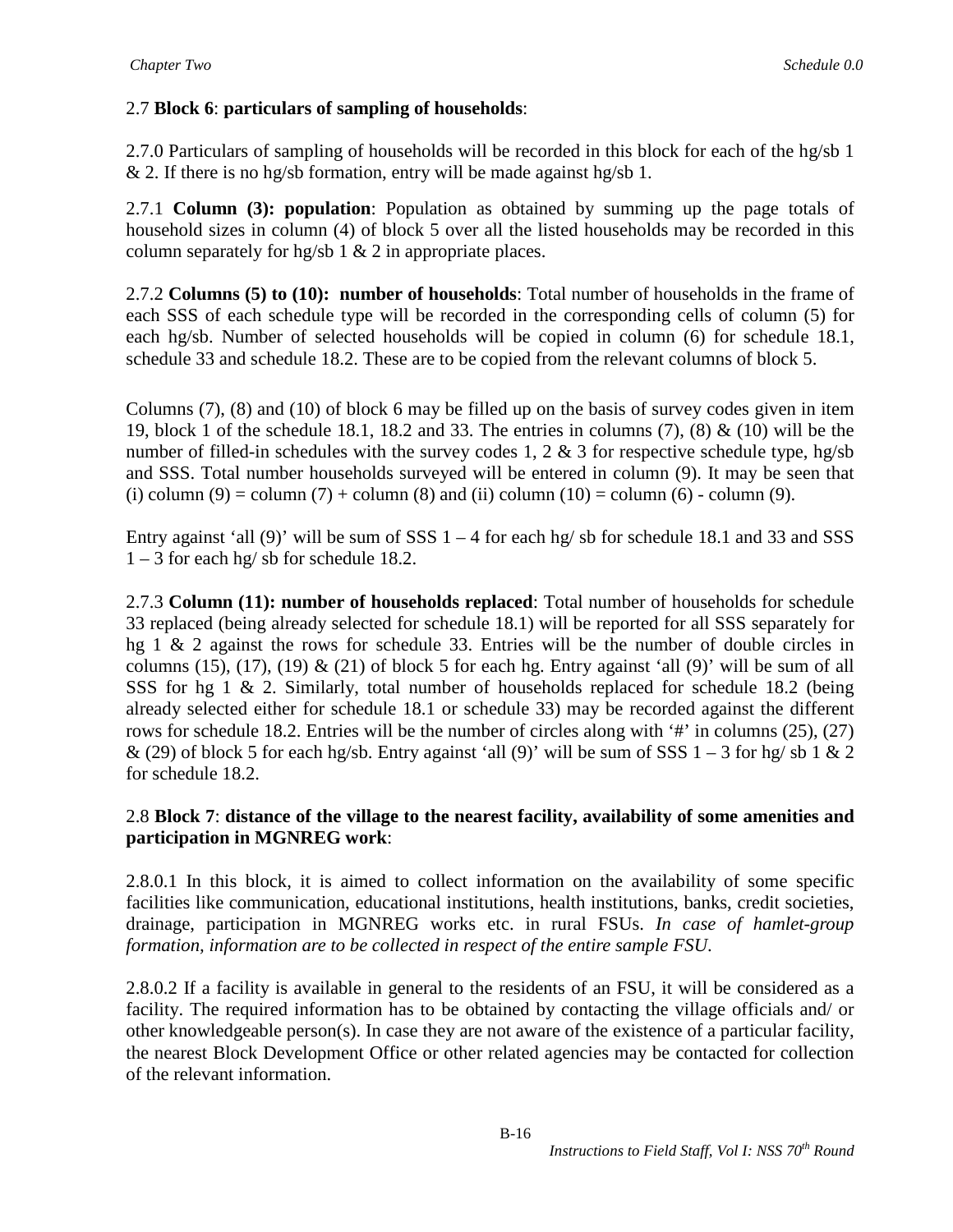*The block will be filled-in for rural inhabited FSUs and will be kept blank for FSUs that are uninhabited or are zero cases.*

This block may be filled in after completion of listing of households.

### 2.8.1 **Items 1- 22 and 23(b): Column (3): distance (in code)**:

Distance in terms of code will be entered in this column against items 1 to 22 and also for 23 (b). Distance from the nearest facility available to the villagers will be considered. The distance will be measured from the geographical centre of the village irrespective of whether hamlet-groups have been formed or not. However, if a particular facility is available within the village, the distance code will always be 1 irrespective of its distance from the centre of the village. One of the codes 2 or 3 will be applicable when the facility is available at a place outside the village. If a facility is available at two different places, the distance of the nearest place will be considered for recording the distance code. In this connection, it may be noted that if at a particular location, more than one facility is available in a combined form and if that location is the nearest one to the village in respect of all the facilities under consideration, then the distance code of that location is to be recorded against all the facilities. For example if the nearest secondary school also provides primary education and the nearest primary school is farther away than the secondary school then the distance code of the secondary school is to be recorded for the primary school also. The codes for distances are:

| outside village: |  |
|------------------|--|
|                  |  |
|                  |  |

Most of the items listed in the block are self-explanatory. However, some of the terms are explained below.

2.8.1.1 **Items 1- 3:** These items are self – explanatory.

2.8.1.2 **Item 4: metalled road:** This will include roads made of pucca materials like asphalt, cement, concrete, bricks, stones, etc.

2.8.1.3 **Item 5: school having primary level classes**: Generally, up to the standard of class IV is considered as primary education. However, the practices differ in some states where education of class V is also included under 'primary' level. For the purpose of this survey, education up to class IV or V, as the local practice may be, will be considered as primary education. This item will cover institutions providing such educational facilities.

2.8.1.4 **Item 6: school having secondary level classes**: Secondary level means education up to class X. A school providing secondary level education will be considered for entry against this item.

B-17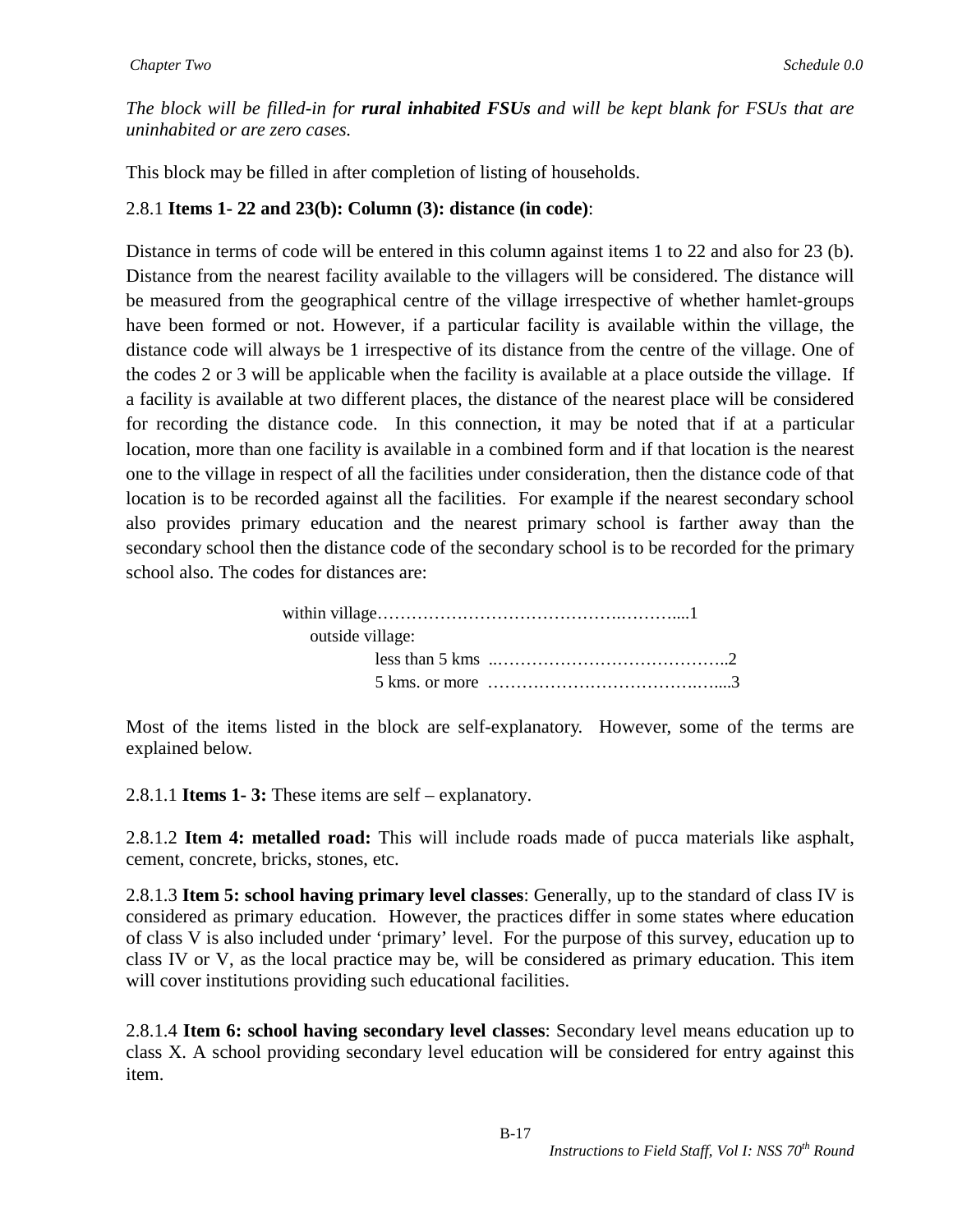2.8.1.5 **Item 7: higher secondary school/ junior college**: Higher secondary school provides education up to  $10+2$  standard. In some places it is also known as junior college. Institutions providing education up to 10+2 standard will be covered under this item.

2.8.1.6 **Item 8: health sub-centre/ dispensary:** A health sub-centre is the most peripheral contact point in the primary health care system. It covers around 5,000 populations in plain area and 3,000 populations in hilly/ tribal area. It is run by government and located in the rural area. It is manned by two multi-purpose health workers – one male and one female. A sub-centre usually does not have facilities for treatment as in-patients. Dispensary is the consulting place/ chamber which does not generally have facilities for treatment of in-patients.

2.8.1.7 **Item 9: primary health centre:** Primary health centre (PHC) is the first contact point between a village community and the medical officer. It has a medical officer and other paramedical staff. It is run by the Government and usually has in-patient and out-patient facilities. A PHC has jurisdiction over 6 sub-centres and serves about 30,000 populations in plain area and 20,000 populations in hilly/ tribal area.

2.8.1.8 **Item 10: community health centre:** Community Health Centres (CHC) serves about 1.2 lakh populations in plain area and 80,000 in the hilly/ tribal area. The CHC functions as referral centre for the PHC. It is manned by medical specialists and paramedical staff and has in-patient and out-patient facilities.

2.8.1.9 **Item 11: government hospital:** Medical institutions having provision of admission of sick persons as in-door patients (in-patients) for treatment are called hospitals. Hospital run by the central/ state government or local bodies like municipalities will be covered under this item.

2.8.1.10 **Item 12: AYUSH unit:** AYUSH Unit will mean any Health Care Center/ unit providing treatment facility for any discipline under AYUSH as detailed in Para 1.7.64 in Chapter one.

2.8.1.11 **Item 13: private clinic/ doctor**: Private clinic is the consulting place/ chamber of private doctors. Doctors are those having degrees/ diploma in medicine and also registration from recognised universities/ institutions deemed to be universities. These doctors may follow any of the systems – allopathic, homeopathy, ayurvedic, unani.

2.8.1.12 **Item 14: medicine shop:** A shop which is registered to sell drugs and medicines of any system of medicine viz. allopathic, homeopathic, ayurvedic or unani medicines, will be considered as a medicine shop.

2.8.1.13 **Item 15: anganwadi centre (ICDS):** The Integrated Child Development Services (ICDS) scheme is the primary government programme providing health and nutrition services for children under age 6, pregnant women, and nursing mothers. These services are provided through community based *anganwadi* centres.

2.8.1.14 **Items 16: post office:** The item is self-explanatory.

2.8.1.15 **Item 17: fair price shop**: Fair price shop is the shop, which sells some essential commodities at subsidised rate. This may be owned by the government, local self-government, a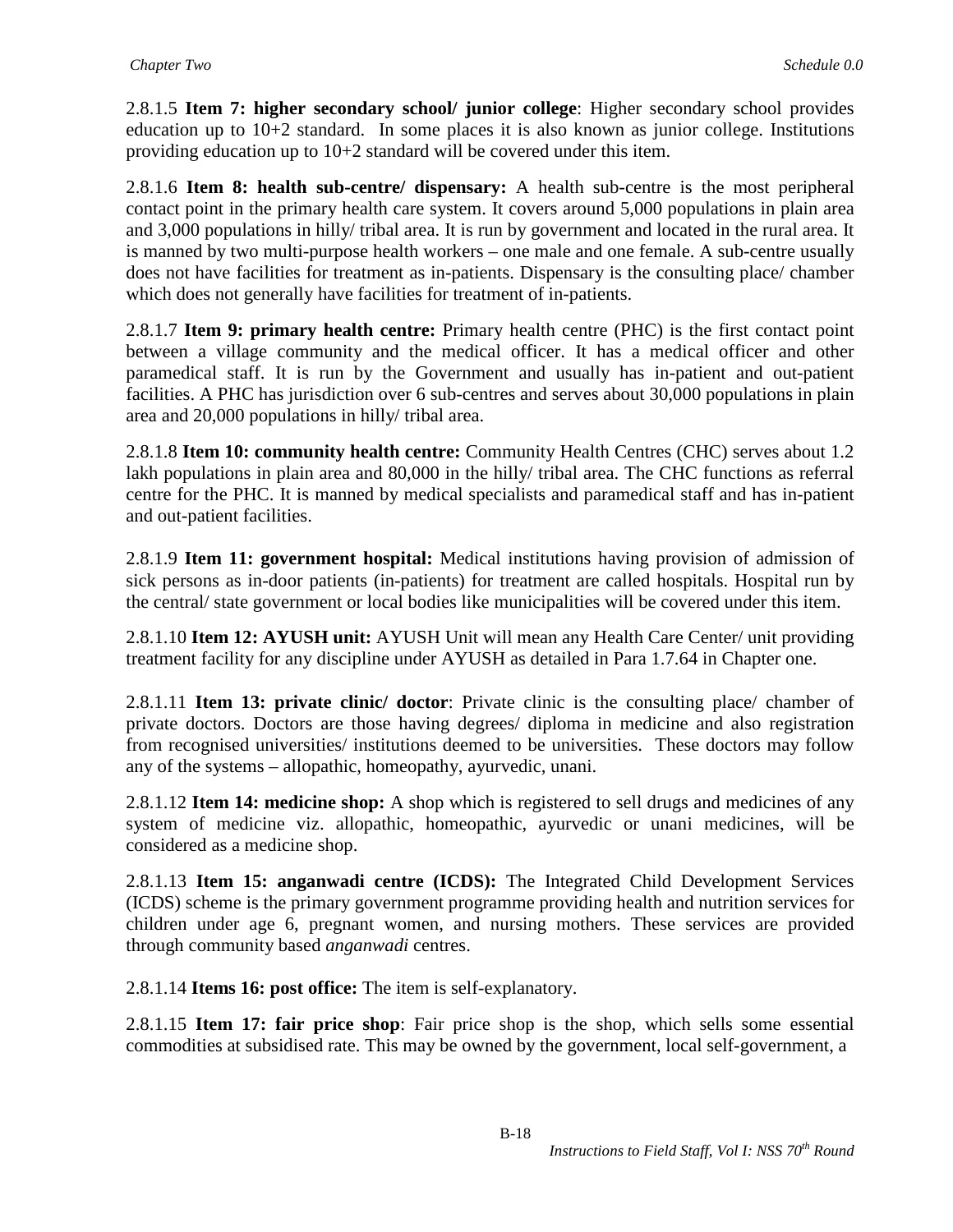Government undertaking, the proprietor of a firm, co-operative(s) or private persons (individually or jointly) or other bodies like club, trust, etc.

2.8.1.16 **Item 18: cooperative credit society:** Co-operative credit society is a society that is formed through the co-operation of a number of persons (members of the society) for the benefit of the members. The funds are raised through contributions/ investments by the members and the profits are shared by the members. Cooperative banks will also be considered here.

2.8.1.17 **Item 19: commercial bank:** This includes all nationalised banks including the State Bank of India and its subsidiaries. All other scheduled and non-scheduled banks, other than cooperative banks, should also be considered here.

2.8.1.18 **Item 20: veterinary hospital/ dispensary**: A veterinary hospital/ dispensary has provision for the treatment of animals.

2.8.1.19 **Item 21: fertiliser/ pesticide shop**: Fertiliser/ pesticide shop is one which sells fertiliser and / or pesticide.

2.8.1.20 **Item 22: agricultural produce market/rural primary market**: This category would include periodical markets regulated/linked to regulated markets and markets owned by local bodies i.e. panchayats in the rural areas popularly called haats, painths, and shandies etc.

### 2.8.2 **Items 23 - 25: Column (3): availability of amenities (code)**:

2.8.2.1 **Item 23(a): drinking water: major source (code):** Major source of water used for drinking by the residents of the village may be identified and recorded in codes here. 'Bottled water' means packaged drinking water obtained through sealed bottles, jars or pouches. These are the items supplied through market. The codes are:

| major source         | code | major source                      | code |
|----------------------|------|-----------------------------------|------|
| bottled water        | 01   | tank/pond (reserved for drinking) | 06   |
| tap                  | 02   | other tank/pond                   | 07   |
| tube well/ hand pump | 03   | river/canal/lake                  | 08   |
| well:                |      | spring                            | 10   |
| protected            | 04   | harvested rainwater               | 11   |
| unprotected          | 05   | others                            | 19   |

2.8.2.2 **Item 23(b): drinking water: distance (code)**: Major source of drinking water may be situated within or outside the village. If it is within the village, code 1 may be entered. Otherwise code 2 or 3 may be recorded depending on the distance of the major source.

2.8.2.3 **Item 24: type of drainage arrangement (code):** The information may be recorded in codes. The codes are: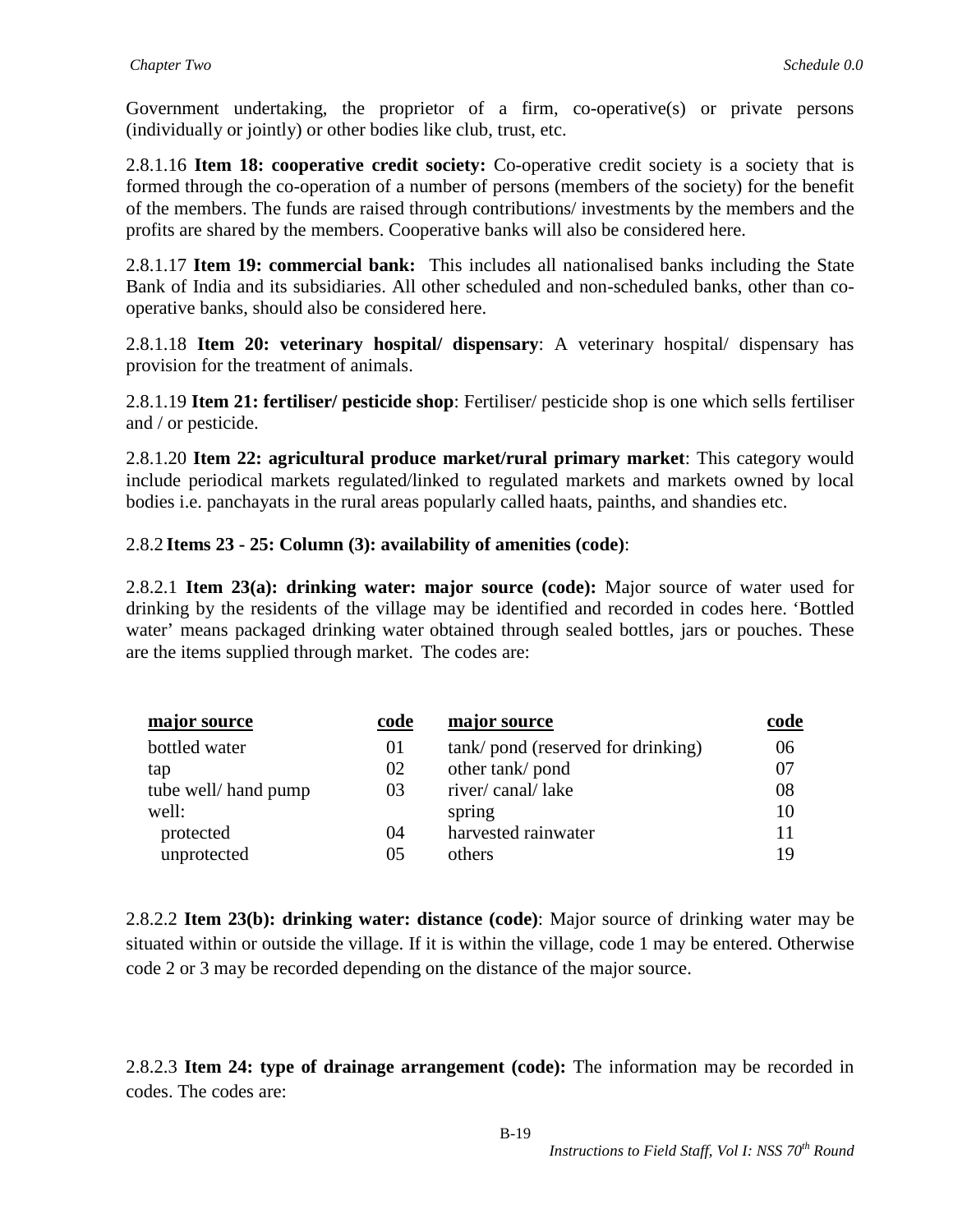| type of drainage | code |
|------------------|------|
| underground      |      |
| covered pucca    |      |
| open pucca       | 3    |
| open katcha      |      |
| no drainage      |      |

2.8.2.4 **Item 25: electricity connection (code)**: The information is to be recorded in code. The codes are:

| availability of electricity connection  | ende |
|-----------------------------------------|------|
| yes:                                    |      |
| percentage (P) of households connected: |      |
| P < 25%                                 |      |
| $25\% < P < 50\%$                       |      |
| $P > 50\%$                              | 3    |
| no:                                     |      |
|                                         |      |

If no household is using electricity, code will be 4. When the villagers use non conventional energy (e.g. solar energy, wind energy etc.) same will also be considered.

There may be instances that electricity connections used by the villagers are unauthorised/ illegal. Since the facility is being availed by the villagers, it will be considered.

2.8.3 **Item 26: whether the villagers participated in MGNREG programme during last 365**  days: It may be enquired if the villagers participated in MGNREG programme during last 365 days. Status of participation will be recorded, participation need not be within the village, it may be in any neighbouring villages also. If the answer is yes then code 1 may be recorded, otherwise code 2 may be entered.

2.8.4 **Item 27: informant code:** The information in block 7 is to be collected from one or more knowledgeable person(s) of the village. The source of such information collected is to be reported in this item. In case there is more than one source then the code will relate to the informant from whom maximum information has been collected. The codes are:

| 1                       |
|-------------------------|
| $\mathcal{D}$           |
| 3                       |
| $\Delta$                |
| $\overline{\mathbf{5}}$ |
| 6                       |
| 9                       |
|                         |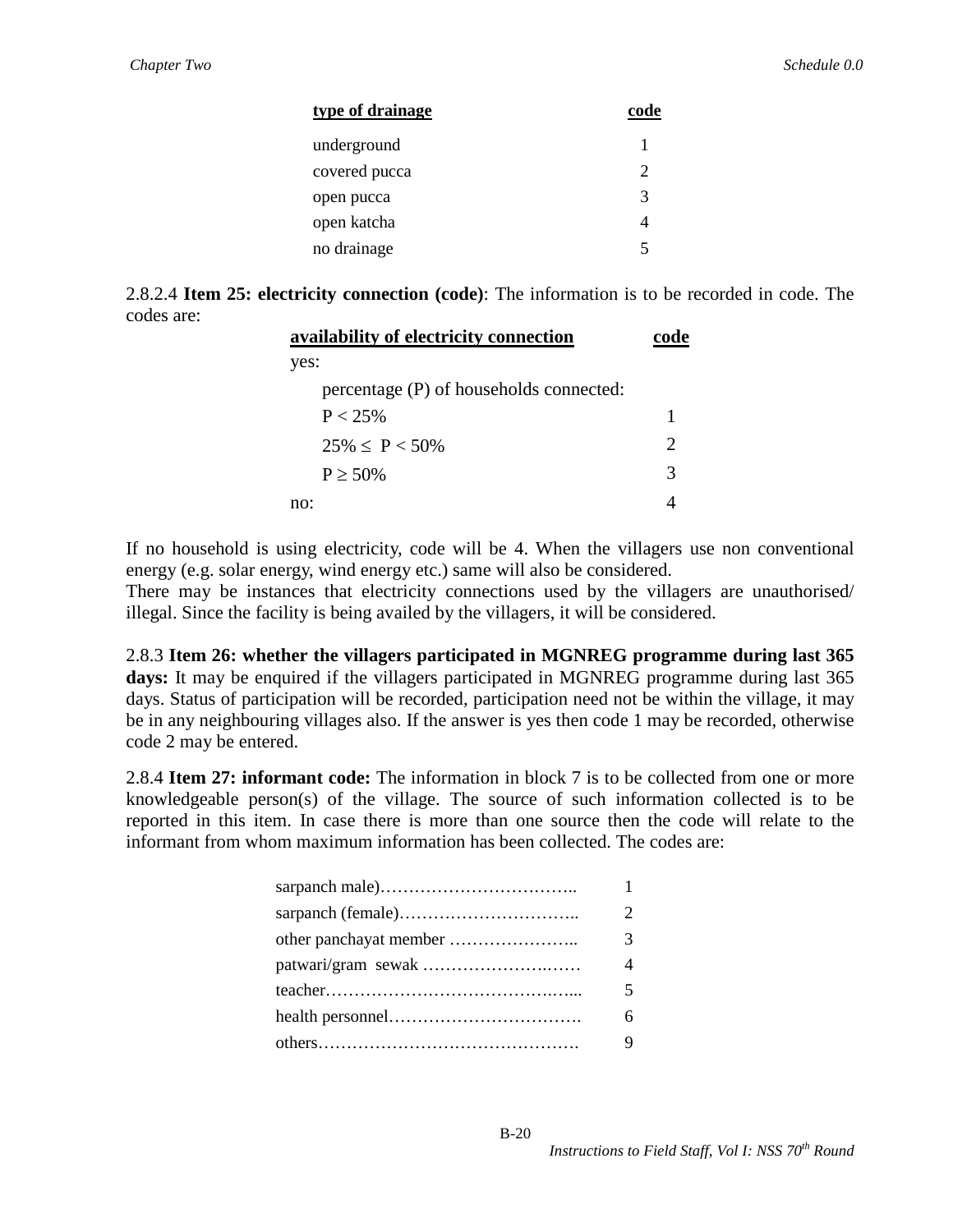2.8.5 **Item 28.1 – 28.3:** These information relates to the entire village. All efforts may be made to contact the patwari of the village and collect the information from him. In absence of patwari, other reliable source of information such as Block Development Office/ Block Land Reform Office etc. may be approached and information obtained.

The source of information may be recorded in codes for each of the items  $28.1 - 28.3$ . The code will be 1 for patwari and 2 for others.

2.8.5.1 **Item 28.1: geographical area:** Total geographical area of the village will be recorded in hectares  $(0.0)$ .

2.8.5.2 **Item 28.2: cultivable area during last agricultural year (July 2011-June 2012):** Total cultivable area of the village during last agricultural year i.e. July 2011 – June 2012 will be recorded here in hectares (0.0).

2.8.5.3 **Item 28.3: gross sown area during July-December 2012:** Gross sown area of the village during the period July-December 2012 will be recorded in hectares (0.0).

2.9 **Block 8**: **remarks by investigators (FI/ASO)**: The field investigator (FI)/ Asst. superintending officer (ASO) may give remarks here on any abnormal situation or entry in the schedule.

2.10 **Block 9: comments by supervisory officer(s)**: The supervising officer inspecting the work relating to this schedule may give comments here.

2.11 **Substitution of sample households**: If a sample household of a particular schedule type cannot be surveyed due to some reason or the other, it will be substituted by the next one having higher sampling serial number (provided not already selected) of the same SSS. The substitute for the one having last sampling serial number of an SSS will be the one having smallest sampling serial number within the same SSS. If the substituted household becomes a casualty, it will be substituted by another in the same manner. If this household also turns out to be a casualty, further substitute need not be taken. However, it must be ensured that, a minimum of one sample household is always surveyed for each SSS if H>0 and for each hg/ sb. Substitution may be attempted more than twice in a few cases to adhere to this restriction. In such cases, the fact has to be recorded in the remarks block (blocks 8 & 9).

It is to be noted that in the case of a substitution of a household, the word "SUBSTITUTED" should be written at the top of the front page of schedule.

If a sample household becomes casualty in visit 1, no detailed schedule will be canvassed for that household in visit 2 and hence no schedule will be despatched in visit 2 for that sample household.

2.12 **Random numbers**: A table of random numbers is supplied to each field officials. The n– th column of the table will be consulted in the case of the central sample and  $(n + 1)$  th column in the case of the state sample, where n is the last two digits of the serial number of the sample FSU. When  $n = 00$ , it will be taken as 100. The number of digits to be used will be the same as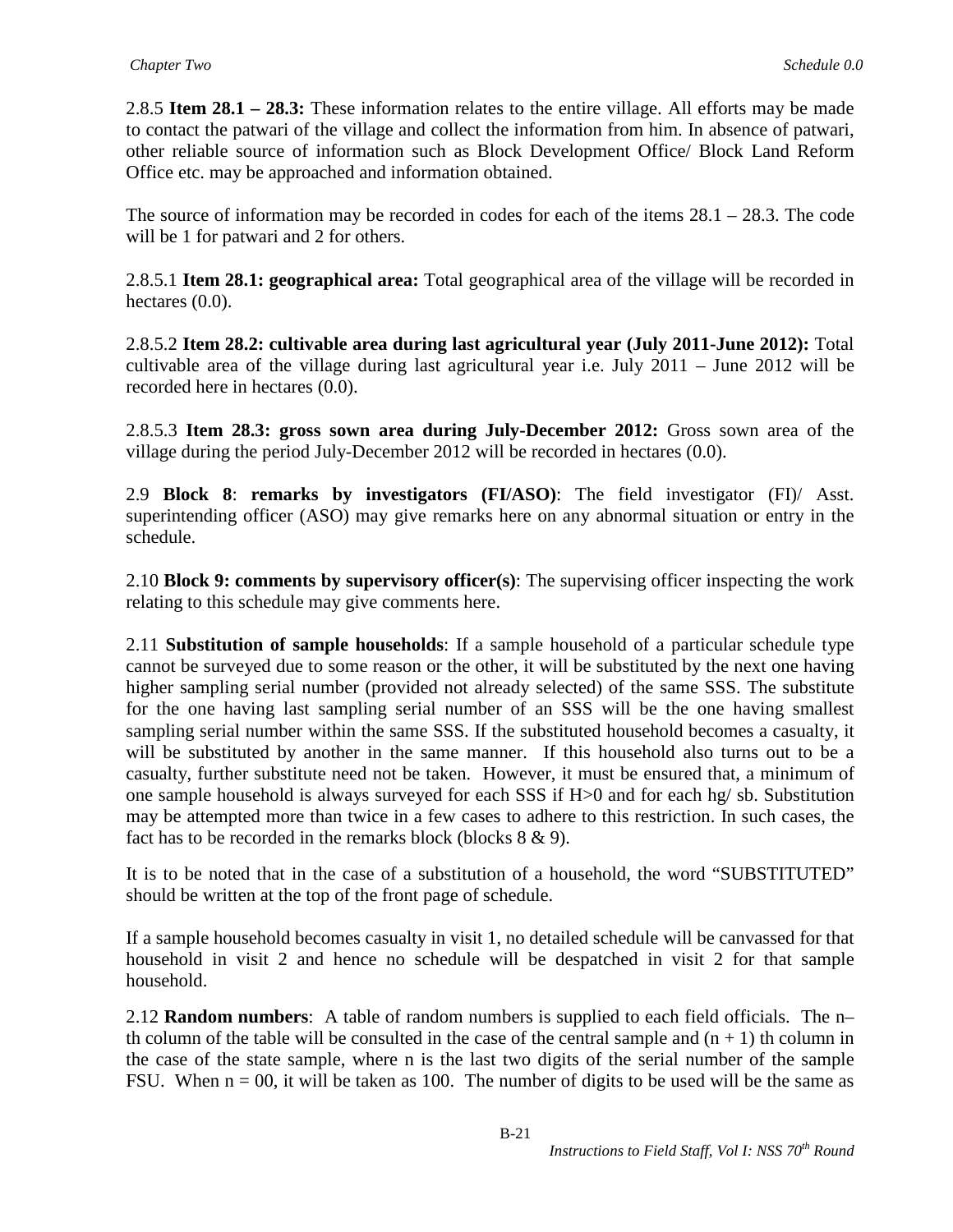that of the highest number of the range within which the random number is to be selected. However, if random number is required to be drawn between 1 and 10 or between 1 and 100, only one or two digit random numbers may be used, as the cases may be, where random number '0' will stand for '10' and random number '00' for '100'.

The first random number will be used for hamlet-group/ sub-block selection whenever required. The subsequent random numbers may be used for selection of households in the order: (i) for hg/ sb 1 – households for four SSS for LHS, (ii) households for four SSS for SAS, (iii) households for three SSS for AIDIS and then (ii) for hg/ sb  $2$  – households for four SSS for LHS, (ii) households for four SSS for SAS, (iii) households for three SSS for AIDIS. If the particular column of random numbers is exhausted in the process, next column may be used. Similarly, if all the columns of the random number table are exhausted, then the first column will be used.

#### 2.13 **Substitution of sample FSU:**

(a) If a sample FSU cannot be surveyed due to say, it being not uniquely identifiable or traceable, not accessible or for any other reason, it will be substituted. All such cases will be referred to:

The Deputy Director General (TC), DPD, NSSO, Mahalanobis Bhawan, 164, Gopal Lal Tagore Road, Kolkata- 700108. e-mail address: **[dpd\\_tc@yahoo.co.uk](mailto:dpd_tc@yahoo.co.uk)** fax: 033-25771025

A copy of the letter may be given to:

 The Director (Coordination), SDRD, NSSO Mahalanobis Bhawan 164, Gopal Lal Tagore Road, Kolkata- 700108. e-mail address: [nsso.sdrd@gmail.com](mailto:nsso.sdrd@gmail.com) fax: 033-25776439

If the substituted FSU has same problem as the original, correspondences may be made immediately so that another substitute can be provided to prevent voidness of stratum/substratum. In case no substitute FSU could be surveyed even with best efforts [i.e. code 7 in item 17, block 1], a blank schedule 0.0 will be submitted with only blocks 0, 1, 2, 8 and 9 filled in. The word 'CASUALTY' is to be written at the top of the front page of the schedule in such cases.

#### **All efforts must be made to ensure that at least one FSU is always surveyed from each stratum/ sub-stratum for each sub-sample so as to prevent occurrences of void strata.**

(b) If a sample FSU is found to be depopulated at the time of survey, or its population has shifted elsewhere due to some natural calamity, or it is treated as a "zero-case", it will not be substituted. It will be treated as a valid sample and blank schedule 0.0 with only blocks 0, 1, 2, 8 and 9 filled in will be submitted in such cases. The word/ words 'UNINHABITED' or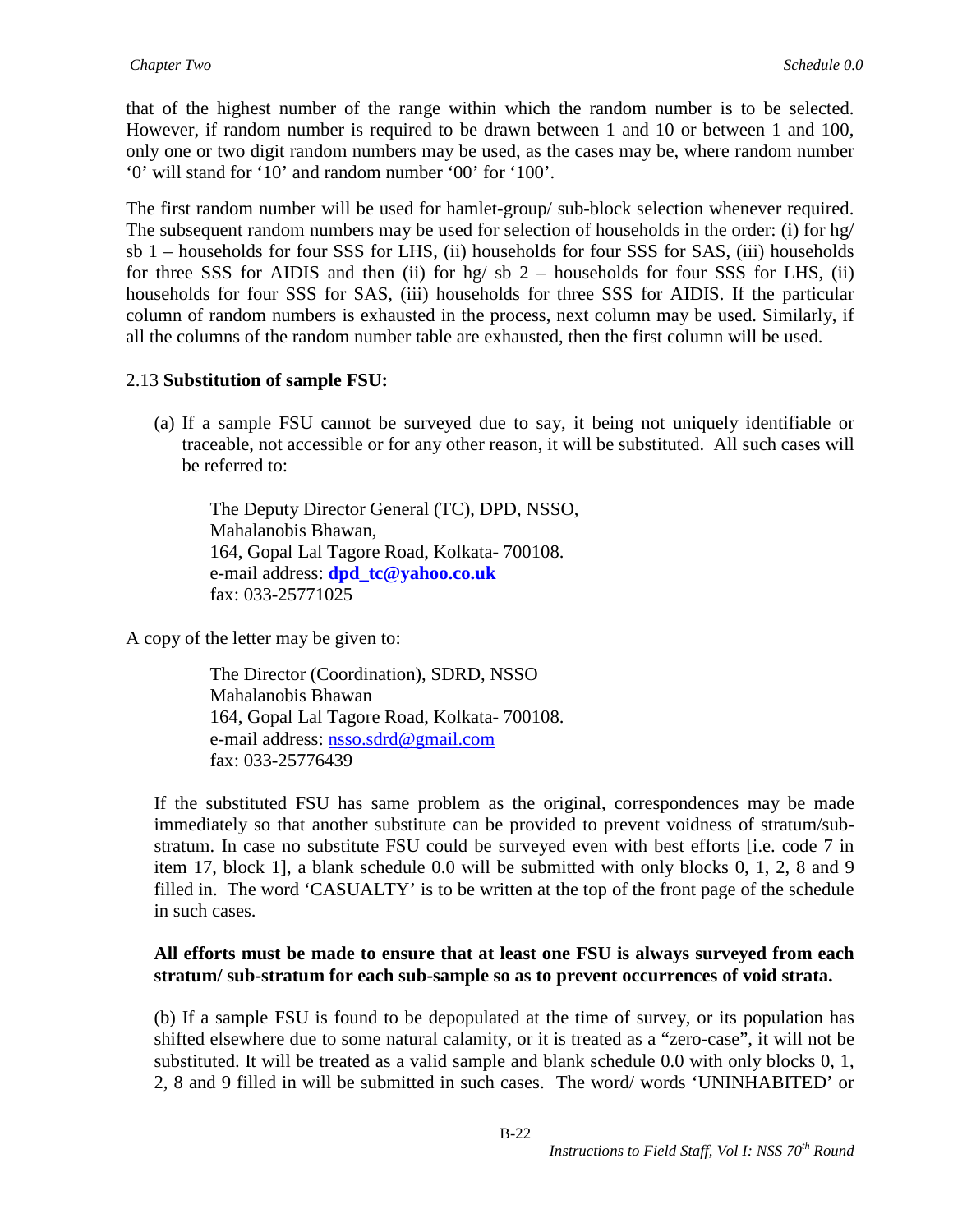'ZERO CASE', as appropriate will be written on the top of the front page of the schedule in such cases. However, in Arunachal Pradesh and possibly elsewhere also in the hill tracts of North Eastern States where, for example, jhum cultivation is prevalent, whole village may shift from place to place. In such cases the sample village will be surveyed in the place where it is currently located and not treated as uninhabited if found absent in its original location.

(c) If a sample village is found to have been declared as urban (as a town by itself or as merged in another town) either by State Govt. notification or by Census authorities after Census 2011 and if it is covered in the urban frame used for selection of FSUs, it will be treated as a zero case and the procedure given in the previous para will be followed in this case. However, if it is not covered in the urban frame of FSUs, it is to be surveyed as per the rural programme. In such cases, however, if the boundaries of the original village are not identifiable, it may be substituted. If only a part of the village has been merged in the town, the remaining part will be surveyed as per rural programme even in this situation. *It is suggested* to write to SDRD before treating any sample as a zero case.

(d) *It is important* to note that a listing schedule 0.0 has to be submitted for every sample FSU irrespective of whether it is surveyed/ substituted (including uninhabited and zero cases) or a casualty.

2.14 **Repetition of FSUs**: If a sample FSU is repeated in the sample list, *it will be surveyed as many times as it has been selected*. The procedures to be followed in respective cases are described below:

#### 2.14.1 **Repetition within state or central sample FSUs**:

**Case (a): without hamlet-group/ sub-block formation**: If repetition is in the *same sub-round*, listing is to be done only once. The listing schedule will be copied with the identification particulars changed to those of the serial number against which it is found repeated. (The items that may change are only these: serial number and sub-sample). The sample households will be selected afresh. However, if any household already selected is selected again, it is to be substituted. If the required number of fresh households (i.e. not selected in the first occasion) is not available in the frame as a result of which some households are reselected in the second/ subsequent occasion, entries in various blocks for such household may be copied. If, however, repetition of the FSU takes place in a different sub-round, it is to be surveyed just like a new sample with fresh listing and sample selection.

**Case (b): With hamlet-group/ sub-block formation**: If repetition is in the *same sub-round*, the hamlet-groups/ sub-blocks formed during the first occasion will be used for all subsequent repetitions. However, on the second and subsequent occasions, the survey will be conducted in the hamlet-groups/ sub-blocks selected afresh. Of course, sample hg/ sb number '1' will remain the same. However, if any hg/sb already selected is selected again, it is to be substituted. For the selection of households, the usual procedure as suggested in case (a) may be followed. If, however, repetition of the FSU takes place in a *different sub-round*, it is to be surveyed just like a new sample with fresh listing and sample selection.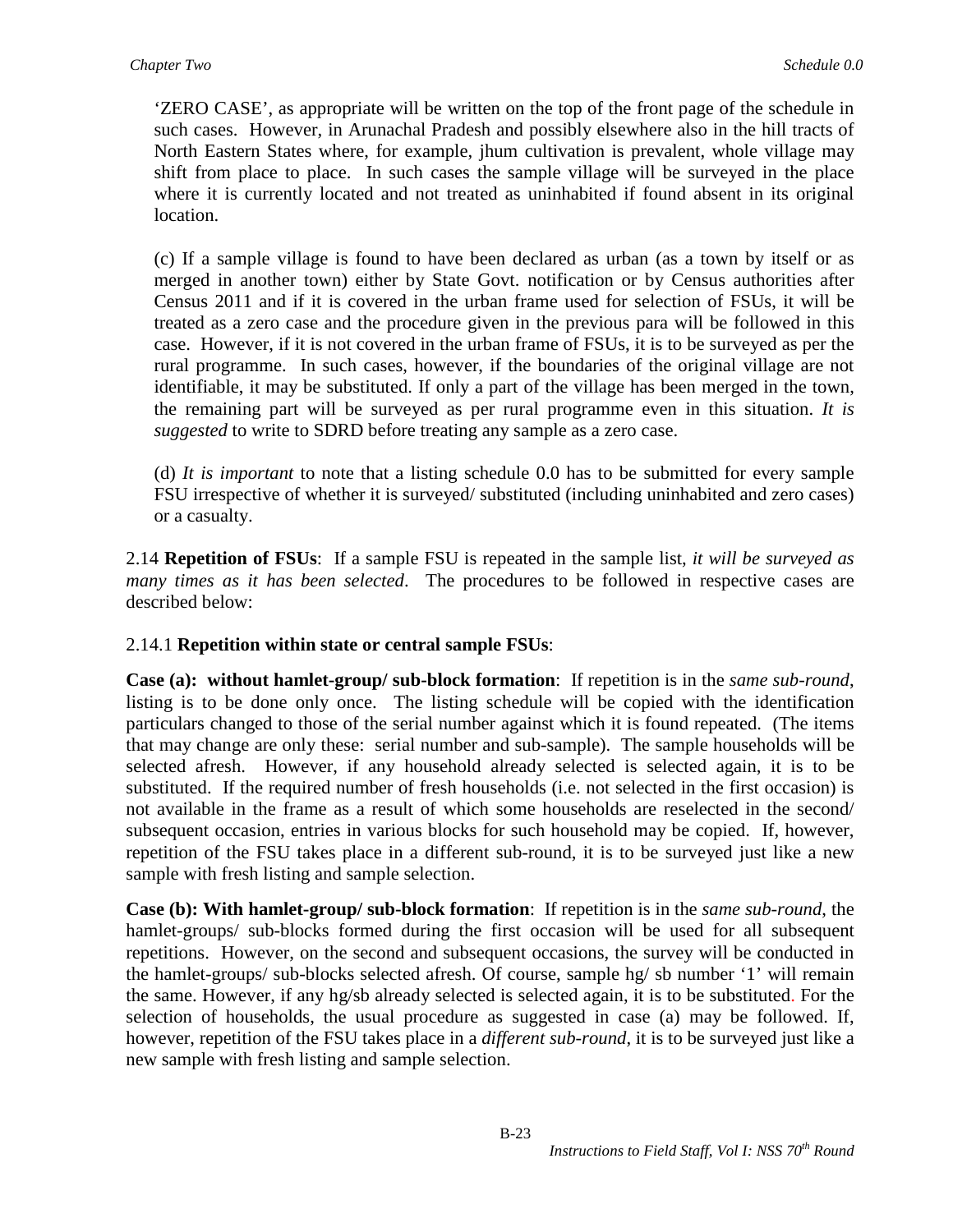#### *Chapter Two Schedule 0.0*

|                  |                  | [5] list of households and record of selection for households (hg/sb $1/2$ )* |                 |                          |                        |                         |                             |                         |                           |                         |                        |                         |                                               |                        |                         |                        |                                                    |                        |                         |                           |                         |                                |                                       |                           |                            |                                     |                            |                                     |                            |
|------------------|------------------|-------------------------------------------------------------------------------|-----------------|--------------------------|------------------------|-------------------------|-----------------------------|-------------------------|---------------------------|-------------------------|------------------------|-------------------------|-----------------------------------------------|------------------------|-------------------------|------------------------|----------------------------------------------------|------------------------|-------------------------|---------------------------|-------------------------|--------------------------------|---------------------------------------|---------------------------|----------------------------|-------------------------------------|----------------------------|-------------------------------------|----------------------------|
|                  |                  |                                                                               |                 |                          |                        |                         | LHS: sch. 18.1 (rural only) |                         |                           |                         |                        |                         |                                               |                        |                         |                        | SAS : sch. 33 (rural only)<br>[for col. $14 = 2$ ] |                        |                         |                           |                         |                                | indebted                              |                           |                            | <b>AIDIS: sch. 18.2</b>             |                            |                                     |                            |
|                  |                  |                                                                               |                 | rural only               | SSS <sub>1</sub>       |                         | SSS <sub>2</sub>            |                         | $SSS$ 3                   |                         | SSS <sub>4</sub>       |                         | $\widehat{\sim}$                              | SSS <sub>1</sub>       |                         | SSS <sub>2</sub>       |                                                    | SSS <sub>3</sub>       |                         | SSS <sub>4</sub>          |                         |                                | to                                    | SSS <sub>1</sub>          |                            | SSS <sub>2</sub>                    |                            | SSS <sub>3</sub>                    |                            |
|                  |                  |                                                                               |                 |                          |                        |                         |                             |                         |                           |                         |                        |                         |                                               |                        |                         |                        |                                                    |                        |                         |                           |                         | $\widehat{z}$<br>1, no         | $\widehat{\mathcal{L}}$<br>$-1$ , no. | $col. 23 = 1$             |                            | $col. 23 = 2$<br>&<br>$col. 24 = 1$ |                            | $col. 23 = 2$<br>&<br>$col. 24 = 2$ |                            |
|                  | number<br>serial | name of head of the household                                                 |                 | $\widehat{+}$<br>code(1) | sampling serial number | sample household number | sampling serial number      | sample household number | serial number<br>sampling | sample household number | sampling serial number | sample household number | code for value of agricultural production (1- | sampling serial number | sample household number | sampling serial number | sample household number                            | sampling serial number | sample household number | serial number<br>sampling | sample household number | (yes<br>institutional agencies | non-institutional agencies (yes       | sampling serial<br>number | sample household<br>number | sampling serial<br>number           | sample household<br>number | serial<br>sampling<br>number        | sample household<br>number |
| house number     | household        |                                                                               | household size  | land possessed           | H<br>$=12$             | h<br>$=2$               | H<br>$=11$                  | h<br>$=2$               | H<br>$=11$                | h<br>$=2$               | H<br>$=8$              | h<br>$=2$               |                                               | $\,$ H<br>$=7$         | h<br>$=2$               | H<br>$=7$              | h<br>$=2$                                          | H<br>$=4$              | h<br>$=2$               | H<br>$=6$                 | $=2$                    |                                |                                       | H<br>$=21$                | h<br>$=6$                  | H<br>$=10$                          | h<br>$=4$                  | H<br>$=11$                          | h<br>$=4$                  |
| $\overline{(1)}$ | (2)              | $\overline{(3)}$                                                              | (4)             | (5)                      | $\overline{(6)}$       | (7)                     | (8)                         | (9)                     | (10)                      | (11)                    | $(12)$ $(13)$          |                         |                                               | $(14)$ $(15)$          | (16)                    | (17)                   | (18)                                               | (19)                   | (20)                    | (21)                      | (22)                    | (23)                           | (24)                                  | (25)                      | (26)                       | (27)                                | (28)                       | (29)                                | (30)                       |
| 55               |                  | R Begum                                                                       | $\overline{4}$  | 2                        |                        |                         | $\sqrt{1}$                  |                         |                           |                         |                        |                         | $\overline{2}$                                |                        |                         | $\sqrt{1}$             |                                                    |                        |                         |                           |                         |                                |                                       | $\sqrt{1}$                |                            |                                     |                            |                                     |                            |
| 55/1             |                  |                                                                               |                 |                          | Vacant Structure       |                         |                             |                         |                           |                         |                        |                         |                                               |                        |                         |                        |                                                    |                        |                         |                           |                         |                                |                                       |                           |                            |                                     |                            |                                     |                            |
| 55/7             | 2                | Raghuram                                                                      | 5 <sup>5</sup>  |                          | $\sqrt{1}$             |                         |                             |                         |                           |                         |                        |                         | 1                                             |                        |                         |                        |                                                    |                        |                         |                           |                         | -1                             | 2                                     | $\sqrt{2}$                |                            |                                     |                            |                                     |                            |
| $\overline{(1)}$ | 3                | Acharya                                                                       | 2               | 3                        |                        |                         |                             |                         | $(\sqrt{1})$              |                         |                        |                         | $\overline{2}$                                |                        |                         |                        |                                                    | $\sqrt{1}$             |                         |                           |                         | 2                              |                                       |                           |                            | $\sqrt{1}$                          |                            |                                     |                            |
| 56/1             | $\overline{4}$   | Sharmaji                                                                      | 6               |                          | $\sqrt{2}$             |                         |                             |                         |                           |                         |                        |                         | -1                                            |                        |                         |                        |                                                    |                        |                         |                           |                         | $\overline{2}$                 | 2                                     |                           |                            |                                     |                            | $\sqrt{1}$                          |                            |
| (2)              | 5                | Premlal                                                                       | $5\overline{)}$ | $\overline{4}$           |                        |                         |                             |                         |                           |                         | $\sqrt{1}$             |                         | $\overline{2}$                                |                        |                         |                        |                                                    |                        |                         | $\sqrt{1}$                |                         | -1                             |                                       | $\sqrt{3}$                |                            |                                     |                            |                                     |                            |
| 56/4             | 6                | <b>Abhijit Patel</b>                                                          | $\mathfrak{Z}$  | 3                        |                        |                         |                             |                         | $\sqrt{2}$                |                         |                        |                         | 1                                             |                        |                         |                        |                                                    |                        |                         |                           |                         | - 1                            | 2                                     | $(\sqrt{4})$              |                            |                                     |                            |                                     |                            |
|                  |                  | 25<br>page total                                                              |                 |                          | $R1=09$                |                         | $R1 = 03$                   |                         | $R1 = 01$                 |                         | $R1=8$                 |                         |                                               | $R1=4$                 |                         | $R1 = 5$               |                                                    | $R1=1$                 |                         | $R1=3$                    |                         |                                |                                       | $R1=04, R2=17$            |                            |                                     | $R1 = 10, R2 = 03$         | $R1=10, R2=04$                      |                            |
|                  |                  | 25<br>cumulative page total                                                   |                 |                          | $R2=05$                |                         | $R2=10$                     |                         | $R2=07$                   |                         | $R2=2$                 |                         |                                               | $R2=7$                 |                         | $R2=2$                 |                                                    | $R2=3$                 |                         | $R2=5$                    |                         |                                |                                       | $R3=11, R4=06$            |                            |                                     | $R3=07, R4=05$             | $R3 = 07, R4 = 02$                  |                            |
|                  |                  |                                                                               |                 |                          | $R3=$                  |                         | $R3=$                       |                         | $R3=$                     |                         | $R3=$                  |                         |                                               | $R3=$                  |                         | $R3=$                  |                                                    | $R3=$                  |                         | $R3=$                     |                         |                                |                                       |                           |                            | $R5=20, R6=18$ $R5=$ , $R6=$        |                            | $R5 = .R6=$                         |                            |

**col.(5): land possessed code:** less than 0.005 ha.  $-1$ ; equal to or more than 0.005 ha. but less than 1.000 ha.  $-2$ ; equal to or more than 1.000 ha. but less than 2.000 ha. but less than 2.000 ha.  $-3$ ; equal to or mor

 **col.(14): code for value of agricultural production:** value of household agricultural production from self employment activities during last 365 days:

less than or equal to  $\bar{\tau}$  3000/- - 1; more than  $\bar{x}$  3000/- – 2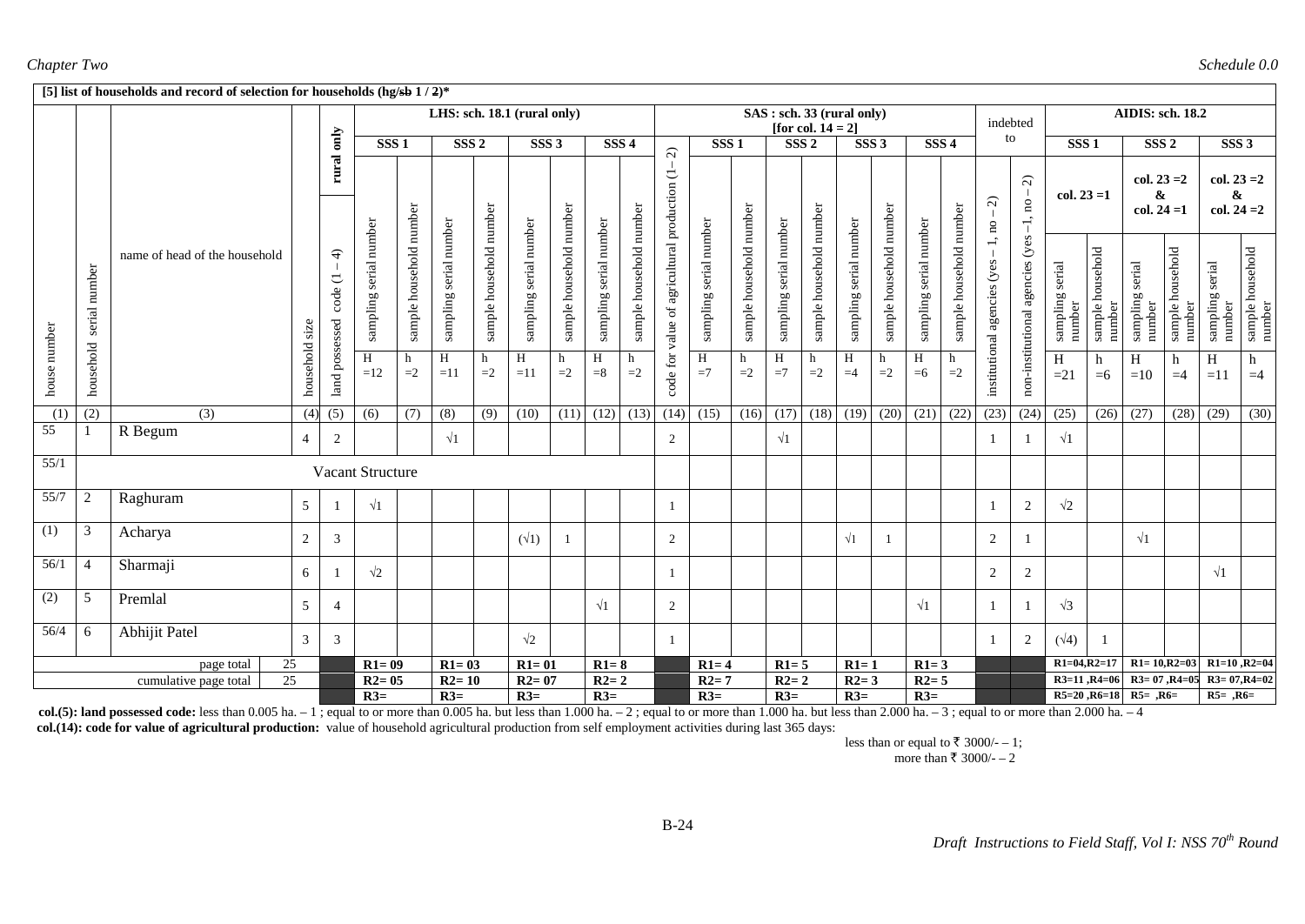|                       |               | [5] list of households and record of selection for households (hg/sb $1/2$ )* |                  |                            |                          |                         |                        |                         |                             |                         |                        |                         |                                               |                        |                         |                                   |                         |                        |                         |                        |                         |                                   |                                      |                           |                            |                                     |                                 |                                     |                            |
|-----------------------|---------------|-------------------------------------------------------------------------------|------------------|----------------------------|--------------------------|-------------------------|------------------------|-------------------------|-----------------------------|-------------------------|------------------------|-------------------------|-----------------------------------------------|------------------------|-------------------------|-----------------------------------|-------------------------|------------------------|-------------------------|------------------------|-------------------------|-----------------------------------|--------------------------------------|---------------------------|----------------------------|-------------------------------------|---------------------------------|-------------------------------------|----------------------------|
|                       |               |                                                                               |                  |                            |                          |                         |                        |                         | LHS: sch. 18.1 (rural only) |                         |                        |                         |                                               |                        |                         | SAS : sch. 33 (rural only)        | [for col. $14 = 2$ ]    |                        |                         |                        |                         | indebted                          |                                      |                           |                            | <b>AIDIS: sch. 18.2</b>             |                                 |                                     |                            |
|                       |               |                                                                               |                  |                            | SSS1                     |                         | SSS <sub>2</sub>       |                         | $SSS$ 3                     |                         |                        | SSS <sub>4</sub>        | $\widehat{\sim}$                              |                        | SSS1                    |                                   | SSS <sub>2</sub>        |                        | SSS3                    |                        | SSS <sub>4</sub>        |                                   | to                                   | SSS1                      |                            | SSS <sub>2</sub>                    |                                 | SSS <sub>3</sub>                    |                            |
|                       |               |                                                                               |                  | rural only                 |                          |                         |                        |                         |                             |                         |                        |                         |                                               |                        |                         |                                   |                         |                        |                         |                        |                         | $\widehat{\mathcal{L}}$           | $\widehat{\mathcal{C}}$<br>$-1$ , no | $col. 23 = 1$             |                            | $col. 23 = 2$<br>&<br>$col. 24 = 1$ |                                 | $col. 23 = 2$<br>&<br>$col. 24 = 2$ |                            |
|                       | serial number | name of head of the household                                                 |                  | $\triangleleft$<br>code (1 | sampling serial number   | sample household number | sampling serial number | sample household number | sampling serial number      | sample household number | sampling serial number | sample household number | code for value of agricultural production (1- | sampling serial number | sample household number | sampling serial number            | sample household number | sampling serial number | sample household number | sampling serial number | sample household number | institutional agencies (yes-1, no | non-institutional agencies (yes      | sampling serial<br>number | sample household<br>number | sampling serial<br>number           | household<br>sample J<br>number | serial<br>sampling<br>number        | sample household<br>number |
| house number          | household     |                                                                               | household size   | land possessed             | H<br>$=12$               | h<br>$=2$               | $\, {\rm H}$<br>$=11$  | h<br>$=2$               | H<br>$=11$                  | h<br>$=2$               | $\, {\rm H}$<br>$= 8$  | h<br>$=2$               |                                               | H<br>$=7$              | h<br>$=2$               | $\boldsymbol{\mathrm{H}}$<br>$=7$ | h<br>$=2$               | H<br>$=4$              | h<br>$=2$               | $\, {\rm H}$<br>$=6$   | h<br>$=2$               |                                   |                                      | H<br>$=21$                | h<br>$=6$                  | H<br>$=10$                          | h<br>$=4$                       | H<br>$=11$                          | h<br>$=4$                  |
| (1)                   | (2)           | (3)                                                                           | $\overline{(4)}$ | $\overline{(5)}$           | (6)                      | (7)                     | $\overline{(8)}$       | $\overline{(9)}$        | (10)                        | (11)                    | (12)                   | (13)                    | (14)                                          | (15)                   | (16)                    | (17)                              | (18)                    | (19)                   | (20)                    | (21)                   | (22)                    | (23)                              | (24)                                 | (25)                      | (26)                       | (27)                                | (28)                            | (29)                                | (30)                       |
| 57/                   |               | Moumita Sen                                                                   | $\overline{4}$   | 2                          |                          |                         | $\sqrt{2}$             |                         |                             |                         |                        |                         | 2                                             |                        |                         | $(\sqrt{2})$                      | 2                       |                        |                         |                        |                         | 2                                 |                                      |                           |                            | $\sqrt{2}$                          |                                 |                                     |                            |
| 57/<br>$\overline{2}$ |               |                                                                               |                  |                            | House Under Construction |                         |                        |                         |                             |                         |                        |                         |                                               |                        |                         |                                   |                         |                        |                         |                        |                         |                                   |                                      |                           |                            |                                     |                                 |                                     |                            |
| 57/<br>$\mathfrak{Z}$ |               |                                                                               |                  |                            | Medicine Shop            |                         |                        |                         |                             |                         |                        |                         |                                               |                        |                         |                                   |                         |                        |                         |                        |                         |                                   |                                      |                           |                            |                                     |                                 |                                     |                            |
| (3)                   | 8             | Sudipa                                                                        | $\mathfrak{Z}$   | $\mathfrak{Z}$             |                          |                         |                        |                         | $\sqrt{3}$                  |                         |                        |                         | -1                                            |                        |                         |                                   |                         |                        |                         |                        |                         | 2                                 | $\overline{c}$                       |                           |                            |                                     |                                 | $(\sqrt{2})$                        | $\overline{4}$             |
| (4)                   | 9             | Deep Singh                                                                    | 5 <sup>5</sup>   |                            | $\sqrt{3}$               |                         |                        |                         |                             |                         |                        |                         | $\overline{2}$                                | $\sqrt{1}$             |                         |                                   |                         |                        |                         |                        |                         |                                   |                                      | $\sqrt{5}$                |                            |                                     |                                 |                                     |                            |
| (5)                   |               |                                                                               |                  |                            | Temple                   |                         |                        |                         |                             |                         |                        |                         |                                               |                        |                         |                                   |                         |                        |                         |                        |                         |                                   |                                      |                           |                            |                                     |                                 |                                     |                            |
| 58                    | 10            | Ritwik                                                                        | $\mathfrak{Z}$   |                            | $\sqrt{4}$               |                         |                        |                         |                             |                         |                        |                         | -1                                            |                        |                         |                                   |                         |                        |                         |                        |                         | -1                                | $\overline{2}$                       | $(\sqrt{6})$              | $\overline{4}$             |                                     |                                 |                                     |                            |
| (6)                   | 11            | Soham                                                                         | $\overline{4}$   | $\overline{4}$             |                          |                         |                        |                         |                             |                         | $(\sqrt{2})$           | 2                       | 2                                             |                        |                         |                                   |                         |                        |                         | $\sqrt{2}$             |                         | 2                                 |                                      |                           |                            | $\sqrt{3}$                          |                                 |                                     |                            |
|                       |               | 19<br>page total                                                              |                  |                            | $R1=$                    |                         | $R1=$                  |                         | $R1=$                       |                         | $R1=$                  |                         |                                               | $R1=$                  |                         | $R1=$                             |                         | $R1=$                  |                         | $R1=$                  |                         |                                   |                                      | $R1 = R2=$                |                            | $R1 = , R2 =$                       |                                 | $R1 = , R2 =$                       |                            |
|                       |               | 44<br>cumulative page total                                                   |                  |                            | $R2=$                    |                         | $R2=$                  |                         | $R2=$                       |                         | $R2=$                  |                         |                                               | $R2=$                  |                         | $R2=$                             |                         | $R2=$                  |                         | $R2=$                  |                         |                                   |                                      | $R3=$ , $R4=$             |                            | $R3=$ , $R4=$                       |                                 | $R3=$ , $R4=$                       |                            |
|                       |               |                                                                               |                  |                            | $R3=$                    |                         | $R3=$                  |                         | $R3=$                       |                         | $R3=$                  |                         |                                               | $R3=$                  |                         | $R3=$                             |                         | $R3=$                  |                         | $R3=$                  |                         |                                   |                                      | $R5 = 0.06 =$             |                            | $R5=$ , $R6=$                       |                                 | $R5=$ , $R6=$                       |                            |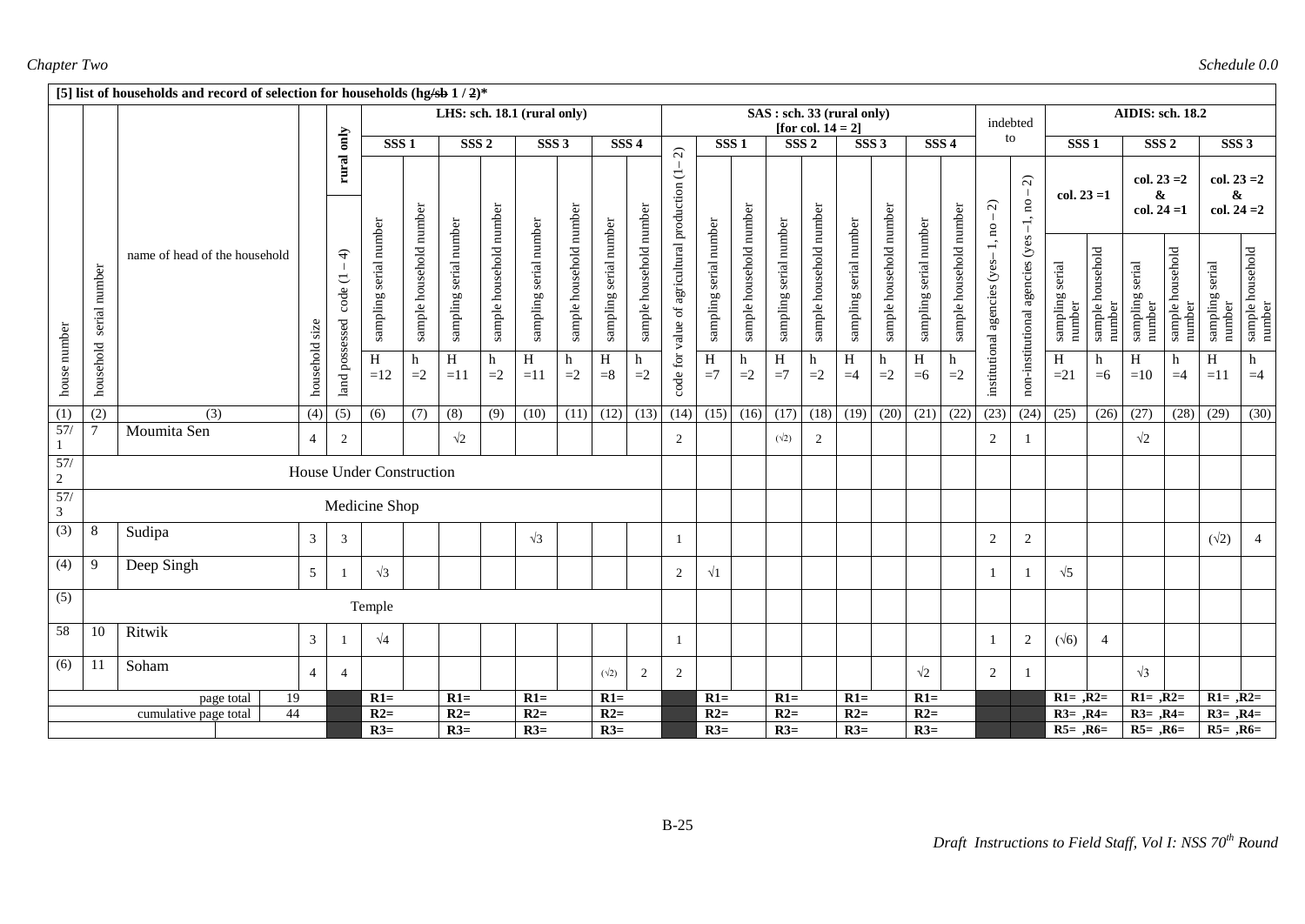|                             |                               | [5] list of households and record of selection for households (hg/sb $1/2$ )* |                |                                                                |                           |                         |                             |                         |                        |                         |                        |                         |                                     |                        |                         |                        |                                                   |                        |                         |                        |                         |                                    |                                     |                           |                            |                                              |                            |                                     |                            |
|-----------------------------|-------------------------------|-------------------------------------------------------------------------------|----------------|----------------------------------------------------------------|---------------------------|-------------------------|-----------------------------|-------------------------|------------------------|-------------------------|------------------------|-------------------------|-------------------------------------|------------------------|-------------------------|------------------------|---------------------------------------------------|------------------------|-------------------------|------------------------|-------------------------|------------------------------------|-------------------------------------|---------------------------|----------------------------|----------------------------------------------|----------------------------|-------------------------------------|----------------------------|
|                             |                               |                                                                               |                |                                                                |                           |                         | LHS: sch. 18.1 (rural only) |                         |                        |                         |                        |                         |                                     |                        |                         |                        | SAS: sch. 33 (rural only)<br>[for col. $14 = 2$ ] |                        |                         |                        |                         | indebted                           |                                     |                           |                            | AIDIS: sch. 18.2                             |                            |                                     |                            |
|                             |                               |                                                                               |                | only                                                           | SSS <sub>1</sub>          |                         | SSS <sub>2</sub>            |                         | SSS <sub>3</sub>       |                         | SSS <sub>4</sub>       |                         | $\widehat{\mathcal{L}}$             | SSS <sub>1</sub>       |                         | SSS <sub>2</sub>       |                                                   | SSS <sub>3</sub>       |                         | SSS <sub>4</sub>       |                         | to                                 |                                     | SSS <sub>1</sub>          |                            | SSS <sub>2</sub>                             |                            | SSS <sub>3</sub>                    |                            |
|                             |                               |                                                                               |                | rural                                                          |                           |                         |                             |                         |                        |                         |                        |                         |                                     |                        |                         |                        |                                                   |                        |                         |                        |                         | $\widehat{\mathcal{L}}$            | $\widehat{\mathcal{L}}$<br>$-1,$ no | $col. 23 = 1$             |                            | $col. 23 = 2$<br>$\pmb{\&}$<br>$col. 24 = 1$ |                            | $col. 23 = 2$<br>&<br>$col. 24 = 2$ |                            |
|                             | number<br>serial              | name of head of the household                                                 |                | $\widehat{+}$<br>$\overline{\phantom{a}}$<br>code<br>possessed | serial number<br>sampling | sample household number | sampling serial number      | sample household number | sampling serial number | sample household number | sampling serial number | sample household number | value of agricultural production (1 | sampling serial number | sample household number | sampling serial number | sample household number                           | sampling serial number | sample household number | sampling serial number | sample household number | institutional agencies (yes -1, no | non-institutional agencies (yes     | sampling serial<br>number | sample household<br>number | sampling serial<br>number                    | sample household<br>number | sampling serial<br>number           | sample household<br>number |
| house number                | household                     |                                                                               | household size | land                                                           | $\overline{H}$<br>$=12$   | h<br>$=2$               | H<br>$=11$                  | h<br>$=2$               | H<br>$=11$             | h<br>$=2$               | $\, {\rm H}$<br>$= 8$  | h<br>$=2$               | code for                            | H<br>$=7$              | h<br>$=2$               | $\, {\rm H}$<br>$=7$   | h<br>$=2$                                         | H<br>$=4$              | h<br>$=2$               | H<br>$=6$              | h<br>$=2$               |                                    |                                     | $\overline{H}$<br>$=21$   | h<br>$=6$                  | H<br>$=10$                                   | h<br>$=4$                  | H<br>$=11$                          | h<br>$=4$                  |
| (1)                         | (2)                           | (3)                                                                           | (4)            | (5)                                                            | (6)                       | (7)                     | (8)                         | (9)                     | (10)                   | (11)                    | (12)                   | (13)                    | (14)                                | (15)                   | (16)                    | (17)                   | (18)                                              | (19)                   | (20)                    | (21)                   | (22)                    | (23)                               |                                     | $(24)$ $(25)$             | (26)                       | (27)                                         | (28)                       | (29)                                | (30)                       |
| 67/<br>2                    | 12                            | Piyush                                                                        | $\mathfrak{Z}$ | 2                                                              |                           |                         | $(\sqrt{3})$                | -1                      |                        |                         |                        |                         | 2                                   |                        |                         | $\sqrt{3}$             |                                                   |                        |                         |                        |                         | 2                                  | 2                                   |                           |                            |                                              |                            | $\sqrt{3}$                          |                            |
| 67/<br>3                    | 13                            | Reema Reddy                                                                   | $\overline{4}$ | 3                                                              |                           |                         |                             |                         | $\sqrt{4}$             |                         |                        |                         | 2                                   |                        |                         |                        |                                                   | $((\sqrt{2}))$         |                         |                        |                         | 2                                  |                                     |                           |                            | $\sqrt{4}$                                   |                            |                                     |                            |
| 67/<br>$\overline{4}$       | 14                            | Nusrat                                                                        | 5              |                                                                | $(\sqrt{5})$              | $\overline{2}$          |                             |                         |                        |                         |                        |                         | 1                                   |                        |                         |                        |                                                   |                        |                         |                        |                         | -1                                 |                                     | $\sqrt{7}$                |                            |                                              |                            |                                     |                            |
| 68                          | 15                            | Khalid                                                                        | 3              | 2                                                              |                           |                         | $\sqrt{4}$                  |                         |                        |                         |                        |                         | $\overline{2}$                      |                        |                         | $\sqrt{4}$             |                                                   |                        |                         |                        |                         |                                    | 2                                   | $\sqrt{8}$                |                            |                                              |                            |                                     |                            |
| (7)                         | 16                            | Junaid                                                                        | $\overline{4}$ |                                                                | $\sqrt{6}$                |                         |                             |                         |                        |                         |                        |                         | 2                                   | $\sqrt{2}$             |                         |                        |                                                   |                        |                         |                        |                         | 2                                  | 2                                   |                           |                            |                                              |                            | $(\sqrt{4})$                        | 2                          |
| (8)                         |                               |                                                                               |                |                                                                | Vacant Structure          |                         |                             |                         |                        |                         |                        |                         |                                     |                        |                         |                        |                                                   |                        |                         |                        |                         |                                    |                                     |                           |                            |                                              |                            |                                     |                            |
| (9)                         | Sunil<br>17<br>$\overline{4}$ |                                                                               |                | $\overline{3}$                                                 |                           |                         |                             |                         | $\sqrt{5}$             |                         |                        |                         | 1                                   |                        |                         |                        |                                                   |                        |                         |                        |                         | $\overline{2}$                     |                                     |                           |                            | $(\sqrt{5})$ #                               | 2                          |                                     |                            |
|                             |                               | 23<br>page total                                                              |                |                                                                | $R1=$                     |                         | $R1=$                       |                         | $R1=$                  |                         | $R1=$                  |                         |                                     | $R1=$                  |                         | $R1=$                  |                                                   | $R1=$                  |                         | $R1=$                  |                         |                                    |                                     | $R1 = , R2 =$             |                            | $R1 = , R2 =$                                |                            | $R1 = , R2 =$                       |                            |
| 67<br>cumulative page total |                               |                                                                               |                |                                                                | $R2=$                     |                         | $R2=$                       |                         | $R2=$                  |                         | $R2=$                  |                         |                                     | $R2=$                  |                         | $R2=$                  |                                                   | $R2=$                  |                         | $R2=$                  |                         |                                    |                                     | $R3=$ , $R4=$             |                            | $R3=$ , $R4=$                                |                            | $R3=$ , $R4=$                       |                            |
|                             |                               |                                                                               |                |                                                                | $R3=$                     |                         | $R3=$                       |                         | $R3=$                  |                         | $R3=$                  |                         |                                     | $R3=$                  |                         | $R3=$                  |                                                   | $R3=$                  |                         | $R3=$                  |                         |                                    |                                     | $R5=$ , $R6=$             |                            | $R5 = .R6 =$                                 |                            | $R5 = .R6=$                         |                            |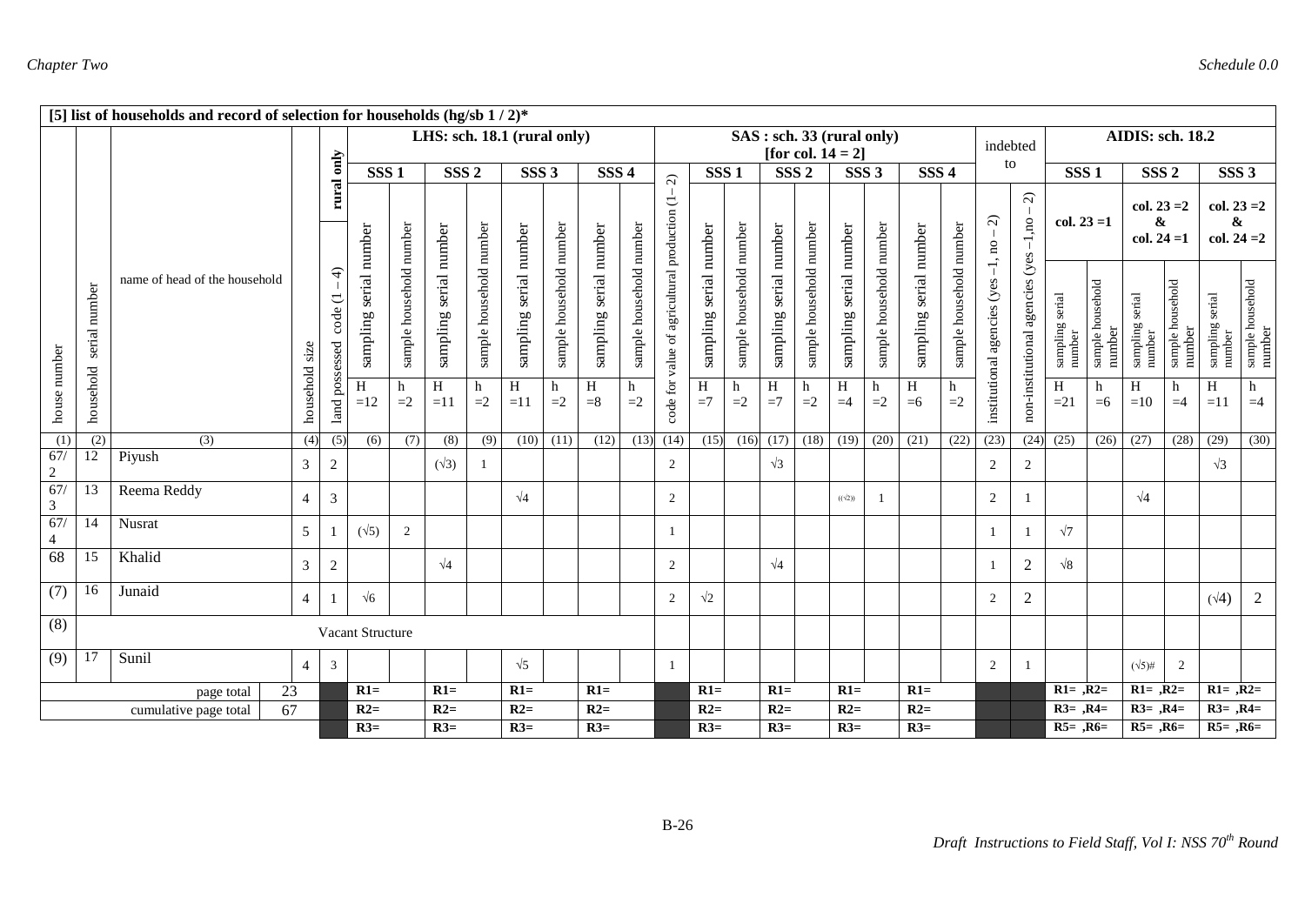|                       |                  | [5] list of households and record of selection for households (hg/sb $1/2$ )* |                |                                         |                        |                         |                        |                         |                             |                         |                        |                         |                                     |                        |                         |                                                   |                         |                        |                         |                        |                         |                                    |                                      |                           |                            |                                     |                            |                                     |                            |
|-----------------------|------------------|-------------------------------------------------------------------------------|----------------|-----------------------------------------|------------------------|-------------------------|------------------------|-------------------------|-----------------------------|-------------------------|------------------------|-------------------------|-------------------------------------|------------------------|-------------------------|---------------------------------------------------|-------------------------|------------------------|-------------------------|------------------------|-------------------------|------------------------------------|--------------------------------------|---------------------------|----------------------------|-------------------------------------|----------------------------|-------------------------------------|----------------------------|
|                       |                  |                                                                               |                |                                         |                        |                         |                        |                         | LHS: sch. 18.1 (rural only) |                         |                        |                         |                                     |                        |                         | SAS: sch. 33 (rural only)<br>[for col. $14 = 2$ ] |                         |                        |                         |                        |                         |                                    | indebted                             |                           |                            | AIDIS: sch. 18.2                    |                            |                                     |                            |
|                       |                  |                                                                               |                |                                         | SSS <sub>1</sub>       |                         | SSS <sub>2</sub>       |                         | SSS <sub>3</sub>            |                         | SSS <sub>4</sub>       |                         | $\widehat{\mathcal{L}}$             | SSS <sub>1</sub>       |                         | SSS <sub>2</sub>                                  |                         | SSS <sub>3</sub>       |                         | SSS <sub>4</sub>       |                         | to                                 |                                      | SSS <sub>1</sub>          |                            | SSS <sub>2</sub>                    |                            | SSS <sub>3</sub>                    |                            |
|                       |                  |                                                                               |                | rural only                              |                        |                         |                        |                         |                             |                         |                        |                         |                                     |                        |                         |                                                   |                         |                        |                         |                        |                         | $\widehat{\sim}$                   | $\widehat{\mathcal{L}}$              | $col. 23 = 1$             |                            | $col. 23 = 2$<br>&<br>$col. 24 = 1$ |                            | $col. 23 = 2$<br>&<br>col. $24 = 2$ |                            |
|                       | number<br>serial | name of head of the household                                                 |                | $\triangleleft$<br>code (1<br>possessed | sampling serial number | sample household number | sampling serial number | sample household number | sampling serial number      | sample household number | sampling serial number | sample household number | value of agricultural production (1 | sampling serial number | sample household number | sampling serial number                            | sample household number | sampling serial number | sample household number | sampling serial number | sample household number | institutional agencies (yes -1, no | non-institutional agencies (yes-1,no | sampling serial<br>number | sample household<br>number | serial<br>sampling :<br>number      | sample household<br>number | sampling serial<br>number           | sample household<br>number |
| house number          | household        |                                                                               | household size | land                                    | H<br>$=12$             | h<br>$=2$               | $\, {\rm H}$<br>$=11$  | h<br>$=2$               | H<br>$=11$                  | h<br>$=2$               | H<br>$= 8$             | h<br>$=2$               | code for                            | H<br>$=7$              | h<br>$=2$               | H<br>$=7$                                         | h<br>$=2$               | H<br>$=4$              | h<br>$\text{=}2$        | H<br>$=6$              | $=2$                    |                                    |                                      | $\, {\rm H}$<br>$=21$     | h<br>$=6$                  | H<br>$=10$                          | h<br>$=4$                  | H<br>$=11$                          | h<br>$=4$                  |
| $\overline{(1)}$      | (2)              | $\overline{(3)}$                                                              | (4)            | (5)                                     | (6)                    | (7)                     | (8)                    | (9)                     | (10)                        | (11)                    | (12)                   | (13)                    | (14)                                | (15)                   | $(16)$ $(17)$           |                                                   | (18)                    | (19)                   | (20)                    | (21)                   | (22)                    | (23)                               | (24)                                 | (25)                      | (26)                       | (27)                                | (28)                       | (29)                                | (30)                       |
| 72/<br>$\mathfrak{Z}$ | $\overline{18}$  | Namita                                                                        | 5              | $\overline{4}$                          |                        |                         |                        |                         |                             |                         | $\sqrt{3}$             |                         | $\overline{2}$                      |                        |                         |                                                   |                         |                        |                         | $(\sqrt{3})$           |                         | -1                                 | 2                                    | $\sqrt{9}$                |                            |                                     |                            |                                     |                            |
| 72/<br>$\overline{4}$ | 19               | Saptarshi                                                                     |                | $\overline{3}$                          |                        |                         |                        |                         | $\sqrt{6}$                  |                         |                        |                         | 1                                   |                        |                         |                                                   |                         |                        |                         |                        |                         | 2                                  |                                      |                           |                            | $(\sqrt{6})$ #                      | $\overline{4}$             |                                     |                            |
| (10)                  |                  |                                                                               |                |                                         | Sports Club            |                         |                        |                         |                             |                         |                        |                         |                                     |                        |                         |                                                   |                         |                        |                         |                        |                         |                                    |                                      |                           |                            |                                     |                            |                                     |                            |
| 73                    | 20               | Darsheel                                                                      | $\overline{4}$ | $\overline{2}$                          |                        |                         | $\sqrt{5}$             |                         |                             |                         |                        |                         | $\overline{2}$                      |                        |                         | $(\sqrt{5})$                                      |                         |                        |                         |                        |                         | -1                                 | 2                                    | $\sqrt{10}$               |                            |                                     |                            |                                     |                            |
| 77/                   | 21               | John Disuza                                                                   | 6              |                                         | $\sqrt{7}$             |                         |                        |                         |                             |                         |                        |                         | 2                                   | $\sqrt{3}$             |                         |                                                   |                         |                        |                         |                        |                         | 2                                  | 2                                    |                           |                            |                                     |                            | $\sqrt{5}$                          |                            |
| (11)                  | 22               | Deepak                                                                        | 3              | 3                                       |                        |                         |                        |                         | $(\sqrt{7})$                | 2                       |                        |                         | 1                                   |                        |                         |                                                   |                         |                        |                         |                        |                         | 2                                  | $\overline{2}$                       |                           |                            |                                     |                            | $\sqrt{6}$                          |                            |
| $\overline{77}$       | 23               | Taneja                                                                        | 4              | $\overline{4}$                          |                        |                         |                        |                         |                             |                         | $\sqrt{4}$             |                         | 1                                   |                        |                         |                                                   |                         |                        |                         |                        |                         | -1                                 |                                      | $(\sqrt{11})$             | 3                          |                                     |                            |                                     |                            |
|                       |                  | page total                                                                    | 23             |                                         | $R1=$                  |                         | $R1=$                  |                         | $R1=$                       |                         | $R1=$                  |                         |                                     | $R1=$                  |                         | $R1=$                                             |                         | $R1=$                  |                         | $R1=$                  |                         |                                    |                                      | $R1 = , R2 =$             |                            | $R1 = R2=$                          |                            | $R1 = .R2 =$                        |                            |
|                       |                  | cumulative page total                                                         | 90             |                                         | $R2=$                  |                         | $R2=$                  |                         | $R2=$                       |                         | $R2=$                  |                         |                                     | $R2=$                  |                         | $R2=$                                             |                         | $R2=$                  |                         | $R2=$                  |                         |                                    |                                      | $R3=$ , $R4=$             |                            | $R3=$ , $R4=$                       |                            | $R3=$ , $R4=$                       |                            |
|                       |                  |                                                                               |                |                                         | $R3=$                  |                         | $R3=$                  |                         | $R3=$                       |                         | $R3=$                  |                         |                                     | $R3=$                  |                         | $R3=$                                             |                         | $R3=$                  |                         | $R3=$                  |                         |                                    |                                      | $R5=$ , $R6=$             |                            | $R5 = .R6 =$                        |                            | $R5 = .R6=$                         |                            |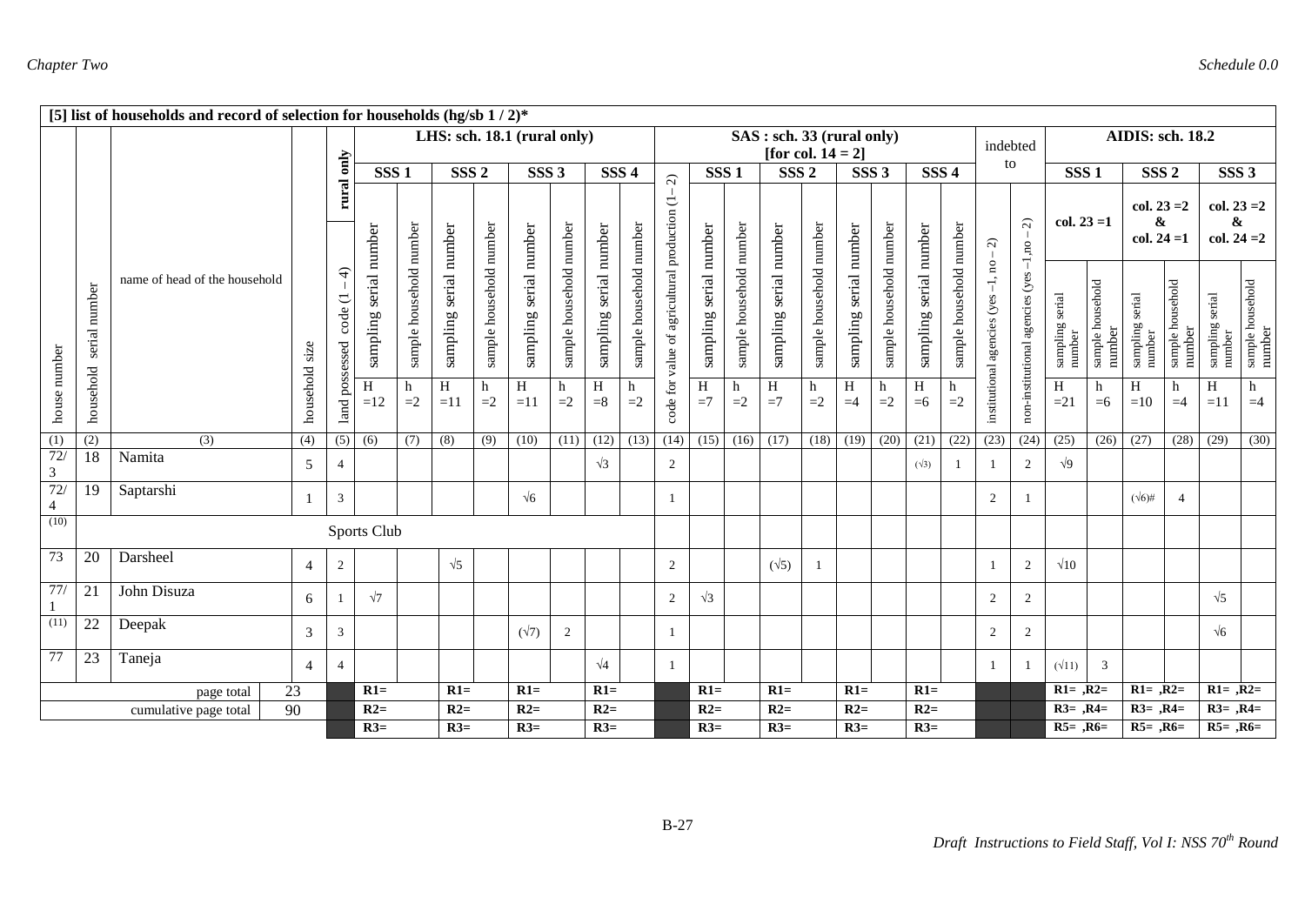|                       |                      | [5] list of households and record of selection for households (hg/sb $1/2$ )* |                |                            |                        |                         |                               |                         |                        |                         |                             |                         |                                     |                        |                         |                        |                                          |                        |                         |                        |                         |                                          |                                 |                           |                            |                           |                            |                           |                            |
|-----------------------|----------------------|-------------------------------------------------------------------------------|----------------|----------------------------|------------------------|-------------------------|-------------------------------|-------------------------|------------------------|-------------------------|-----------------------------|-------------------------|-------------------------------------|------------------------|-------------------------|------------------------|------------------------------------------|------------------------|-------------------------|------------------------|-------------------------|------------------------------------------|---------------------------------|---------------------------|----------------------------|---------------------------|----------------------------|---------------------------|----------------------------|
|                       |                      |                                                                               |                |                            |                        |                         | LHS: sch. $18.1$ (rural only) |                         |                        |                         |                             |                         |                                     |                        |                         |                        | SAS: sch. 33 (rural only)                |                        |                         |                        |                         | indebted                                 |                                 |                           |                            | AIDIS: sch. 18.2          |                            |                           |                            |
|                       |                      |                                                                               |                | rural only                 | SSS <sub>1</sub>       |                         | SSS <sub>2</sub>              |                         | SSS <sub>3</sub>       |                         | SSS <sub>4</sub>            |                         |                                     | SSS <sub>1</sub>       |                         |                        | [for col. $14 = 2$ ]<br>SSS <sub>2</sub> |                        | SSS <sub>3</sub>        | SSS <sub>4</sub>       |                         | to                                       |                                 | SSS <sub>1</sub>          |                            | SSS <sub>2</sub>          |                            | SSS <sub>3</sub>          |                            |
|                       |                      |                                                                               |                |                            |                        |                         |                               |                         |                        |                         |                             |                         | $\widehat{\sim}$                    |                        |                         |                        |                                          |                        |                         |                        |                         |                                          |                                 |                           |                            |                           |                            |                           |                            |
|                       |                      |                                                                               |                |                            |                        |                         |                               |                         |                        |                         |                             |                         |                                     |                        |                         |                        |                                          |                        |                         |                        |                         |                                          | $\widehat{\mathcal{L}}$         |                           |                            | $col. 23 = 2$             |                            | $col. 23 = 2$             |                            |
|                       |                      |                                                                               |                |                            |                        |                         |                               |                         |                        |                         |                             |                         |                                     |                        |                         |                        |                                          |                        |                         |                        |                         | $\widehat{\mathcal{L}}$                  | $-1,$ no                        | $col. 23 = 1$             |                            | &<br>$col. 24 = 1$        |                            | &<br>$col. 24 = 2$        |                            |
|                       | number<br>serial     | name of head of the household                                                 |                | $\widehat{+}$<br>ヒ<br>code | sampling serial number | sample household number | sampling serial number        | sample household number | sampling serial number | sample household number | sampling serial number      | sample household number | value of agricultural production (1 | sampling serial number | sample household number | sampling serial number | sample household number                  | sampling serial number | sample household number | sampling serial number | sample household number | $-1$ , no<br>institutional agencies (yes | non-institutional agencies (yes | sampling serial<br>number | sample household<br>number | sampling serial<br>number | sample household<br>number | sampling serial<br>number | sample household<br>number |
| house number          | household            |                                                                               | household size | land possessed             | H<br>$=12$             | h<br>$=2$               | $\,$ H<br>$=11$               | h<br>$=2$               | H<br>$=11$             | h<br>$=2$               | H<br>$=8$                   | h<br>$=2$               | code for                            | $\overline{H}$<br>$=7$ | h<br>$=2$               | H<br>$=7$              | h<br>$=2$                                | H<br>$=4$              | h<br>$=2$               | $\, {\rm H}$<br>$=6$   | h<br>$=2$               |                                          |                                 | $\overline{H}$<br>$=21$   | h<br>$=6$                  | H<br>$=10$                | h<br>$=4$                  | H<br>$=11$                | h<br>$=4$                  |
| (1)                   | (2)                  | (3)                                                                           | (4)            | (5)                        | (6)                    | (7)                     | $\overline{(8)}$              | (9)                     | (10)                   |                         | $(11)$ $(12)$ $(13)$ $(14)$ |                         |                                     | (15)                   |                         |                        | $(16)$ $(17)$ $(18)$ $(19)$              |                        | (20)                    | (21)                   | (22)                    | (23)                                     | (24)                            | (25)                      | (26)                       | (27)                      | (28)                       | (29)                      | (30)                       |
| 78                    |                      |                                                                               |                |                            | School                 |                         |                               |                         |                        |                         |                             |                         |                                     |                        |                         |                        |                                          |                        |                         |                        |                         |                                          |                                 |                           |                            |                           |                            |                           |                            |
| (12)                  |                      |                                                                               |                |                            | Temple                 |                         |                               |                         |                        |                         |                             |                         |                                     |                        |                         |                        |                                          |                        |                         |                        |                         |                                          |                                 |                           |                            |                           |                            |                           |                            |
| 79/<br>$\mathfrak{Z}$ | 24                   | Mala                                                                          | 5              | $\overline{2}$             |                        |                         | $\sqrt{6}$                    |                         |                        |                         |                             |                         | 1                                   |                        |                         |                        |                                          |                        |                         |                        |                         | $\overline{c}$                           | $\overline{c}$                  |                           |                            |                           |                            | $(\sqrt{7})$              | $\mathfrak{Z}$             |
| 79/<br>4              | 25                   | Ishita                                                                        | 5              |                            | $\sqrt{8}$             |                         |                               |                         |                        |                         |                             |                         | 2                                   | $(\sqrt{4})$           |                         |                        |                                          |                        |                         |                        |                         |                                          | -1                              | $\sqrt{12}$               |                            |                           |                            |                           |                            |
| 79/<br>5              | 26                   | Alam                                                                          | 3              | 2                          |                        |                         | $\sqrt{7}$                    |                         |                        |                         |                             |                         | $\mathbf{1}$                        |                        |                         |                        |                                          |                        |                         |                        |                         |                                          |                                 | $\sqrt{13}$               |                            |                           |                            |                           |                            |
| 80                    | 27<br><b>Bhaskar</b> |                                                                               |                |                            | $(\sqrt{9})$           | -1                      |                               |                         |                        |                         |                             |                         | 2                                   | $\sqrt{5}$             |                         |                        |                                          |                        |                         |                        |                         | $\overline{2}$                           | 2                               |                           |                            |                           |                            | $\sqrt{8}$                |                            |
| (13)                  | 28                   | Arindam Sengupta                                                              | $\mathfrak{Z}$ | 3                          |                        |                         |                               |                         | $\sqrt{8}$             |                         |                             |                         | 2                                   |                        |                         |                        |                                          | $(\sqrt{3})$           | $\overline{2}$          |                        |                         |                                          | 2                               | $\sqrt{14}$               |                            |                           |                            |                           |                            |
|                       |                      | 20<br>page total                                                              |                |                            | $R1=$                  |                         | $R1=$                         |                         | $R1=$                  |                         | $R1=$                       |                         |                                     | $R1=$                  |                         | $R1=$                  |                                          | $R1=$                  |                         | $R1=$                  |                         |                                          |                                 | $R1 = , R2 =$             |                            | $R1 = R2=$                |                            | $R1 = R2=$                |                            |
|                       |                      | $\overline{110}$<br>cumulative page total                                     |                |                            | $R2=$                  |                         | $R2=$                         |                         | $R2=$                  |                         | $R2=$                       |                         |                                     | $R2=$                  |                         | $R2=$                  |                                          | $R2=$                  |                         | $R2=$                  |                         |                                          |                                 | $R3=$ , $R4=$             |                            | $R3=$ , $R4=$             |                            | $R3=$ , $R4=$             |                            |
|                       |                      |                                                                               |                |                            | $R3=$                  |                         | $R3=$                         |                         | $R3=$                  |                         | $R3=$                       |                         |                                     | $R3=$                  |                         | $R3=$                  |                                          | $R3=$                  |                         | $R3=$                  |                         |                                          |                                 | $R5=$ , $R6=$             |                            | $R5 = 0.06 =$             |                            | $R5=$ , $R6=$             |                            |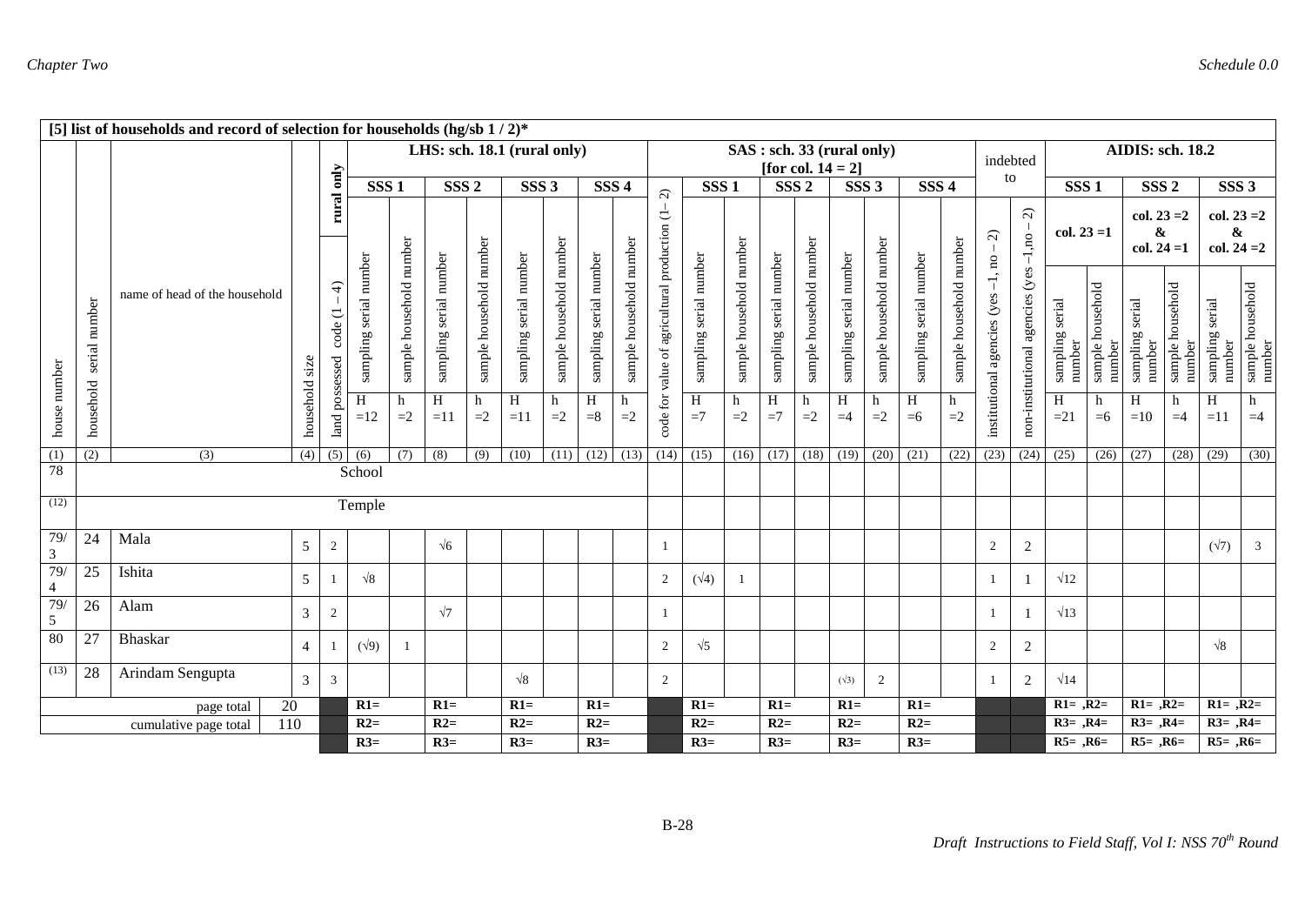|                              |                  | [5] list of households and record of selection for households (hg/sb $1/2$ )* |                |                                       |                        |                         |                             |                         |                        |                         |                        |                         |                                     |                        |                         |                        |                                                   |                        |                         |                        |                         |                                               |                                      |                           |                            |                                     |                            |                                              |                                   |
|------------------------------|------------------|-------------------------------------------------------------------------------|----------------|---------------------------------------|------------------------|-------------------------|-----------------------------|-------------------------|------------------------|-------------------------|------------------------|-------------------------|-------------------------------------|------------------------|-------------------------|------------------------|---------------------------------------------------|------------------------|-------------------------|------------------------|-------------------------|-----------------------------------------------|--------------------------------------|---------------------------|----------------------------|-------------------------------------|----------------------------|----------------------------------------------|-----------------------------------|
|                              |                  |                                                                               |                |                                       |                        |                         | LHS: sch. 18.1 (rural only) |                         |                        |                         |                        |                         |                                     |                        |                         |                        | SAS: sch. 33 (rural only)<br>[for col. $14 = 2$ ] |                        |                         |                        |                         | indebted                                      |                                      |                           |                            | <b>AIDIS: sch. 18.2</b>             |                            |                                              |                                   |
|                              |                  |                                                                               |                | only                                  | SSS <sub>1</sub>       |                         | SSS <sub>2</sub>            |                         | SSS <sub>3</sub>       |                         | SSS <sub>4</sub>       |                         | $\widehat{\mathcal{L}}$             | SSS <sub>1</sub>       |                         | SSS <sub>2</sub>       |                                                   | SSS <sub>3</sub>       |                         | SSS <sub>4</sub>       |                         | to                                            |                                      | SSS <sub>1</sub>          |                            | SSS <sub>2</sub>                    |                            | SSS <sub>3</sub>                             |                                   |
|                              |                  |                                                                               |                | rural                                 |                        |                         |                             |                         |                        |                         |                        |                         |                                     |                        |                         |                        |                                                   |                        |                         |                        |                         | $\widehat{\infty}$<br>$\mathbf{S}$            | $\widehat{\mathcal{L}}$              | $col. 23 = 1$             |                            | $col. 23 = 2$<br>&<br>$col. 24 = 1$ |                            | $col. 23 = 2$<br>$\pmb{\&}$<br>col. $24 = 2$ |                                   |
|                              | number<br>serial | name of head of the household                                                 | size           | $\widehat{+}$<br>code(1)<br>possessed | sampling serial number | sample household number | sampling serial number      | sample household number | sampling serial number | sample household number | sampling serial number | sample household number | value of agricultural production (1 | sampling serial number | sample household number | sampling serial number | sample household number                           | sampling serial number | sample household number | sampling serial number | sample household number | $\overline{1}$<br>institutional agencies (yes | non-institutional agencies (yes-1,no | sampling serial<br>number | sample household<br>number | sampling serial<br>number           | sample household<br>number | sampling serial<br>number                    | sample household<br>number        |
| house number                 | household        |                                                                               | household      | $_{\mbox{\scriptsize{land}}}$         | H<br>$=12$             | h<br>$=2$               | H<br>$=11$                  | h<br>$=2$               | H<br>$=11$             | h<br>$=2$               | $\,$ H<br>$= 8$        | h<br>$=2$               | code for                            | $\, {\rm H}$<br>$=7$   | h<br>$=2$               | H<br>$=7$              | h<br>$=2$                                         | H<br>$=4$              | h<br>$=2$               | H<br>$=6$              | $=2$                    |                                               |                                      | H<br>$=21$                | h<br>$=6$                  | H<br>$=10$                          | h<br>$=4$                  | H<br>$=11$                                   | $\boldsymbol{\textbf{h}}$<br>$=4$ |
| (1)                          | (2)              | (3)                                                                           | (4)            | $\overline{(5)}$                      | (6)                    | (7)                     | (8)                         | (9)                     | (10)                   | (11)                    | (12)                   | (13)                    | (14)                                | (15)                   | (16)                    | (17)                   | (18)                                              | (19)                   | (20)                    | (21)                   | (22)                    | (23)                                          | (24)                                 | (25)                      | (26)                       | (27)                                | (28)                       | (29)                                         | (30)                              |
| 81/<br>$\mathbf{1}$          | 29               | Remya P.                                                                      | 5 <sup>5</sup> | $\overline{4}$                        |                        |                         |                             |                         |                        |                         | $\sqrt{5}$             |                         | 2                                   |                        |                         |                        |                                                   |                        |                         | $\sqrt{4}$             |                         | 2                                             |                                      |                           |                            | $(\sqrt{7})$                        | 3                          |                                              |                                   |
| 81/<br>$\sqrt{2}$            | 30               | Manish                                                                        | $\overline{4}$ | 3                                     |                        |                         |                             |                         | $\sqrt{9}$             |                         |                        |                         |                                     |                        |                         |                        |                                                   |                        |                         |                        |                         |                                               | 2                                    | $\sqrt{15}$               |                            |                                     |                            |                                              |                                   |
| 81/<br>$\overline{3}$        | 31               | Mouni Roy                                                                     | $\overline{c}$ | $\mathbf{2}$                          |                        |                         | $\sqrt{8}$                  |                         |                        |                         |                        |                         | 2                                   |                        |                         | $\sqrt{6}$             |                                                   |                        |                         |                        |                         |                                               |                                      | $\sqrt{16}$               |                            |                                     |                            |                                              |                                   |
| 81/<br>$\overline{4}$        | 32               | Supriya Sharma                                                                | $\mathfrak{Z}$ |                                       | $\sqrt{10}$            |                         |                             |                         |                        |                         |                        |                         | 2                                   | $\sqrt{6}$             |                         |                        |                                                   |                        |                         |                        |                         | 2                                             | 2                                    |                           |                            |                                     |                            | $\sqrt{9}$                                   |                                   |
| (14)                         | 33               | Partheev                                                                      |                | $\overline{c}$                        |                        |                         | $\sqrt{9}$                  |                         |                        |                         |                        |                         |                                     |                        |                         |                        |                                                   |                        |                         |                        |                         |                                               |                                      | $(\sqrt{17})$             | $\sqrt{2}$                 |                                     |                            |                                              |                                   |
| 82                           | 34               | Mohanlal                                                                      | $\overline{c}$ | 3                                     |                        |                         |                             |                         | $\sqrt{10}$            |                         |                        |                         |                                     |                        |                         |                        |                                                   |                        |                         |                        |                         | 2                                             | 2                                    |                           |                            |                                     |                            | $(\sqrt{10})$                                |                                   |
| 85/                          | 35               | Ahtesham Khan                                                                 | 3              | $\overline{4}$                        |                        |                         |                             |                         |                        |                         | $\sqrt{6}$             |                         | 2                                   |                        |                         |                        |                                                   |                        |                         | $(\sqrt{5})$           | 2                       | 2                                             | -1                                   |                           |                            | $\sqrt{8}$                          |                            |                                              |                                   |
|                              | 20<br>page total |                                                                               |                |                                       | $R1=$                  |                         | $R1=$                       |                         | $R1=$                  |                         | $R1=$                  |                         |                                     | $R1=$                  |                         | $R1=$                  |                                                   | $R1=$                  |                         | $R1=$                  |                         |                                               |                                      | $R1 = R2=$                |                            | $R1 = R2=$                          |                            | $R1 = .R2 =$                                 |                                   |
| 130<br>cumulative page total |                  |                                                                               |                |                                       | $R2=$                  |                         | $R2=$                       |                         | $R2=$                  |                         | $R2=$                  |                         |                                     | $R2=$                  |                         | $R2=$                  |                                                   | $R2=$                  |                         | $R2=$                  |                         |                                               |                                      | $R3 = , R4 =$             |                            | $R3 = 0.1R4 =$                      |                            | $R3=$ , $R4=$                                |                                   |
|                              |                  |                                                                               |                |                                       | $R3=$                  |                         | $R3=$                       |                         | $R3=$                  |                         | $R3=$                  |                         |                                     | $R3=$                  |                         | $R3=$                  |                                                   | $R3=$                  |                         | $R3=$                  |                         |                                               |                                      | $R5=$ , $R6=$             |                            | $R5=$ , $R6=$                       |                            | $R5 = 0.06 =$                                |                                   |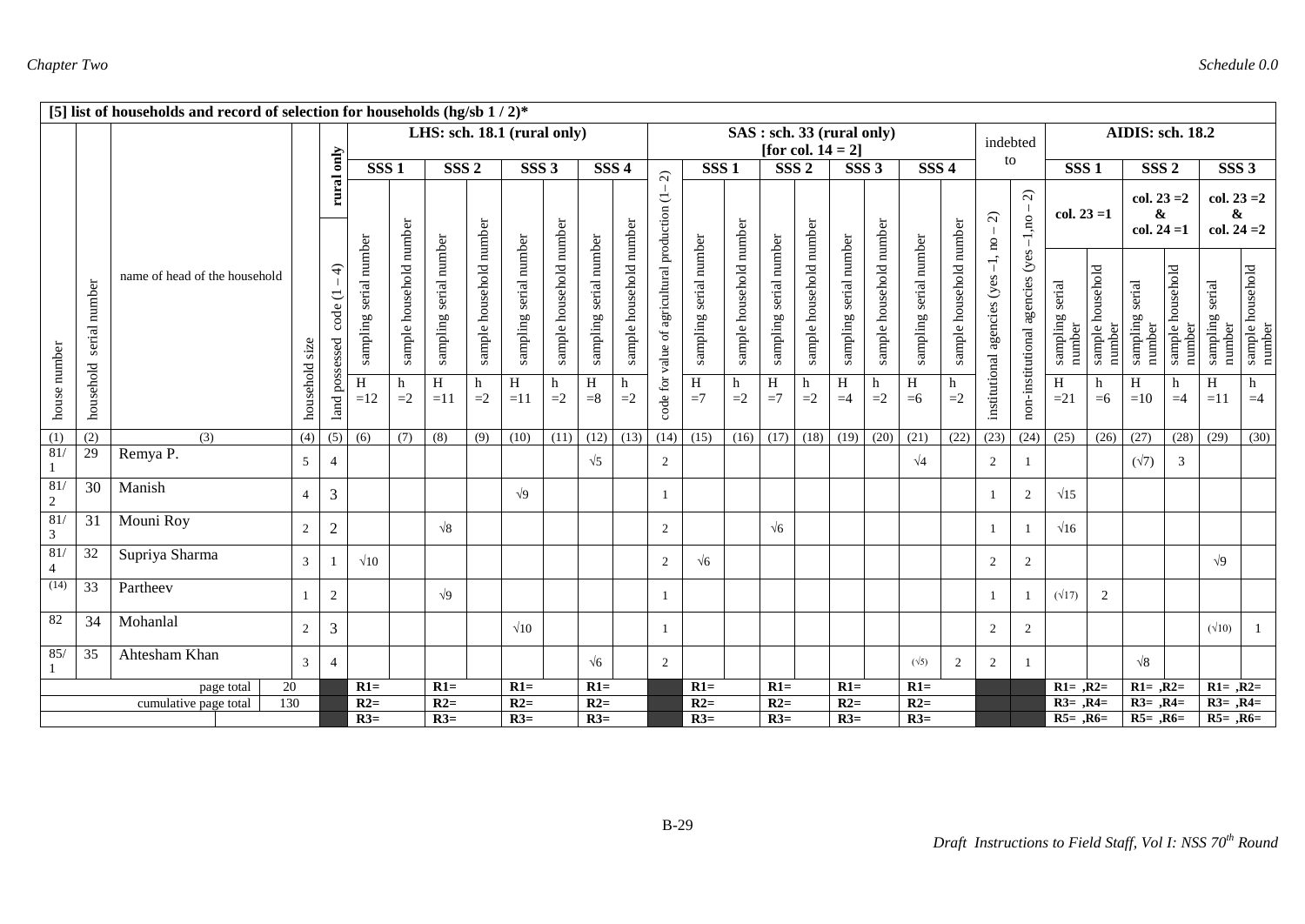|                       |                              | [5] list of households and record of selection for households (hg/sb $1/2$ )* |                |                                         |                        |                         |                             |                         |                        |                         |                        |                         |                                     |                        |                         |                        |                                                   |                        |                         |                        |                         |                                          |                                 |                           |                            |                                     |                            |                                     |                            |
|-----------------------|------------------------------|-------------------------------------------------------------------------------|----------------|-----------------------------------------|------------------------|-------------------------|-----------------------------|-------------------------|------------------------|-------------------------|------------------------|-------------------------|-------------------------------------|------------------------|-------------------------|------------------------|---------------------------------------------------|------------------------|-------------------------|------------------------|-------------------------|------------------------------------------|---------------------------------|---------------------------|----------------------------|-------------------------------------|----------------------------|-------------------------------------|----------------------------|
|                       |                              |                                                                               |                |                                         |                        |                         | LHS: sch. 18.1 (rural only) |                         |                        |                         |                        |                         |                                     |                        |                         |                        | SAS: sch. 33 (rural only)<br>[for col. $14 = 2$ ] |                        |                         |                        |                         | indebted                                 |                                 |                           |                            | AIDIS: sch. 18.2                    |                            |                                     |                            |
|                       |                              |                                                                               |                | only                                    | SSS <sub>1</sub>       |                         | SSS <sub>2</sub>            |                         | SSS <sub>3</sub>       |                         | SSS <sub>4</sub>       |                         | $\widehat{\Omega}$                  | SSS <sub>1</sub>       |                         | SSS <sub>2</sub>       |                                                   | SSS <sub>3</sub>       |                         | SSS <sub>4</sub>       |                         | to                                       |                                 | SSS <sub>1</sub>          |                            | SSS <sub>2</sub>                    |                            | SSS <sub>3</sub>                    |                            |
|                       |                              |                                                                               |                | rural                                   |                        |                         |                             |                         |                        |                         |                        |                         |                                     |                        |                         |                        |                                                   |                        |                         |                        |                         | $\widehat{\mathcal{L}}$                  | $\widehat{\Omega}$<br>$-1, no$  | $col. 23 = 1$             |                            | $col. 23 = 2$<br>&<br>$col. 24 = 1$ |                            | $col. 23 = 2$<br>&<br>col. $24 = 2$ |                            |
|                       | number<br>serial             | name of head of the household                                                 |                | $\widehat{+}$<br>∪<br>code<br>possessed | sampling serial number | sample household number | sampling serial number      | sample household number | sampling serial number | sample household number | sampling serial number | sample household number | value of agricultural production (1 | sampling serial number | sample household number | sampling serial number | sample household number                           | sampling serial number | sample household number | sampling serial number | sample household number | $-1$ , no<br>institutional agencies (yes | non-institutional agencies (yes | sampling serial<br>number | sample household<br>number | sampling serial<br>number           | sample household<br>number | sampling serial<br>number           | sample household<br>number |
| house number          | household                    |                                                                               | household size | $_{\mbox{\scriptsize{land}}}$           | H<br>$=12$             | h<br>$=2$               | H<br>$=11$                  | h<br>$=2$               | H<br>$=11$             | h<br>$=2$               | $\, {\rm H}$<br>$= 8$  | h<br>$=2$               | code for                            | $\, {\rm H}$<br>$=7$   | h<br>$=2$               | $\,$ H<br>$=7$         | h<br>$=2$                                         | H<br>$=4$              | h<br>$=2$               | H<br>$=6$              | h<br>$=2$               |                                          |                                 | H<br>$=21$                | h<br>$=6$                  | H<br>$=10$                          | h<br>$=4$                  | H<br>$=11$                          | h<br>$=4$                  |
| (1)                   | (2)                          | (3)                                                                           | (4)            | $\overline{(5)}$                        | (6)                    | (7)                     | (8)                         | (9)                     | (10)                   | (11)                    | (12)                   | (13)                    | (14)                                | (15)                   | (16)                    | (17)                   | (18)                                              | (19)                   | (20)                    | (21)                   | (22)                    | (23)                                     | (24)                            | (25)                      | (26)                       | (27)                                | (28)                       | (29)                                | (30)                       |
| 85/<br>$\sqrt{2}$     | 36                           | Malti Devi                                                                    | $\overline{4}$ | 3                                       |                        |                         |                             |                         | $\sqrt{11}$            |                         |                        |                         | 2                                   |                        |                         |                        |                                                   | $\sqrt{4}$             |                         |                        |                         |                                          | 2                               | $(\sqrt{18})$             | 6                          |                                     |                            |                                     |                            |
| 85/<br>$\mathfrak{Z}$ | 37                           | Akshay                                                                        | 5              | $\boldsymbol{2}$                        |                        |                         | $(\sqrt{10})$               | 2                       |                        |                         |                        |                         | 2                                   |                        |                         | $\sqrt{7}$             |                                                   |                        |                         |                        |                         |                                          |                                 | $\sqrt{19}$               |                            |                                     |                            |                                     |                            |
| 85/<br>$\overline{4}$ | 38                           | Prabha Gomez                                                                  | $\overline{4}$ |                                         | $\sqrt{11}$            |                         |                             |                         |                        |                         |                        |                         | 2                                   | $(\sqrt{7})$           | $\overline{2}$          |                        |                                                   |                        |                         |                        |                         | 2                                        |                                 |                           |                            | $\sqrt{9}$                          |                            |                                     |                            |
| (15)                  | 39                           | Mrinalini                                                                     | 2              | $\overline{4}$                          |                        |                         |                             |                         |                        |                         | $\sqrt{7}$             |                         |                                     |                        |                         |                        |                                                   |                        |                         |                        |                         |                                          | 2                               | $(\sqrt{20})$             | 5                          |                                     |                            |                                     |                            |
| 86                    | 40                           | Yashpal Bhardwaj                                                              | $\overline{3}$ | $\overline{c}$                          |                        |                         | $\sqrt{11}$                 |                         |                        |                         |                        |                         |                                     |                        |                         |                        |                                                   |                        |                         |                        |                         | 2                                        |                                 |                           |                            | $(\sqrt{10})$                       |                            |                                     |                            |
| 87/                   | 41                           | Peehu Garg                                                                    | 6              |                                         | $\sqrt{12}$            |                         |                             |                         |                        |                         |                        |                         |                                     |                        |                         |                        |                                                   |                        |                         |                        |                         | 2                                        | 2                               |                           |                            |                                     |                            | $\sqrt{11}$                         |                            |
| 87/<br>$\overline{2}$ | 42                           | Sonal Shah                                                                    | 3              | $\overline{4}$                          |                        |                         |                             |                         |                        |                         | $(\sqrt{8})$           |                         | 2                                   |                        |                         |                        |                                                   |                        |                         | $\sqrt{6}$             |                         |                                          |                                 | $\sqrt{21}$               |                            |                                     |                            |                                     |                            |
|                       | 27<br>page total             |                                                                               |                |                                         | $R1=$                  |                         | $R1=$                       |                         | $R1=$                  |                         | $R1=$                  |                         |                                     | $R1=$                  |                         | $R1=$                  |                                                   | $R1=$                  |                         | $R1=$                  |                         |                                          |                                 | $R1 = R2=$                |                            | $R1 = R2=$                          |                            | $R1 = R2=$                          |                            |
|                       | 157<br>cumulative page total |                                                                               |                |                                         | $R2=$                  |                         | $R2=$                       |                         | $R2=$                  |                         | $R2=$                  |                         |                                     | $R2=$                  |                         | $R2=$                  |                                                   | $R2=$                  |                         | $R2=$                  |                         |                                          |                                 | $R3=$ , $R4=$             |                            | $R3=$ , $R4=$                       |                            | $R3=$ , $R4=$                       |                            |
|                       |                              |                                                                               |                |                                         | $R3=$                  |                         | $R3=$                       |                         | $R3=$                  |                         | $R3=$                  |                         |                                     | $R3=$                  |                         | $R3=$                  |                                                   | $R3=$                  |                         | $R3=$                  |                         |                                          |                                 | $R5 = R6=$                |                            | $R5=$ , $R6=$                       |                            | $R5 = 0.06 =$                       |                            |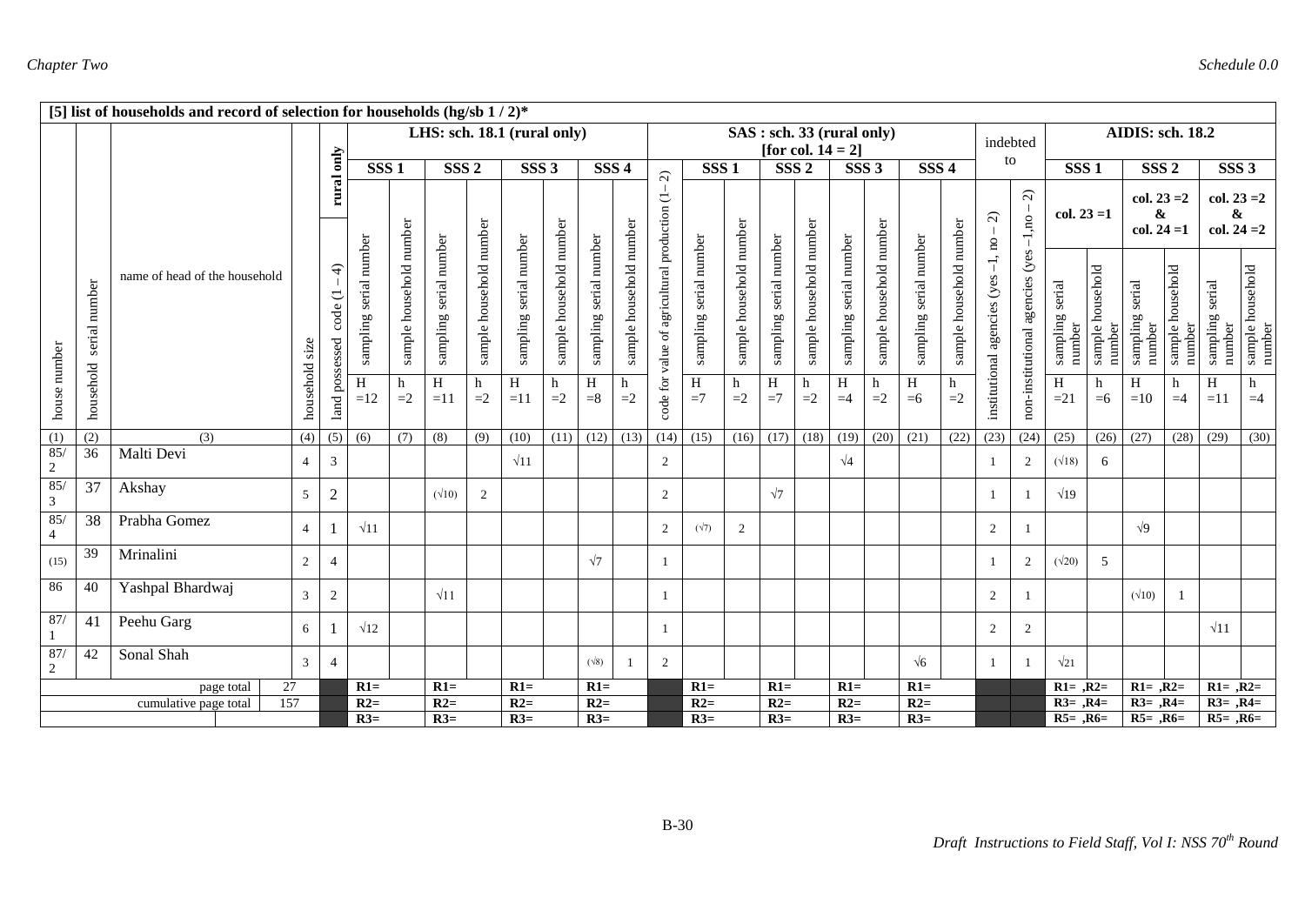| sl. no. | block   | item | col. | query                                                                                                                                                                                                                                                    | reply                                                                                                                                                                                                                                                                                                       |
|---------|---------|------|------|----------------------------------------------------------------------------------------------------------------------------------------------------------------------------------------------------------------------------------------------------------|-------------------------------------------------------------------------------------------------------------------------------------------------------------------------------------------------------------------------------------------------------------------------------------------------------------|
| (1)     | (2)     | (3)  | (4)  | (5)                                                                                                                                                                                                                                                      | (6)                                                                                                                                                                                                                                                                                                         |
| 1.      | General |      |      | If in a FSU while surveying, it is<br>found that not a single household<br>resides there i.e. totally commercial<br>area. Whether it should be treated as<br>a zero case/substitute or to do listing                                                     | It should be treated as inhabitated &<br>surveyed. However in the listing<br>schedule in col. 2 onwards of Block<br>5 purpose to which it is put will be<br>written.                                                                                                                                        |
|         |         |      |      | work                                                                                                                                                                                                                                                     |                                                                                                                                                                                                                                                                                                             |
| 2.      | General |      |      | The village Kotwal has been allotted<br>10 acres of land for his services to<br>the Govt. Whether this land will be<br>treated as owned or leased-in?                                                                                                    | This will be treated as owned for<br>the purpose of this survey.                                                                                                                                                                                                                                            |
| 3.      | General |      |      | In case two households have been<br>merged in between two visits,<br>whether information in respect of<br>both the households has to be<br>collected at the time of $2nd$ visit or<br>the only original one is to be<br>surveyed?                        | Original<br>household<br>is<br>be<br>to<br>surveyed. Necessary proportional<br>figures are to be entered.                                                                                                                                                                                                   |
| 4.      | General |      |      | A household surveyed in visit-1 has<br>shifted at the time of visit $-2$ , what<br>treatment is to be given?                                                                                                                                             | If the household is shifted to a place<br>within the same FSU then it will be<br>surveyed, otherwise it will be a<br>casualty.                                                                                                                                                                              |
| 5.      | General |      |      | A sample village surveyed in the<br>first visit is found to be washed away<br>by flood during second visit and the<br>villagers shifted to outside the area<br>of the sample village. Whether the<br>village is to be substituted for $2^{nd}$<br>visit. | The substitution of FSU in the $2^{nd}$<br>visit does not arise. If the villagers<br>are available nearby, attempt may<br>be made to contact the sample<br>household during the $2nd$ visit. In<br>case of failure, the village may be<br>treated as casualty with appropriate<br>remarks in remarks block. |
| 6.      | General |      |      | At listing stage a household has<br>reported to have 0.500 hectare of<br>land. During detailed enquiry the<br>informant is assessed to have 15.000<br>hectare of land. Whether selection of<br>household is to be made afresh?                           | Entry in the listing schedule, block<br>5 should not be corrected if it<br>changes the second stage selection<br>process. Detailed schedule may be<br>canvassed with correct information.                                                                                                                   |
| 7.      | General |      |      | At the time of listing one locked<br>household was listed having 5<br>members. At the time of detail<br>enquiry, it was found that there were<br>5 single member households. What<br>treatment is to be given for rest of<br>the four households?        | The one which is having the senior<br>most members will be considered<br>for detail enquiry and the names of<br>rest 4 households will be added at<br>the end of listing as is done in case<br>of missed households.                                                                                        |
| 8.      | 5       |      |      | In case no substitute is available in<br>the same second stage stratum<br>whether a substitute can be taken<br>from another second stage stratum as                                                                                                      | Substitute will always be from the<br>same second stage stratum. If that<br>is not available, no substitute need<br>be taken. However every effort                                                                                                                                                          |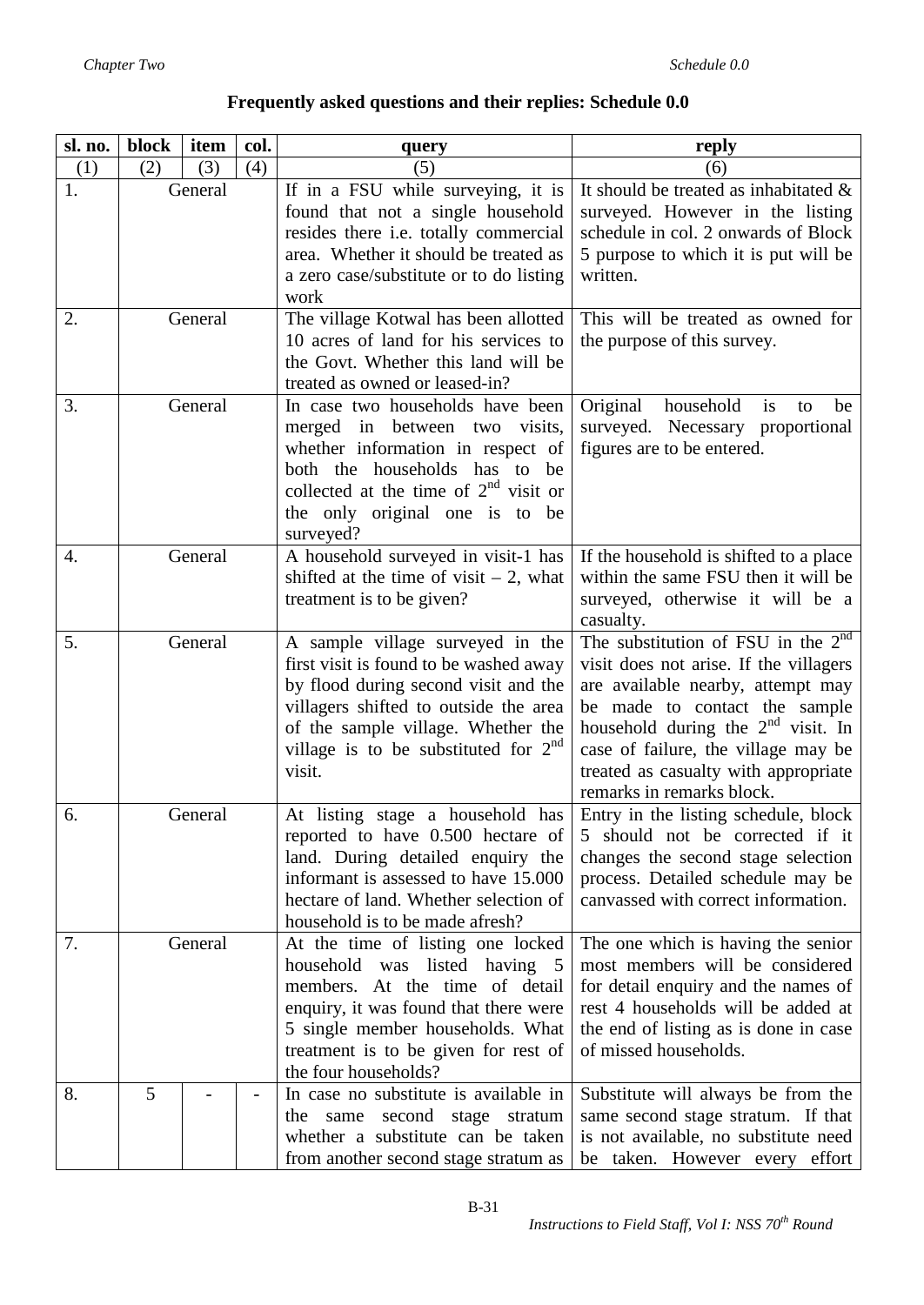|         | Chapter Two |      |                | Schedule 0.0                                                                                                                                                                                                                                                                                                                                               |                                                                                                                                                                                                                                                                                |  |
|---------|-------------|------|----------------|------------------------------------------------------------------------------------------------------------------------------------------------------------------------------------------------------------------------------------------------------------------------------------------------------------------------------------------------------------|--------------------------------------------------------------------------------------------------------------------------------------------------------------------------------------------------------------------------------------------------------------------------------|--|
| sl. no. | block       | item | col.           | query                                                                                                                                                                                                                                                                                                                                                      | reply                                                                                                                                                                                                                                                                          |  |
| (1)     | (2)         | (3)  | (4)            | (5)                                                                                                                                                                                                                                                                                                                                                        | (6)                                                                                                                                                                                                                                                                            |  |
|         |             |      |                | per order of priority.                                                                                                                                                                                                                                                                                                                                     | should be made to survey at least<br>one household from each second<br>stage stratum if there is household<br>in the frame.                                                                                                                                                    |  |
| 9.      | 5           |      |                | A person is living permanently under<br>a bridge, whether the place (under<br>bridge) will be treated as a house?                                                                                                                                                                                                                                          | No, this place will not be treated as<br>a house. However, the person living<br>under a bridge permanently will be<br>listed in schedule 0.0 giving '-' in<br>house number.                                                                                                    |  |
| 10.     | 5           |      | 4              | An under trial person is in jail for the<br>last 2 years. Whether persons who<br>are under trial for such a long period<br>can be considered as normal member<br>of their parent household?                                                                                                                                                                | Since the period is more than six<br>months he will not be considered as<br>member of the household.                                                                                                                                                                           |  |
| 11.     | 5           |      | 5 <sup>1</sup> | A person has rented out some part of<br>a building to tenants. Is the rented<br>out part to be considered for<br>deciding land possessed of<br>the<br>owner?                                                                                                                                                                                               | No. Land is to be apportioned for<br>tenants and landlord, depending<br>upon possession or utilization.                                                                                                                                                                        |  |
| 12.     | 5           |      | 5              | Brothers are separated and listed as<br>separate households and doing joint<br>cultivation as heritable property of<br>land is not divided in records.<br>Against which households<br>land<br>possessed is to be recorded?                                                                                                                                 | Proportionate land may be recorded.                                                                                                                                                                                                                                            |  |
| 13.     | 5           |      | 5 <sup>5</sup> | If father has divided his land among<br>his sons whether such land will be<br>treated as owned by the sons?                                                                                                                                                                                                                                                | Land may be owned by the sons if<br>legally separated out by the father.<br>Otherwise possession of land will<br>be the appropriate choice.                                                                                                                                    |  |
| 14.     | 5           |      |                | 5 Whether land possessed by a domestic No. Land possessed by the domestic<br>servant be considered for making entry<br>in this column?                                                                                                                                                                                                                     | servant will not be considered in the<br>employers household for listing<br>schedule.                                                                                                                                                                                          |  |
| 15.     | 5           |      | 5              | Whether the land owned by father-<br>in-law, who is normal resident and<br>member of the household will be<br>considered as the land owned by the<br>household?                                                                                                                                                                                            | Yes. This will be taken as land<br>owned by the household, as the<br>father-in-law is normal resident<br>member of this household.                                                                                                                                             |  |
| 16.     | 5           |      | 5              | In case of share cropping, whether<br>land possessed will be recorded<br>against owner household or against<br>share cropper when:<br>(a) the land owner does not share<br>any of the expenses on input<br>and does not participate in<br>cultivation.<br>(b) the share cropper and land<br>owner share the expenses or<br>both participate in cultivation | (a) Possession of the entire land<br>will be shown against the<br>share cropper.<br>(b) In this case both, the land<br>owner and share cropper,<br>will<br>be<br>treated<br><b>as</b><br>agricultural household and<br>possession of land will be<br>proportionately reported. |  |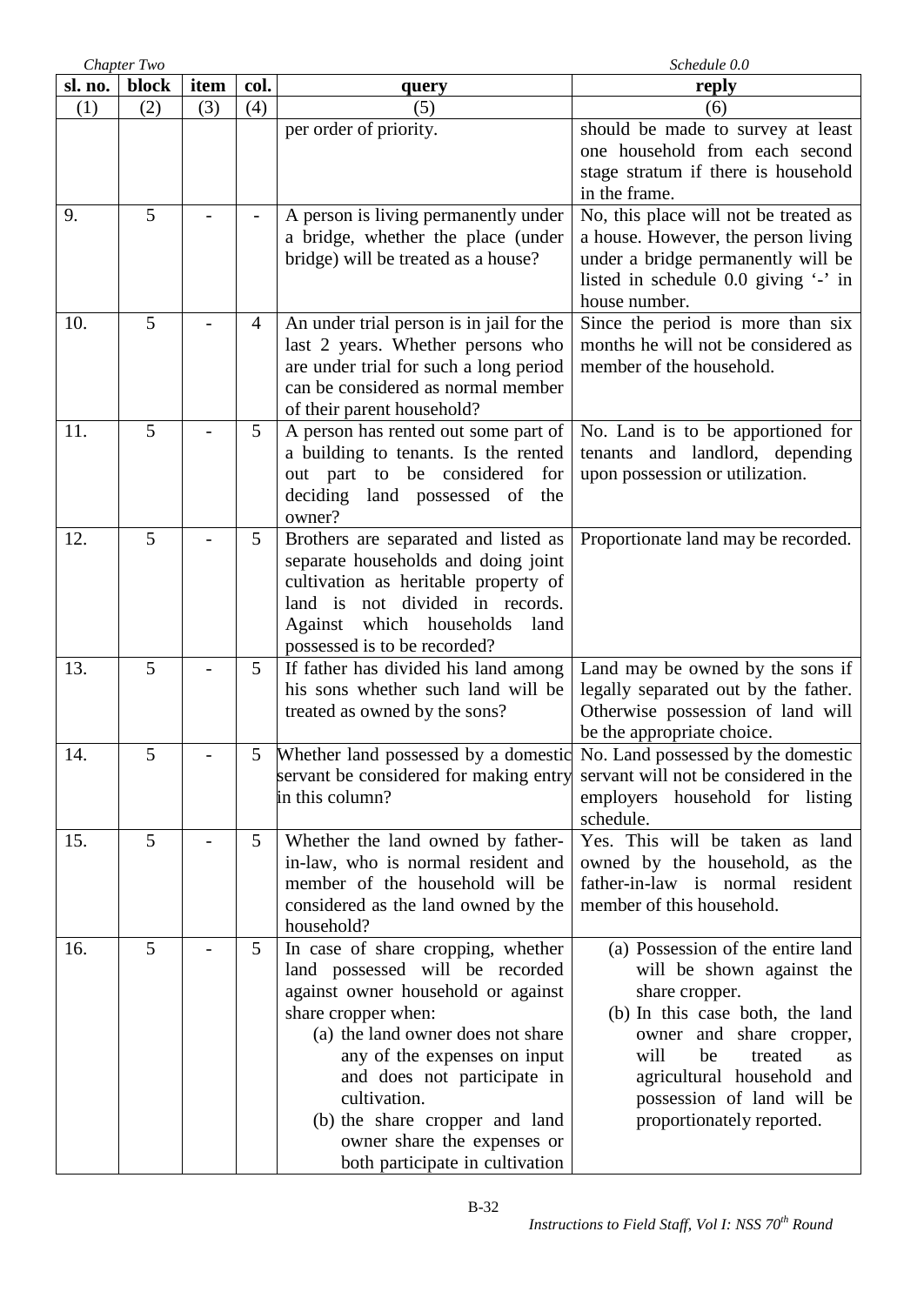|         | Chapter Two |      |      | Schedule 0.0                                                                                                                                                                                                                         |                                                                                                                                                                                                                                                    |  |
|---------|-------------|------|------|--------------------------------------------------------------------------------------------------------------------------------------------------------------------------------------------------------------------------------------|----------------------------------------------------------------------------------------------------------------------------------------------------------------------------------------------------------------------------------------------------|--|
| sl. no. | block       | item | col. | query                                                                                                                                                                                                                                | reply                                                                                                                                                                                                                                              |  |
| (1)     | (2)         | (3)  | (4)  | (5)                                                                                                                                                                                                                                  | (6)                                                                                                                                                                                                                                                |  |
|         |             |      |      | of land.                                                                                                                                                                                                                             |                                                                                                                                                                                                                                                    |  |
| 17.     | 5           |      | 5    | Is unauthorised land encroached by<br>household to be taken into account?                                                                                                                                                            | Yes. If it is Govt./institutional land<br>it will be treated as 'otherwise<br>possessed' and for private land it<br>will be leased in.                                                                                                             |  |
| 18.     | 5           |      | 5    | In case of flat in multi-storeyed<br>building/house,<br>how<br>the<br>land<br>possessed will be calculated?                                                                                                                          | Land possessed will be obtained by<br>proportioning the house site area.                                                                                                                                                                           |  |
| 19.     | 5           |      | 5    | Two different households cultivate a<br>plot of 20 acres. How will the entries<br>be reported?                                                                                                                                       | In such cases it is to be probed<br>whether the land is divided or<br>jointly possessed by both the<br>households. On the basis of this,<br>appropriate entry will be made.                                                                        |  |
| 20.     | 5           |      | 14   | Land owner who stays in some other<br>town or village, employs a farm hand<br>at farm who takes decisions like<br>when to irrigate or spray<br>the<br>pesticide etc. In this case, who will<br>be treated as agricultural household? | If the farm hand is more like an<br>employee of the land owner then<br>land owner will be treated as<br>agricultural household. However if<br>the farm hand is a share cropper<br>then the farm hand will be treated as<br>agricultural household. |  |
| 21.     | 5           |      | 14   | If a household does not operate land,<br>he<br>considered<br>will<br>be<br>as<br>a<br>agricultural household?                                                                                                                        | A person having land but not<br>operated during last 365 days will<br>not be considered as agricultural<br>household for this survey.                                                                                                              |  |
| 22.     | 5           |      | 14   | A household is engaged in the<br>activity of catching of fish from<br>rivers and selling those in the<br>market. Will this<br>household<br>be<br>treated as agricultural household?                                                  | No. Free collection is outside the<br>purview of agricultural production<br>for this survey.                                                                                                                                                       |  |
| 23.     | C           |      | 14   | A household is having income only<br>from selling of honey collected<br>freely from forests. Whether this<br>household will<br>covered<br>be<br>for<br>schedule 33?                                                                  | No. This household will be outside<br>the coverage of schedule 33 since<br>collection<br>will<br>free<br>not<br>be<br>considered as production for this<br>survey.                                                                                 |  |
| 24.     | 5           |      | 14   | In case a orchard is given to others<br>for harvesting the produce and the<br>owner receives a payment in kind or<br>cash, who will be the agricultural<br>household?                                                                | If the owner does not participate in<br>activities<br>such<br>production,<br>as<br>harvesting etc. but only receives a<br>payment in cash or kind he will not<br>be treated as agricultural household.                                             |  |
| 25.     | 5           |      | 14   | Whether dog breeding and rearing<br>for sale purposes will be considered<br>agricultural activity?                                                                                                                                   | Yes.                                                                                                                                                                                                                                               |  |
| 26.     | 5           |      | 14   | If a household prepared fields for<br>sowing paddy but could not sow as<br>there were no rains. Will<br>the<br>household be considered to have<br>performed agricultural activity.                                                   | If there is no agricultural production<br>during last 365 days he will not be<br>considered<br>agricultural<br>as<br>household.                                                                                                                    |  |
| 27.     | 5           |      | 23   | Whether unpaid electricity bills will<br>considered for deciding<br>the<br>be                                                                                                                                                        | No. Since only the cash loans taken<br>are considered for deciding the                                                                                                                                                                             |  |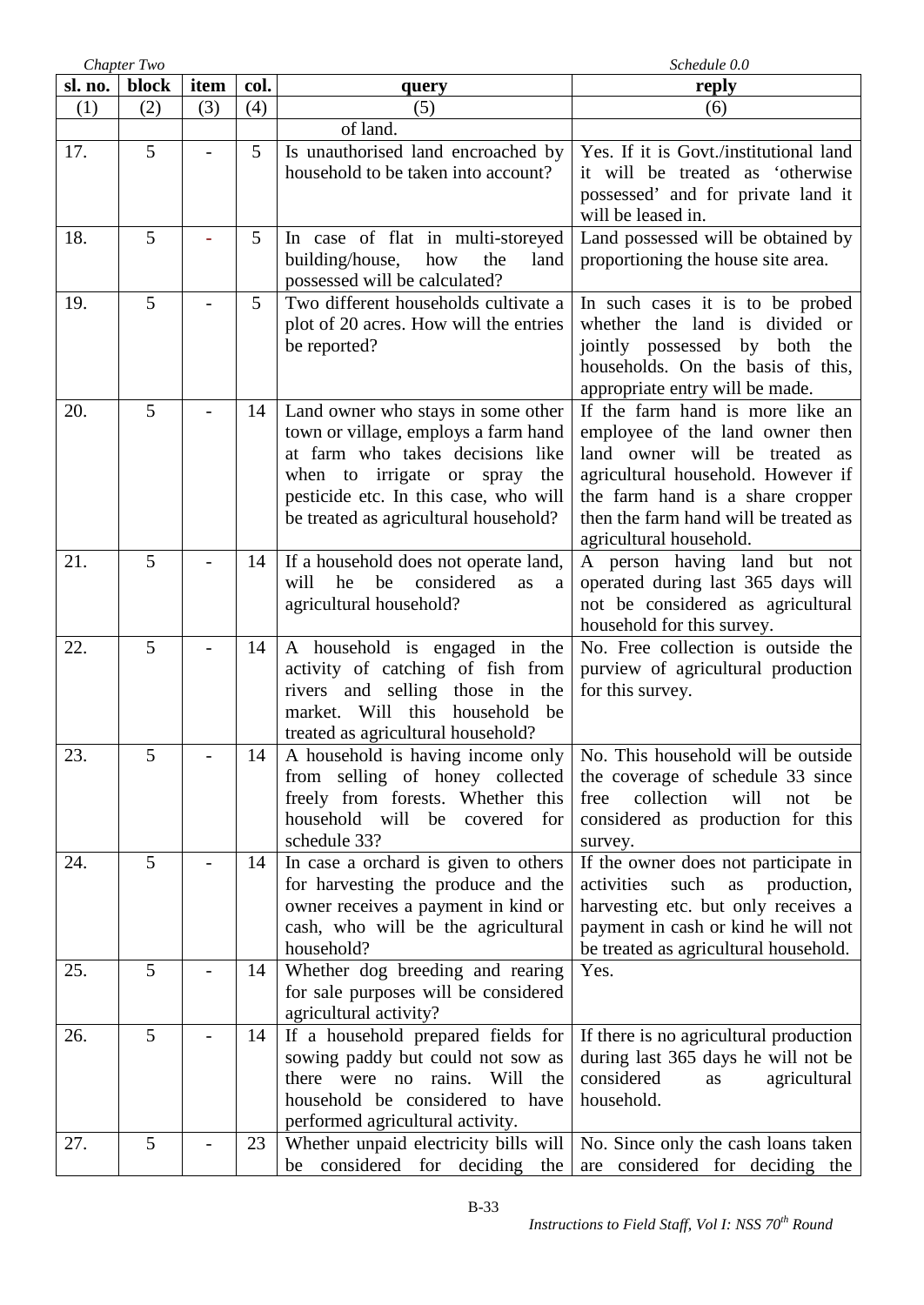|         | Chapter Two |      |      |                                                                                                                                                                                                                                                                                                                                     | Schedule 0.0                                                                                                                                                                                                                                                                                                                                                                                                                                                                                                    |  |  |
|---------|-------------|------|------|-------------------------------------------------------------------------------------------------------------------------------------------------------------------------------------------------------------------------------------------------------------------------------------------------------------------------------------|-----------------------------------------------------------------------------------------------------------------------------------------------------------------------------------------------------------------------------------------------------------------------------------------------------------------------------------------------------------------------------------------------------------------------------------------------------------------------------------------------------------------|--|--|
| sl. no. | block       | item | col. | query                                                                                                                                                                                                                                                                                                                               | reply                                                                                                                                                                                                                                                                                                                                                                                                                                                                                                           |  |  |
| (1)     | (2)         | (3)  | (4)  | (5)                                                                                                                                                                                                                                                                                                                                 | (6)                                                                                                                                                                                                                                                                                                                                                                                                                                                                                                             |  |  |
|         |             |      |      | of<br>indebtedness<br>the<br>status<br>household?                                                                                                                                                                                                                                                                                   | indebtedness<br>of<br>the<br>status<br>household electricity bills payable<br>will not be considered as a cash<br>loan but will be treated as kind loan.                                                                                                                                                                                                                                                                                                                                                        |  |  |
| 28.     | 5           |      | 23   | A household has taken deposit from<br>the tenant. Whether this deposit will<br>be considered for indebtedness.                                                                                                                                                                                                                      | The household is not indebted. But<br>the deposit amount taken may be<br>considered as liability.                                                                                                                                                                                                                                                                                                                                                                                                               |  |  |
| 29.     | 5           |      | 23   | A tenant could not pay the house rent<br>for 2 consecutive months. On the<br>date of listing, the outstanding rent is<br>`2000/-. Whether this amount is to be<br>treated as cash loan?                                                                                                                                             | No. This will be kind loan.                                                                                                                                                                                                                                                                                                                                                                                                                                                                                     |  |  |
| 30.     | 5           |      | 23   | Whether amount outstanding for the<br>purpose of grocery & milk etc. are to<br>be considered as cash loan.                                                                                                                                                                                                                          | No. These are considered as kind<br>loan.                                                                                                                                                                                                                                                                                                                                                                                                                                                                       |  |  |
| 31.     | 5           |      | 23   | Whether advance received by the<br>household in lieu of standing crop<br>will be considered as cash loan.                                                                                                                                                                                                                           | No. This will be kind loan.                                                                                                                                                                                                                                                                                                                                                                                                                                                                                     |  |  |
| 32.     | 5           |      | 23   | A farmer household has taken<br>$10,000/$ - from a commission agent<br>with the tacit understanding that<br>when the crop is harvested, he will<br>deliver the crop to him. Whether the<br>household<br>will<br>be<br>treated<br>as<br>indebted.                                                                                    | It will be considered as a cash loan,<br>and the household will be treated as<br>indebted.                                                                                                                                                                                                                                                                                                                                                                                                                      |  |  |
| 33.     | 5           |      | 23   | Whether loan taken from general<br>provident fund will be treated as<br>institutional loan or non Institutional<br>loan?                                                                                                                                                                                                            | It will be treated as loan from<br>Institutional agencies.                                                                                                                                                                                                                                                                                                                                                                                                                                                      |  |  |
| 34.     | 5           |      | 23   | A loan has been taken by the father<br>who is a member of the household<br>where the eldest son is staying. But<br>the loan is taken for the eldest son as<br>well as for the youngest son who are<br>liable to repay the loan. Whether<br>households<br>will<br>both<br>the<br>be<br>considered as a indebted household<br>or not? | If both the households are by<br>agreement liable to repay specified<br>portion of the original amount<br>borrowed and if the share of the<br>amount to be repaid is fixed for<br>both the households, then both of<br>them will be considered as indebted<br>and the original amount borrowed<br>will<br>be<br>proportionately<br>etc.<br>allocated<br>between<br>the<br>two<br>households<br>Otherwise<br>the<br>households in which the original<br>borrower resides will only be<br>considered as indebted. |  |  |
| 35.     | 5           |      | 23   | Whether TA/festival advance/motor<br>cycle advance will be taken as<br>indebtedness?                                                                                                                                                                                                                                                | Festival<br>advance/motor<br>cycle<br>advance will be<br>considered<br>as<br>indebtedness<br>but<br>the<br>TA<br>not<br>advances.                                                                                                                                                                                                                                                                                                                                                                               |  |  |
| 36.     | 5           |      | 23   | In case of credit card transactions                                                                                                                                                                                                                                                                                                 | $\mathbf{i}$<br>Indebted                                                                                                                                                                                                                                                                                                                                                                                                                                                                                        |  |  |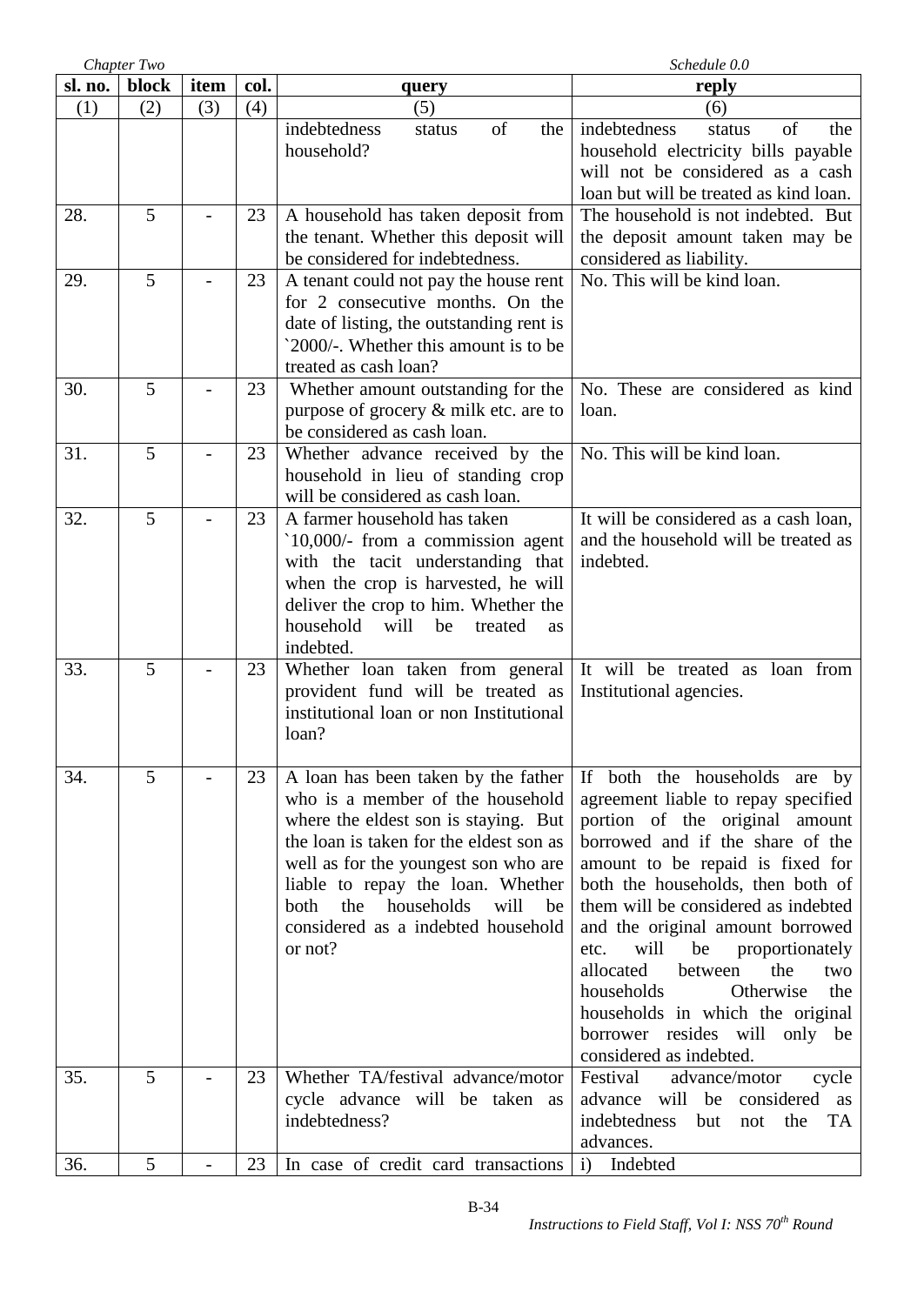|         | Chapter Two |      |      | Schedule 0.0                                                                                                                                                                                                                                                                                                                           |                                                                                                                                                                                                                                                                                                       |
|---------|-------------|------|------|----------------------------------------------------------------------------------------------------------------------------------------------------------------------------------------------------------------------------------------------------------------------------------------------------------------------------------------|-------------------------------------------------------------------------------------------------------------------------------------------------------------------------------------------------------------------------------------------------------------------------------------------------------|
| sl. no. | block       | item | col. | query                                                                                                                                                                                                                                                                                                                                  | reply                                                                                                                                                                                                                                                                                                 |
| (1)     | (2)         | (3)  | (4)  | (5)                                                                                                                                                                                                                                                                                                                                    | (6)                                                                                                                                                                                                                                                                                                   |
|         |             |      |      | what is the indebtedness status in the<br>following situations<br>Cash withdrawal<br>$\mathbf{i}$<br>Purchase of<br>$\mathbf{ii}$<br>an<br>asset<br>or<br>consumable items<br>Payment of<br>electric<br>bill,<br>$\overline{111}$ )<br>telephone bill, hotel bill etc.                                                                 | ii) Indebted<br>iii) Not Indebted                                                                                                                                                                                                                                                                     |
| 37.     | 5           |      | 23   | Household has taken a loan from its<br>employer which is<br>limited<br>a<br>company engaged in manufacturing<br>activity. Whether agency loan will<br>be from institution or not?                                                                                                                                                      | In such cases, if the employer is a<br>public or private limited company,<br>the agency will be treated as<br>'institutional agency' and code '1'<br>will be recorded in col. $(23)$ of bl. 5.<br>Otherwise loan from employer will<br>from<br>treated<br>'non-<br>as<br>be<br>institutional' agency. |
| 38.     | 5           |      | 23   | A household has taken a loan by<br>pledging<br>its<br>ornaments<br>in<br>a<br>nationalised bank. The loan is to be<br>repaid in equal instalments over a<br>specific period of time. Whether this<br>amounts to a cash loan, when '1000/-<br>is outstanding on the date of listing?                                                    | This may be treated as a cash loan.                                                                                                                                                                                                                                                                   |
| 39.     | 5           |      | 23   | Generally loan sanctioned through<br>Co-operative society is given in the<br>form of electric pump set, seeds $\&$<br>fertilizer to their members, whether<br>it is to be considered as cash loan?                                                                                                                                     | No, it will be considered as a kind<br>loan, if the Co-operative society<br>distributes these items directly to<br>members<br>their<br>instead<br>of<br>distributing through agencies like<br>shops, outlets which then gets<br>payment from the Co-operative<br>society.                             |
| 40.     | 5           |      | 23   | household<br>purchased<br>gold<br>A<br>ornaments worth one lakh from a<br>jewellery shop. The whole amount is<br>contracted to be repaid in cash in a<br>fixed<br>number<br>of<br>instalments.<br>Whether this amounts to a 'cash<br>if<br>than<br>loan'<br>more<br>$\frac{500}{5}$<br><i>is</i><br>outstanding as on date of listing? | This is a cash loan.                                                                                                                                                                                                                                                                                  |
| 41.     | 5           |      | 23   | A household has taken loan of<br>`5,000/- from Co-operative Society.<br>Out of '5,000/- '3,000/- was taken in<br>cash and '2,000/- in kind. Whether<br>loan is to be considered as '3,000/-<br>or $5,000/$ -.                                                                                                                          | The amount of $3,000/-$ is to be<br>considered as cash loan.                                                                                                                                                                                                                                          |
| 42.     | 5           |      | 23   | Loans taken by a household to<br>purchase a tractor from bank, the<br>bank makes the payment directly to<br>the agency, from which the tractor is                                                                                                                                                                                      | It is a cash loan and the household<br>is indebted to Institutional agency.                                                                                                                                                                                                                           |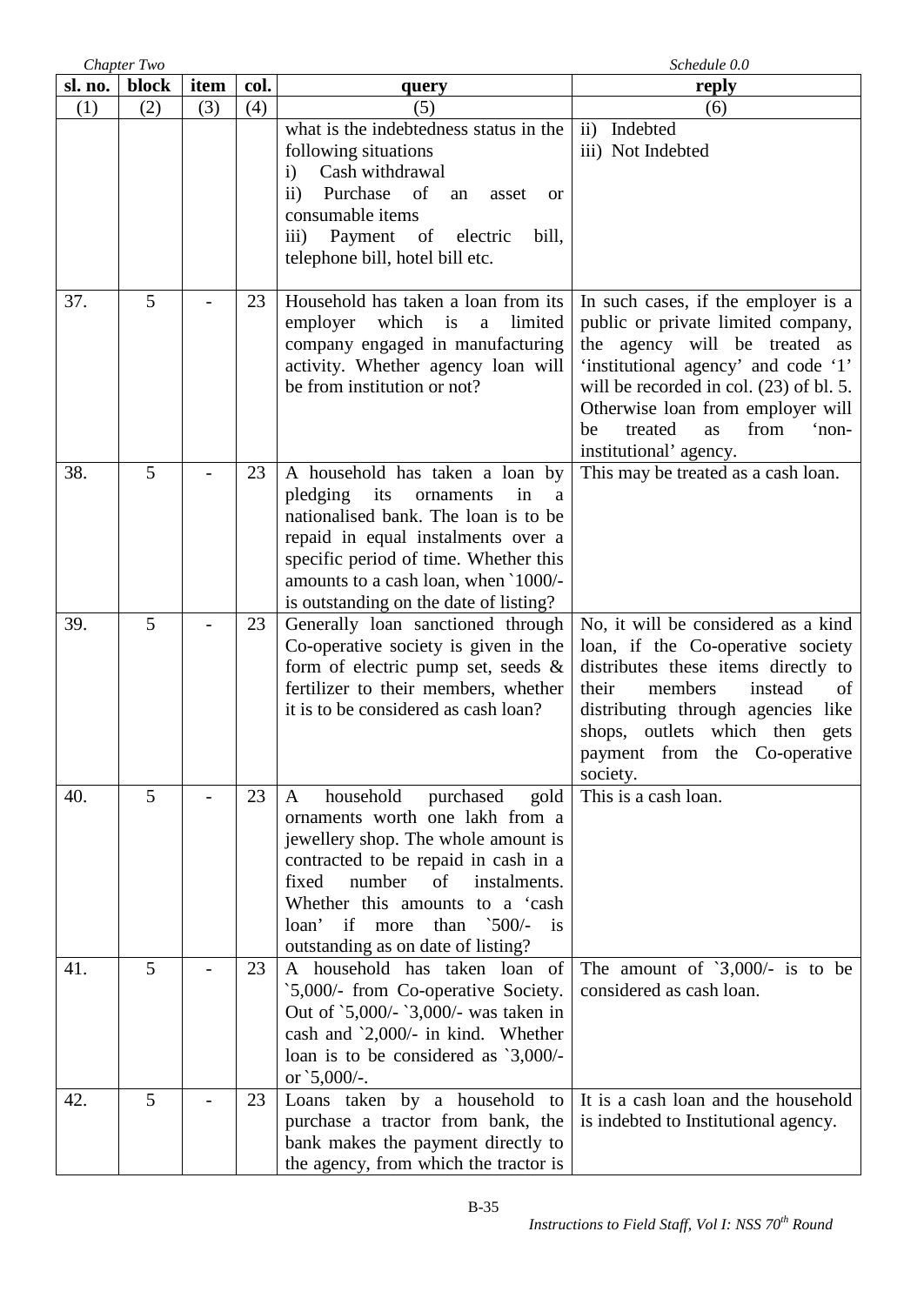|         | Chapter Two    |              |                          |                                                                                                                                                                                                                                                               | Schedule 0.0                                                                                                                     |
|---------|----------------|--------------|--------------------------|---------------------------------------------------------------------------------------------------------------------------------------------------------------------------------------------------------------------------------------------------------------|----------------------------------------------------------------------------------------------------------------------------------|
| sl. no. | block          | item         | col.                     | query                                                                                                                                                                                                                                                         | reply                                                                                                                            |
| (1)     | (2)            | (3)          | (4)                      | (5)                                                                                                                                                                                                                                                           | (6)                                                                                                                              |
|         |                |              |                          | proposed to be purchased by the<br>household. Will the household not be<br>treated as indebted to Institutional<br>agency?                                                                                                                                    |                                                                                                                                  |
| 43.     | 5              |              | 23                       | A household has several outstanding<br>loans but each of the loans is less<br>than '500/- but the total amount<br>outstanding is substantial. Will the<br>household<br>indebted<br>be<br>an<br>household?                                                     | No, the household will be considered<br>as indebted only if at least one of the<br>loans is more than '500/-                     |
| 44.     | 5              |              | 23                       | Under Chief Minister Rojgar Yojna<br>scheme an unemployed youth is<br>provided interest free loan to start<br>self employment. What would be the<br>of<br>indebtedness<br>of<br>status<br>the<br>household?                                                   | i <sub>s</sub><br>The<br>household<br>indebted<br>to<br>institutional agencies.                                                  |
| 45.     | 5              |              | 23                       | cash<br>loan<br>taken<br>for<br>Whether<br>domestic purpose is to be considered<br>as cash loans?                                                                                                                                                             | Yes.                                                                                                                             |
| 46.     | 5              |              | 23                       | for<br>Whether<br>cash<br>loan<br>taken<br>household<br>enterprise<br>will<br>be<br>considered as indebtedness.                                                                                                                                               | Yes.                                                                                                                             |
| 47.     | 5              |              | 23                       | Will the loan amount outstanding is<br>inclusive of the interest?                                                                                                                                                                                             | Yes, it is inclusive of interest.                                                                                                |
| 48.     | $\overline{7}$ |              | $\overline{\phantom{0}}$ | information<br>If<br>the<br>village<br>on<br>facilities is available from census<br>records, is it necessary to collect the<br>information<br>village<br>same<br>from<br>authorities?                                                                         | Yes, it should be collected from the<br>village on the date of survey.                                                           |
| 49.     |                |              | 3                        | If geographical area of village is far<br>greater than inhabited area, whether<br>we will calculate the distance of<br>particular facilities from centre of<br>inhabited village area?                                                                        | The distance may be calculated<br>from the geographical centre of the<br>village.                                                |
| 50.     | $\overline{7}$ | $\mathbf{1}$ |                          | If in a village, instead of Gram<br>Panchayat; a Village Council is<br>established. Can it be regarded as the<br>same?                                                                                                                                        | Yes                                                                                                                              |
| 51.     | $\overline{7}$ | 11           | $\overline{\phantom{a}}$ | Within the sample village there is a<br>primary health centre run by govt.<br>with facility for inpatient and out<br>Whether<br>patient<br>treatment.<br>this<br>primary health centre can be treated<br>as govt. hospital for recording entry<br>in item 11? | No. PHC and Govt. hospitals have<br>different level of facilities.                                                               |
| 52.     | 7              | 12           |                          | If an Ayush medical officer posted at<br>Ayush Health Centre prescribes<br>Ayush<br>than<br>other<br>system<br>of<br>medicines. Will it be considered as                                                                                                      | Since there is an existing AYUSH<br>health centre with AYUSH medical<br>Officer, village may be treated as<br>having AYUSH unit. |